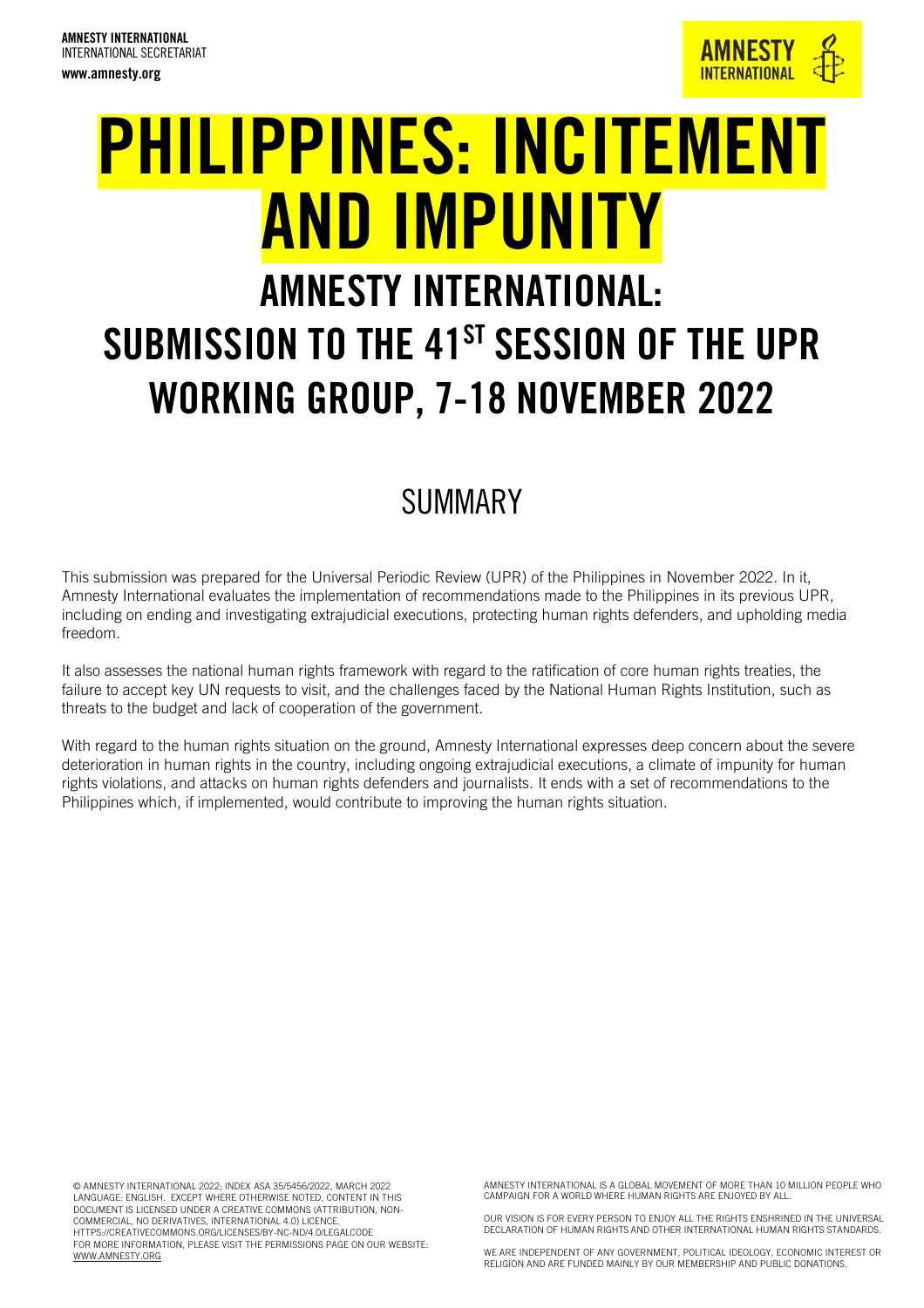

### FOLLOW UP TO THE PREVIOUS REVIEW

- 1. The Philippines received 257 recommendations during its 2017 review. Of these, the government fully or partially supported 103 recommendations and noted (rejected) 154 recommendations. It received but rejected 39 recommendations to end and investigate extrajudicial executions. <sup>1</sup> Although it supported a few recommendations to bring the ongoing "war on drugs" in line with international standards, these have not been implemented.<sup>2</sup> The government also rejected recommendations to stop the reimposition of the death penalty and the lowering of the minimum age of criminal responsibility, as per its previous review.<sup>3</sup>
- 2. On the ground, drug-related killings by police have continued, as have efforts in Congress to reinstate the death penalty; bills lowering the minimum age of criminal responsibility remain pending before Congress.
- 3. Regrettably, the Philippines failed to accept any UN Special Procedure requests to visit over the past five years. It has accepted two requests: by the Special Rapporteur on the Sale of Children to visit in late 2022, and by the Special Rapporteur on Freedom of Expression to visit in 2023. However, these visits will need to be approved by a new government following Presidential elections in May 2022.

### THE NATIONAL HUMAN RIGHTS FRAMEWORK

- 4. The Philippines has still not ratified the International Convention for the Protection of All Persons from Enforced Disappearance. While the Anti-Enforced or Involuntary Disappearance Act of 2012 remains in place, it has barely been used to investigate or punish such acts. On 6 November 2021, land rights activist Steve Abua was abducted by unknown individuals in Central Luzon; his fate and whereabouts remain unknown.<sup>4</sup>
- 5. The House of Representatives passed the Human Rights Defenders Protection Bill, which was welcomed by Amnesty International and other human rights groups.<sup>5</sup> A counterpart bill at the Senate, co-authored by prisoner of conscience and human rights defender Senator Leila de Lima, remains pending.
- 6. Over the past five years, the Commission on Human Rights has repeatedly raised concerns about human rights violations and growing impunity, despite facing numerous threats of budget cuts and attacks on its Chair by the President.<sup>6</sup> It has especially called for the government on numerous occasions to provide the Commission with the information necessary for its investigations into killings and other violations in the "war on drugs," which it has still not received.<sup>7</sup>
- 7. Amnesty International remains concerned over the lack of progress to put in place a National Preventative Mechanism in compliance with the Optional Protocol to the Convention Against Torture, which the Philippines has ratified.
- 8. Anti-discrimination legislation that would provide safeguards to LGBTI people and other vulnerable groups remains pending.

### THE HUMAN RIGHTS SITUATION ON THE GROUND

#### Extrajudicial executions and other violations in the "war on drugs"

9. Extrajudicial executions of people accused of using or selling drugs continue six years since the government began its so-called "war on drugs". Apart from unlawful killings, violations of the right to health, arbitrary detention, as well as allegations of torture and other ill-treatment persist.



INDEX: ASA 35/5456/2022 MARCH 2022 LANGUAGE: ENGLISH

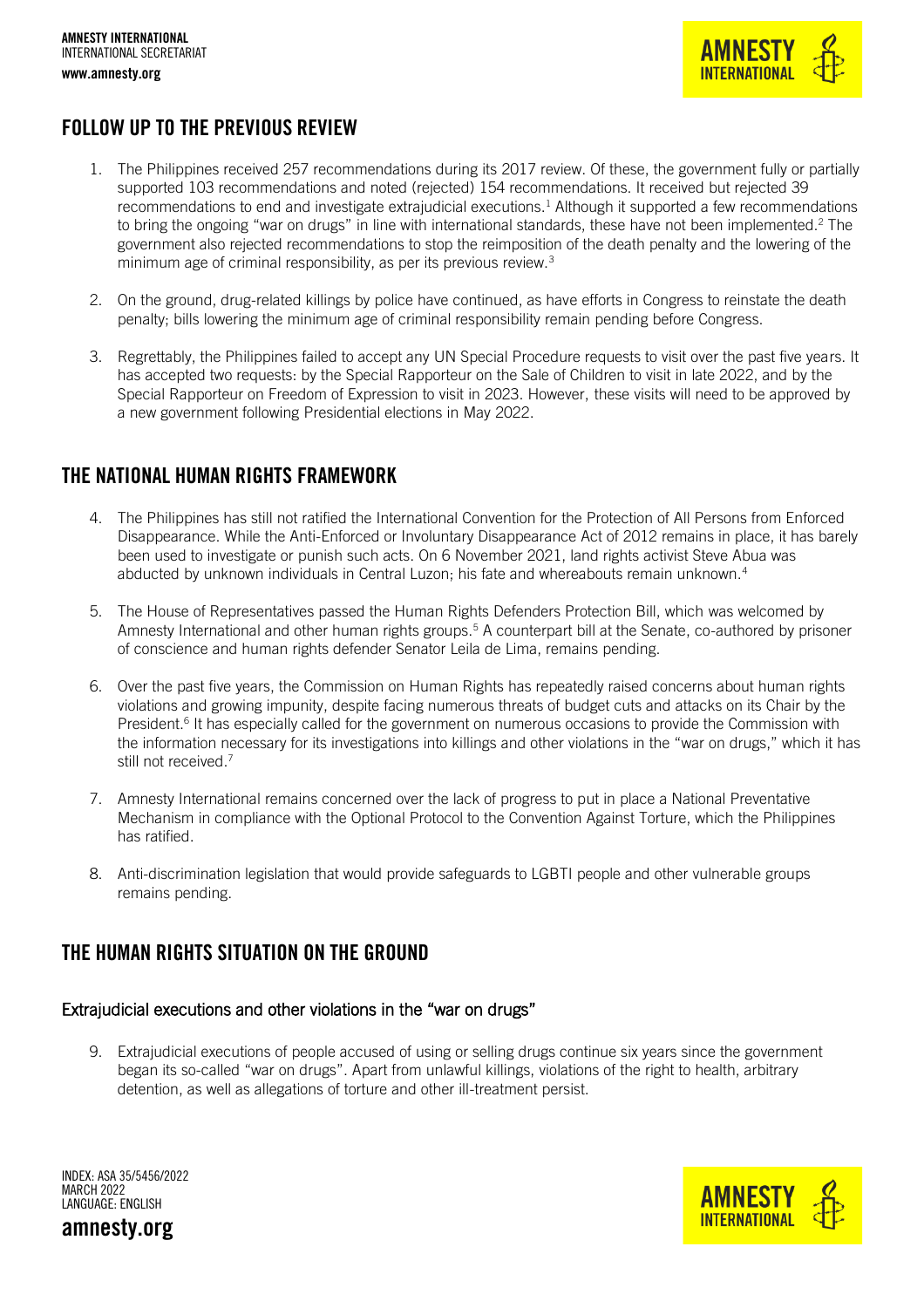

- 10. Despite repeated condemnation from the international community, President Duterte has continued to encourage the police to kill alleged drug offenders and has vowed to protect those who kill for him. Over the past six years, Amnesty International has documented killings in the context of the "war on drugs" by police and unknown armed persons, many believed to be linked to the police. Victims have been overwhelmingly from poor and marginalised communities, making the "war on drugs" effectively a "war on the poor".<sup>8</sup>
- 11. In every police operation documented by Amnesty International, police justified killings by claiming that the person fought back, requiring the use of deadly force. Direct witnesses interviewed by Amnesty International contradicted the police version of events. Most of those killed were on a drug "watch list", a record of people allegedly involved in the trade of illicit drugs submitted by local officials to the police. Amnesty International views such lists as illegal and illegitimate, used by police to target people to arbitrarily arrest and sometimes to kill.<sup>9</sup>
- 12. The "war on drugs" and its punitive measures have also resulted in violations of the right to health. Non-existent or inadequate drug rehabilitation programmes have undermined the right to health while deadly anti-drug operations have deepened stigma and discrimination against people who use drugs, pushed them further into hiding and facilitated human rights violations against them.
- 13. Senator Leila de Lima, a staunch critic of the government, has been arbitrarily detained since February 2017. The authorities arrested her after she had sought to investigate extrajudicial executions and other human rights violations associated with the "war on drugs". There has been little progress in the cases against her in the last five years, except for one that was dismissed in 2021. Amnesty International believes that the charges against her are politically motivated, and that she is a prisoner of conscience detained solely for the exercise of her right to freedom of expression.<sup>10</sup>
- 14. Six years on, there is virtually no accountability for the killings and other abuses committed. Amnesty International remains aware of only one case – the murder of Kian delos Santos – in which police officers were convicted of an unlawful drug-related killing.<sup>11</sup> While administrative cases appear to have been brought against some police officers, the nature of these cases remains unclear, and they are also an inadequate remedy for victims of serious violations, including to the right to life. Rather than being investigated for unlawful killing, Amnesty International's research found that police commanders have instead been transferred and promoted to higher positions.<sup>12</sup> Amnesty International views recent attempts by the government to convince the UN Human Rights Council that it is investigating these killings as a ruse. A climate of impunity persists, with families of victims unable to obtain justice for their loved ones given enormous obstacles to filing cases.<sup>13</sup>
- 15. Amnesty International has concluded that extrajudicial executions and other human rights violations committed as part of the "war on drugs" reach the threshold of crimes against humanity. In light of the government's failure to investigate these violations and prosecute the perpetrators, these acts should be investigated by the International Criminal Court and states that have universal jurisdiction over these crimes. The Human Rights Council must also establish an independent accountability mechanism to assist with the investigations. Following the opening of a Preliminary Examination into the Philippines in 2017, the Philippine government withdrew from the Rome Statute. Since the ICC announced the opening of an investigation into the country in 2021, the authorities have said they will not cooperate with the Court and recently requested the investigation's suspension.<sup>14</sup>

#### "Red-tagging" of human rights defenders and activists

- 16. The situation of activists and human rights defenders has deteriorated, mainly as a result of "red-tagging"<sup>15</sup> or accusations by government of links between these groups/individuals and communist groups. They are increasingly killed or otherwise face grave threats to their life and endure other violations, including arbitrary detention through fabricated charges of illegal possession of firearms and explosives, kidnapping and illegal detention.
- 17. At the beginning of the Duterte administration, hopes were high for a peace agreement between the government and the Communist Party of the Philippines – New People's Army – National Democratic Front (CPP-NPA-NDF).

INDEX: ASA 35/5456/2022 MARCH 2022 LANGUAGE: ENGLISH

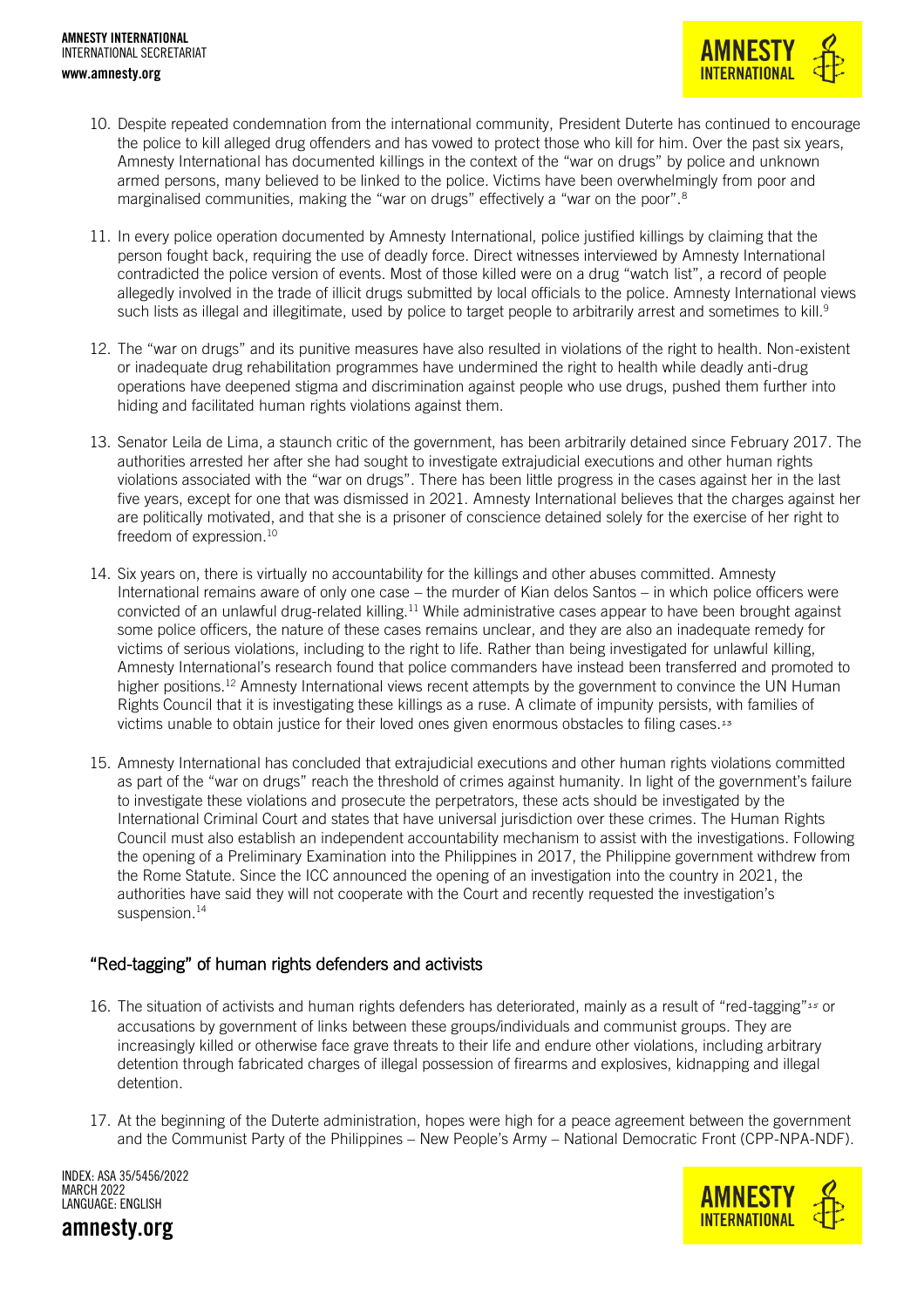

However, negotiations ran into obstacles when talks failed to reach consensus after a year. The Duterte administration formally ended talks with the CPP-NPA-NDF in November 2017.

- 18. Shortly afterwards, the President announced that he would "go after the legal fronts" of the CPP, referring to groups that the government alleges are linked to the communist armed movement, and reiterated his order to the military to "destroy the [communist] apparatus". This shift in policy replicated the favoured approach by previous governments of increased militarisation, with a focus on targeting civil society groups and political organizations accused of being "front groups" of the communist armed struggle.<sup>16</sup>
- 19. In March 2021, security forces killed nine people and arrested six others in simultaneous raids against "redtagged" groups in Southern Tagalog.<sup>17</sup> Since late 2021, the Department of Justice has recommended charges against dozens of security officials for the death of three people during those raids, but there have been no credible investigations into the deaths of many other activists and human rights defenders.
- 20. Administrative Order 35 signed by former President Noynoy Aquino in 2012 creating a task force to investigate extrajudicial executions and other politically-motivated attacks – had only 13 convictions out of the 385 cases it handled from 2012 to 2019 based on its records. Apart from the low conviction rate, the number of cases handled by the task force does not reflect the situation on the ground, leading to the conclusion that this mechanism has failed to advance justice for victims. The Anti-Terrorism Act of 2020 – which gives the government excessive and unchecked powers and is susceptible to arbitrary and discriminatory enforcement – was challenged at the Supreme Court but remains deeply flawed and open to abuse.<sup>18</sup>

#### Attacks on press freedom

- 21. Since the previous review, the right to freedom of expression and the media in the country have come under attack. Nobel Peace Prize awardee Maria Ressa and her website Rappler collectively face multiple lawsuits and investigations, including alleged tax violations and violations of the prohibition against foreign control over mass media.<sup>19</sup> Amnesty International believes that the charges against Rappler and Ressa are politically motivated. Ressa and Rappler are consistent critics of President Duterte and his administration, publishing detailed investigations into drug-related cases of extrajudicial executions and attacks on human rights defenders. In 2020, Ressa and former journalist Reynaldo Santos Jr became the first persons convicted of "cyberlibel" over an article written in 2012.<sup>20</sup> Amnesty International previously criticised the Philippines' cyberlibel law as a threat to freedom of expression.<sup>21</sup>
- 22. Broadcast media network ABS-CBN which produced numerous reports on extrajudicial executions and other violations under the government's "war on drugs" – has been off air since May 2020 after the Philippine Congress denied its franchise renewal application.<sup>22</sup>
- 23. The Philippines remains one of the most dangerous places in the world for journalists, with increasing cases of killings and other attacks against them. To date, local media safety monitor National Union of Journalists of the Philippines (NUJP) has recorded at least 22 journalists killed since Duterte took office in 2016. The latest incident – the killing of former radio broadcaster Jaynard Angeles who was also running for a local post in the May 2022 elections – would be the 23rd journalist killed if proven to be linked to his work.<sup>23</sup>
- 24. The circumstances of the killing of journalists echo similar patterns of attacks against human rights defenders and political activists in the Philippines. Armed and unidentified perpetrators on motorcycles wait for, or follow, their targets and shoot them dead before fleeing the scene.
- 25. The conviction in 2019 of people involved in the "Maguindanao Massacre" of 2008 when 58 people, including 32 journalists and other media workers, were killed when more than 100 armed men, allegedly including members of the police and the military, attacked their convoy – was a welcome step. However, some 80 other accused in the case have yet to be arrested.<sup>24</sup>

INDEX: ASA 35/5456/2022 MARCH 2022 LANGUAGE: ENGLISH

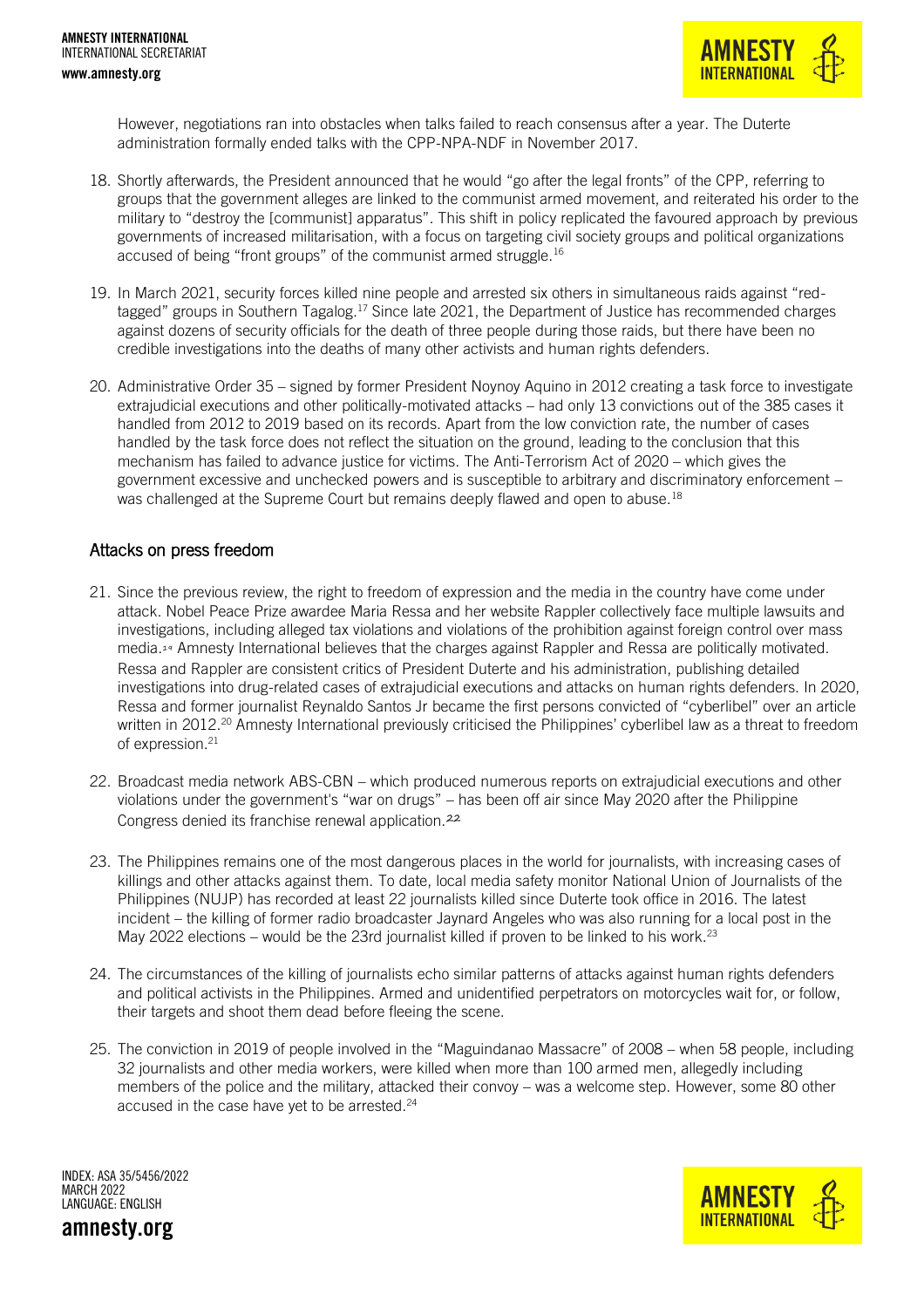

### RECOMMENDATIONS FOR ACTION BY THE STATE UNDER REVIEW

#### Amnesty International calls on the government of the Philippines to:

#### National Human Rights Framework

- 26. Ratify the International Convention for the Protection of All Persons from Enforced Disappearance, bring the Anti-Enforced or Involuntary Disappearance Act in line with the Convention, and recognize the competence of the Committee on Enforced Disappearances to receive and consider communications from or on behalf of victims or other states parties.
- 27. Ensure the full independence of, and provide adequate financial and human resources to, the Commission on Human Rights, including sufficient budget to strengthen its human rights work.
- 28. Institutionalize information sharing with the Commission on Human Rights with a view to facilitating their investigations, including into cases of drug-related killings.
- 29. Provide material and technical assistance to help strengthen the Commission on Human Rights' witness protection programme.
- 30. Enact and implement without delay the National Committee for the Prevention of Torture and OPCAT Implementation Act (Senate Bill 113), which has been pending since 2016, and the Human Rights Defenders Protection Act, which was passed by the House of Representatives in January 2022.
- 31. Pass legislation, such as the Comprehensive Anti-Discrimination Bill and the SOGIE (Sexual Orientation, Gender Identity and Gender Expression) Equality Bill, that provides safeguards and protection against violence, harassment, other forms of attacks against LGBTI people and other groups most vulnerable to acts of discrimination

#### Extrajudicial executions and other violations in the "war in on drugs"

- 32. Immediately end the so-called "war on drugs" led by the police, including the implementation of deadly drug enforcement operations.
- 33. Order law enforcement agencies to refrain from all conduct which violates international law, including unlawful killings, arbitrary arrests, acts of torture and other ill-treatment and other abuses.
- 34. End incitement or excuses for violence against people suspected of using or selling drugs, as well as human rights defenders critical of the "war on drugs."
- 35. End the policy of drug "watch lists" for people who use drugs.
- 36. Initiate independent, impartial, and effective investigations into police suspected of involvement in violations in the context of the "war on drugs," including extrajudicial executions, and links to unknown armed persons committing them.
- 37. Ensure prosecution in all cases where investigations uncover sufficient, admissible evidence of criminal responsibility for offences involving serious human rights violations and abuses, including extrajudicial executions and involvement in murders by unknown armed persons.
- 38. Promote a clear, evidence-based understanding of the complexity of drug dependence and reform all drug policies to ensure the protection of health and human rights.

INDEX: ASA 35/5456/2022 MARCH 2022 LANGUAGE: ENGLISH amnesty.org

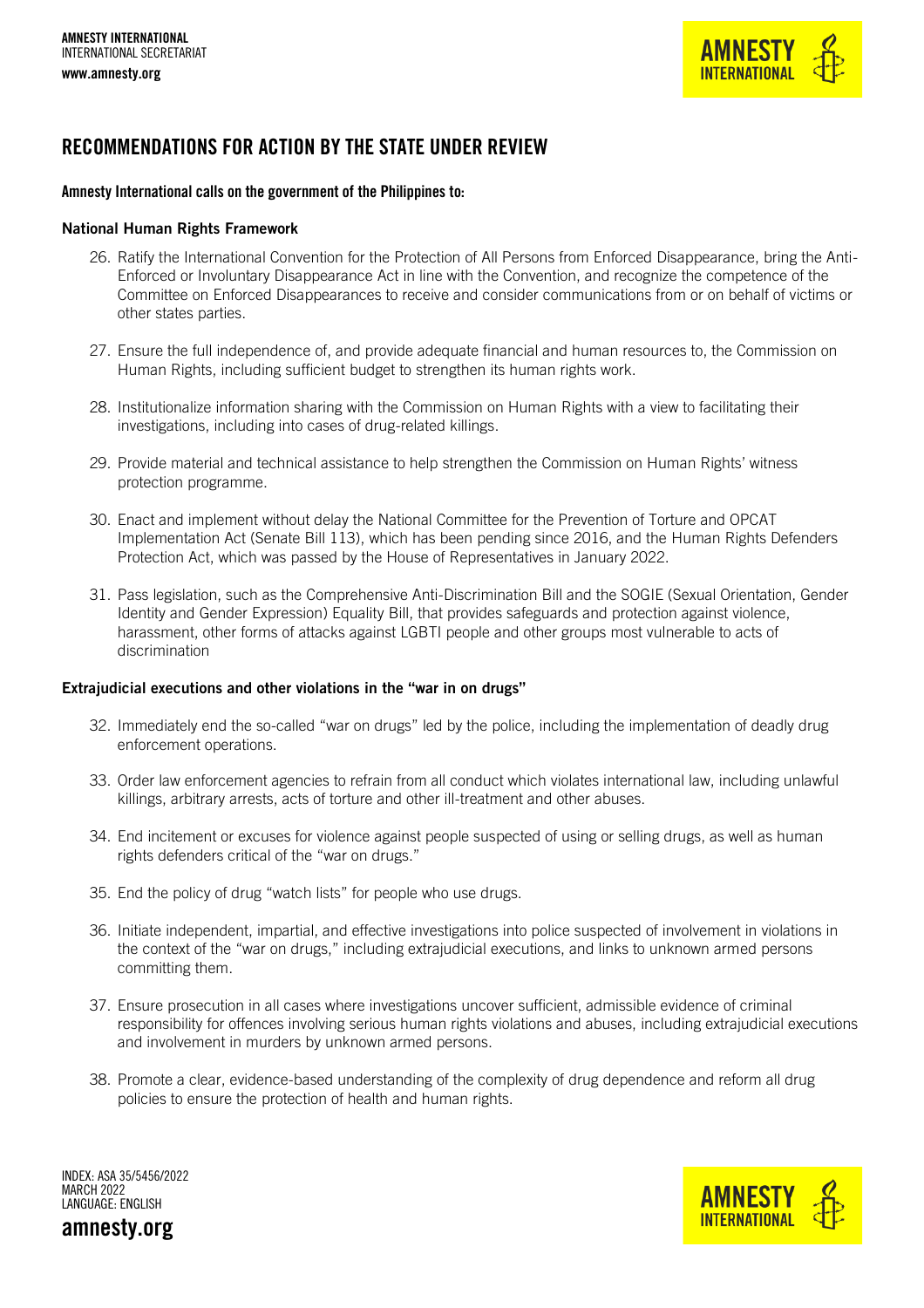

- 39. Ensure that any drug treatment is voluntary, medically indicated, based on scientific evidence and carried out in a non-discriminatory, transparent and inclusive way.
- 40. End the political harassment of Senator Leila de Lima; order her immediate and unconditional release; and prosecute in fair trials those found to be responsible for her arbitrary detention and other human rights violations committed against her, such as gender-based attacks and violations to her right to due process.
- 41. Allow immediate and unhindered access to the country to international human rights monitoring and investigative mechanisms, including UN bodies, Special Procedures of the Human Rights Council and investigators of the International Criminal Court.

#### "Red-tagging" of activists and human rights defenders

- 42. End the vicious and at times deadly practice of red-tagging of groups or individuals.
- 43. Ensure swift and independent investigations into allegations of human rights violations against human rights defenders and hold perpetrators accountable, including by swiftly enacting the Human Rights Defenders Protection Act to strengthen existing laws and provide additional institutional measures to protect human rights defenders from threats and attacks.
- 44. Comply strictly with national and international standards on the use of force, including the Philippine National Police Operational Procedures, UN Basic Principles on the Use of Force and Firearms by Law Enforcement Officials; the UN Code of Conduct for Law Enforcement Officials; and the UN Body of Principles for the Protection of All Persons under Any Form of Detention or Imprisonment. Ensure all police officers are fully trained and implement these standards.
- 45. Ensure effective implementation of the Administrative Order (AO) No. 35 Guidelines which created a task force to monitor, investigate and prosecute cases of "extra-legal killings, enforced disappearances, torture and other grave violations of the right to life, liberty and security of persons – including through periodic monitoring of its implementation with a view to increasing the capacity of the task force to handle cases, and identify and prosecute perpetrators.

#### Attacks on Press Freedom

- 46. Commit to respecting, promoting, protecting and fulfilling freedom of expression and the media in the country in policy and practice and cease all attempts to curtail media freedom.
- 47. Repeal or amend all laws unduly restricting freedom of expression, including the Cybercrime Prevention Act of 2012 as well as the law criminalizing libel, and bring them in line with human rights law and standards,
- 48. Thoroughly, impartially, independently, transparently and effectively investigate deaths, threats and harassment of journalists, and bring to justice those responsible in fair trials.
- 49. Drop all charges against Maria Ressa, her current and former colleagues at Rappler, and Rappler itself; end the harassment, intimidation and attacks against Maria, Rappler and other independent media in the Philippines.
- 50. Ensure immediate resumption of the operations of media network ABS-CBN.
- 51. Take steps to find and arrest all those responsible for the Maguindanao Massacre and bring them to justice in fair trials.
- 52. Ensure access to justice and adequate reparations for families of the victims of the Maguindanao Massacre.

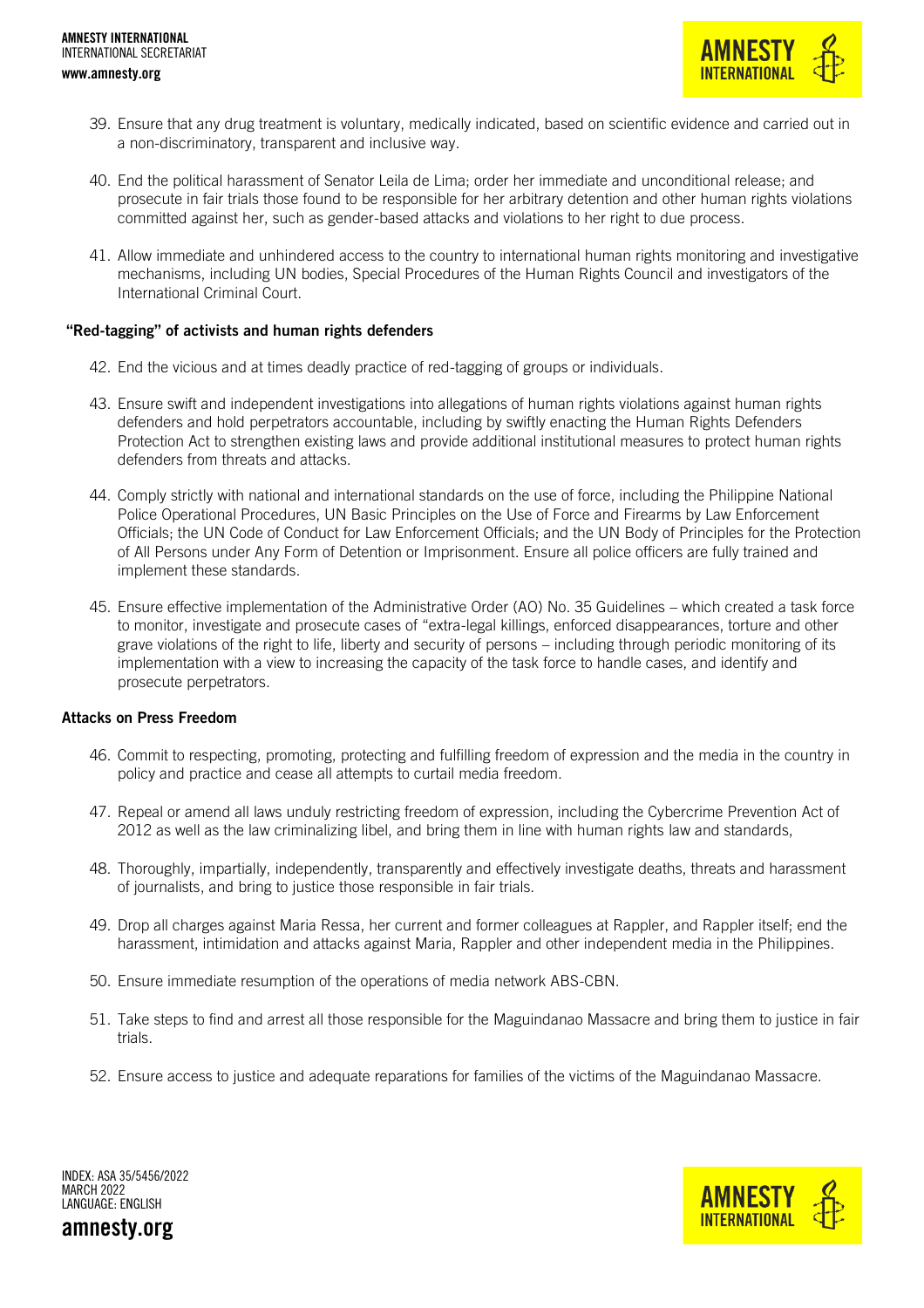

## ANNEX 1

## KEY AMNESTY INTERNATIONAL DOCUMENTS FOR FURTHER REFERENCE

*Philippines: "Presidential candidates must commit to freeing senator unjustly detained for 5 years"*, 21 February 2022, <https://www.amnesty.org/en/latest/news/2022/02/philippines-detained-senator-de-lima/>

*Philippines: Government review a woefully insufficient response to victims of "war on drugs",* 22 October 2022, <https://www.amnesty.org/en/documents/asa35/4911/2021/en/>

*Philippines: "ICC launches probe into deadly "war on drugs", seeks to end impunity", 16 September* 2021, <https://www.amnesty.org/en/latest/news/2021/09/icc-launches-probe-philippines-war-on-drugs-duterte/>

*Amnesty International Report 2020: The state of the world's human rights*, 7 April 2021, [amnesty.org/en/documents/pol10/3202/2021/en/](http://www.amnesty.org/en/documents/pol10/3202/2021/en/)

*Philippines: "Philippines: Surge in killings of lawyers and judges shows justice system "in deadly danger"",* 26 March 2021 <https://www.amnesty.org/en/latest/news/2021/03/philippines-surge-killings-lawyers/>

*Philippines: "End deadly practice of red-tagging",* 2 November 2020, <https://www.amnesty.org/en/documents/asa35/3293/2020/en/>

*Report: Philippines: "My Job is to Kill" Ongoing Human Rights Violations and Impunity in the Philippines*, 25 September 2020<https://www.amnesty.org/en/documents/asa35/3085/2020/en/>

*Philippines: "Dangerous anti-terror law yet another setback for human rights",* 3 July 2020, [https://www.amnesty.org/en/latest/news/2020/07/philippines-dangerous-antiterror-law-yet-another-setback-for-human](https://www.amnesty.org/en/latest/news/2020/07/philippines-dangerous-antiterror-law-yet-another-setback-for-human-rights/)[rights/](https://www.amnesty.org/en/latest/news/2020/07/philippines-dangerous-antiterror-law-yet-another-setback-for-human-rights/)

*Philippines: "Quash conviction of Rappler journalists Maria Ressa and Rey Santos",* 15 June 2020 <https://www.amnesty.org/en/latest/news/2020/06/philippines-quash-conviction-of-rappler-ressa-santos/>

*Philippines: "Major TV network threatened by authorities must be allowed to air",* 5 May 2020, <https://www.amnesty.org/en/latest/news/2020/05/philippines-major-tv-network-threatened-allowed-to-air/>

*Human rights in Asia-Pacific: Review of 2019*, 29 January 2020 <https://www.amnesty.org/en/documents/asa01/1354/2020/en/>

*Philippines: Convictions for Ampatuan massacre a delayed but critical step for justice,* 19 December 2019, [https://www.amnesty.org/en/latest/news/2019/12/philippines-convictions-for-ampatuan-massacre-delayed](https://www.amnesty.org/en/latest/news/2019/12/philippines-convictions-for-ampatuan-massacre-delayed-critical-step-justice-2/)[critical-step-justice-2/](https://www.amnesty.org/en/latest/news/2019/12/philippines-convictions-for-ampatuan-massacre-delayed-critical-step-justice-2/)

*Philippines: Concern over raids, mass arrests of activists,* 2 November 2019, <https://www.amnesty.org/en/documents/asa35/1342/2019/en/>

*Report: Philippines: 'They just kill'. Ongoing extrajudicial executions and other violations in the Philippines' 'war on drugs'*, 8 July 2019, <https://www.amnesty.org/en/documents/asa35/0578/2019/en/>

*Philippines: "Investigate killing of 14 people in police operations",* 2 April 2019 <https://www.amnesty.org/en/documents/asa35/0156/2019/en/>

*Philippines: Duterte's human rights smears a "classic diversionary tactic,"* 23 July 2018 [https://www.amnesty.org/en/latest/news/2018/07/philippines-dutertes-human-rights-smears-a-classic-diversionary](https://www.amnesty.org/en/latest/news/2018/07/philippines-dutertes-human-rights-smears-a-classic-diversionary-tactic/)[tactic/](https://www.amnesty.org/en/latest/news/2018/07/philippines-dutertes-human-rights-smears-a-classic-diversionary-tactic/)



INDEX: ASA 35/5456/2022 MARCH 2022 LANGUAGE: ENGLISH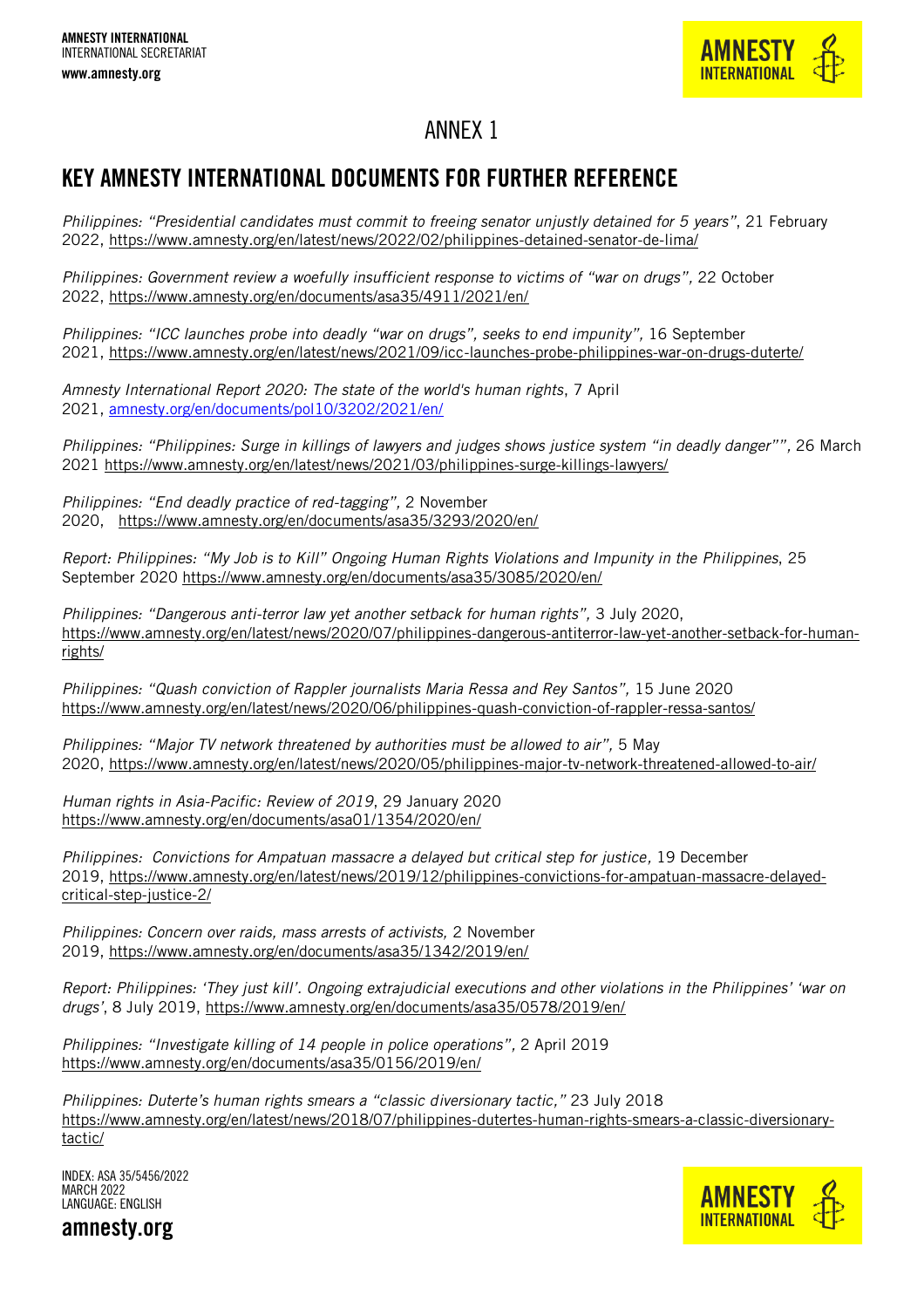

*Philippines: Threats against human rights organisations must be retracted,* 2 April 2018 <https://www.amnesty.org/en/documents/asa35/8156/2018/en/>

*Amnesty International Report 2017/18: The state of the world's human rights,* 22 February 2018 https://www.amnesty.org/en/documents/pol10/6700/2018/en/

*Philippines: Amnesty International calls for independent investigation of human rights violations committed in the context of the 'war on drugs'*, 19 February 2018<https://www.amnesty.org/en/documents/asa35/7917/2018/en/>

*Philippines: Political and human rights activists killed*, 6 December 2017 <https://www.amnesty.org/en/documents/asa35/7566/2017/en/>

*Philippines: Police return to lethal drug operations a 'human rights disaster,'* 23 November 2017 [https://www.amnesty.org/en/latest/news/2017/11/philippines-police-return-to-lethal-drug-operations-a-human-rights](https://www.amnesty.org/en/latest/news/2017/11/philippines-police-return-to-lethal-drug-operations-a-human-rights-disaster/)[disaster/](https://www.amnesty.org/en/latest/news/2017/11/philippines-police-return-to-lethal-drug-operations-a-human-rights-disaster/)

*Report: Philippines: 'The Battle of Marawi'. Death and Destruction in the Philippines*, 17 November 2017 <https://www.amnesty.org/en/documents/asa35/7427/2017/en/>

*Philippines: Fundamental policy shift needed to end murderous 'war on drugs',* 12 October 2017 [https://www.amnesty.org/en/latest/news/2017/10/philippines-fundamental-policy-shift-needed-to-end-murderous-war](https://www.amnesty.org/en/latest/news/2017/10/philippines-fundamental-policy-shift-needed-to-end-murderous-war-on-drugs/)[on-drugs/](https://www.amnesty.org/en/latest/news/2017/10/philippines-fundamental-policy-shift-needed-to-end-murderous-war-on-drugs/)

*Philippines: Amnesty International condemns Philippines' rejection of extrajudicial executions recommendations*, 22 September 2017,<https://www.amnesty.org/en/documents/asa35/7154/2017/en/>

*Philippines: Duterte's bloody and lawless year in power,* 29 June 2017 <https://www.amnesty.org/en/latest/news/2017/06/philippines-dutertes-bloody-and-lawless-year-in-power/>

*Amnesty International Report 2016/17: The state of the world's human rights ,* 22 February 2017 <https://www.amnesty.org/en/documents/pol10/4800/2017/en/>

*Report: Philippines: "If you are poor, you are killed": Extrajudicial Killings in the Philippines' "War on Drugs",* 31 January 2017<https://www.amnesty.org/en/documents/asa35/5517/2017/en/>

*Philippines: Duterte's 100 days of carnage*, 7 October 2016 <https://www.amnesty.org/en/latest/news/2016/10/philippines-dutertes-hundred-days-of-carnage/>

## ANNEX 2 MATRIX OF RECOMMENDATIONS FROM THE PREVIOUS CYCLE, WITH COMMENTS ON PROGRESS

| Recommendation                               | Position | Full list of themes | Amnesty International's<br>assessment/comments on<br>level of implementation |  |
|----------------------------------------------|----------|---------------------|------------------------------------------------------------------------------|--|
| Theme: A12 Acceptance of international norms |          |                     |                                                                              |  |



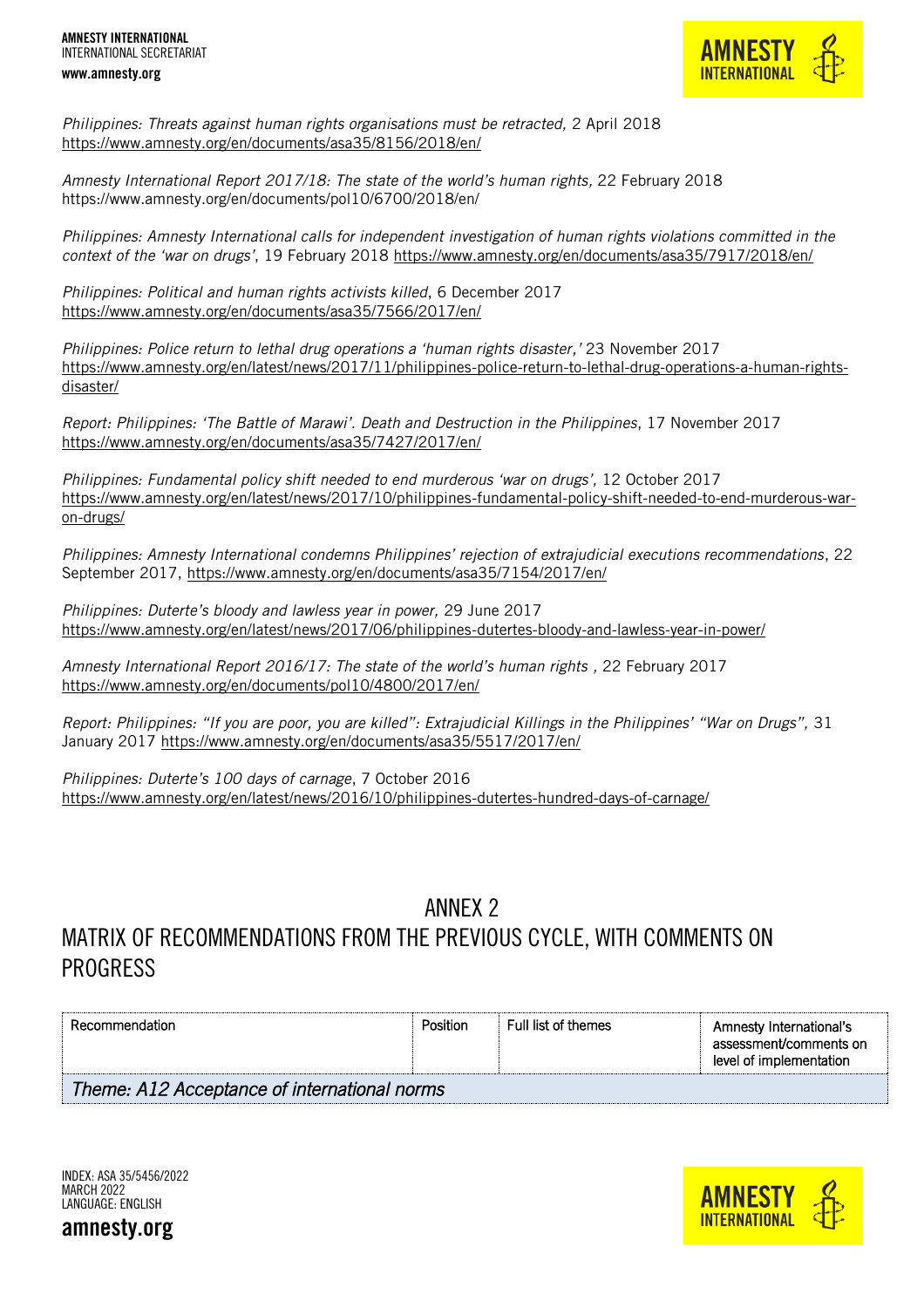www.amnesty.org



| Recommendation                                                                                                                                                                                                                           | Position  | Full list of themes                                                                                                                                                                                                                                                                                                                      | Amnesty International's<br>assessment/comments on<br>level of implementation |  |
|------------------------------------------------------------------------------------------------------------------------------------------------------------------------------------------------------------------------------------------|-----------|------------------------------------------------------------------------------------------------------------------------------------------------------------------------------------------------------------------------------------------------------------------------------------------------------------------------------------------|------------------------------------------------------------------------------|--|
| 133.55 Bring its methods of combating the use of illegal<br>drugs into line with international standards (Timor-<br>Leste);<br>Source of position: A/HRC/36/12/Add.1                                                                     | Supported | A12 Acceptance of<br>international norms<br>A42 Institutions & policies -<br>General<br>A43 Human rights policies<br>D1 Civil & political rights -<br>general measures of<br>implementation<br>D51 Administration of justice &<br>fair trial<br>S16 SDG 16 - peace, justice<br>and strong institutions<br>Affected persons:<br>- general | Not implemented                                                              |  |
| 133.58 Employ methods that adjust to international<br>norms, including human rights norms, to combat the<br>consumption of illegal drugs (Guatemala);<br>Source of position: A/HRC/36/12/Add.1                                           | Supported | A12 Acceptance of<br>international norms<br>A42 Institutions & policies -<br>General<br>A43 Human rights policies<br>D1 Civil & political rights -<br>general measures of<br>implementation<br>D51 Administration of justice &<br>fair trial<br>S16 SDG 16 - peace, justice<br>and strong institutions<br>Affected persons:<br>- general | Not implemented                                                              |  |
| Theme: A28 Cooperation with other international mechanisms and institutions                                                                                                                                                              |           |                                                                                                                                                                                                                                                                                                                                          |                                                                              |  |
| 133.41 Strengthen cooperation with national and<br>international human rights institutions in order to<br>implement the national human rights action plan<br>(Mexico);<br>Source of position: A/HRC/36/12/Add.1                          | Supported | A28 Cooperation with other<br>international mechanisms and<br>institutions<br>A43 Human rights policies<br>A46 National Plans of Action<br>on Human Rights (or specific<br>areas)<br>S16 SDG 16 - peace, justice<br>and strong institutions<br>Affected persons:<br>- general                                                            | Not implemented                                                              |  |
| Theme: A41 Constitutional and legislative framework                                                                                                                                                                                      |           |                                                                                                                                                                                                                                                                                                                                          |                                                                              |  |
| 133.48 Ensure that all counter-narcotics operations are<br>conducted in conformity with constitutional protections<br>and international human rights obligations (United<br>States of America);<br>Source of position: A/HRC/36/12/Add.1 | Supported | A41 Constitutional and<br>legislative framework<br>A42 Institutions & policies -<br>General<br>D51 Administration of justice &<br>fair trial<br>S16 SDG 16 - peace, justice<br>and strong institutions<br>Affected persons:<br>- general                                                                                                 | Not implemented                                                              |  |
| Theme: A42 Institutions & policies - General                                                                                                                                                                                             |           |                                                                                                                                                                                                                                                                                                                                          |                                                                              |  |

INDEX: ASA 35/5456/2022 MARCH 2022 LANGUAGE: ENGLISH

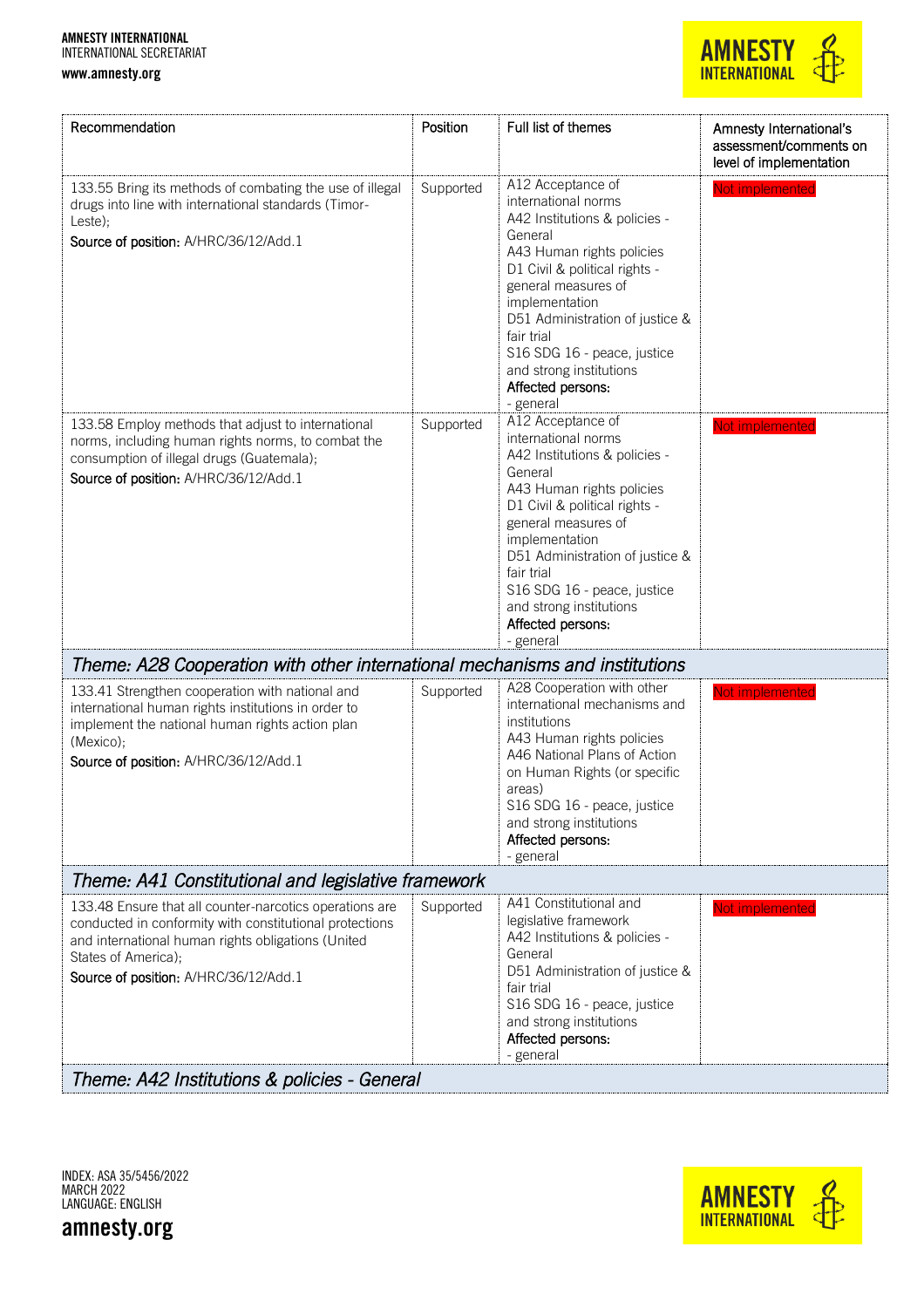#### www.amnesty.org



| Recommendation                                                                                                                                                                                            | Position  | Full list of themes                                                                                                                                                                                                                                                                                         | Amnesty International's<br>assessment/comments on<br>level of implementation |
|-----------------------------------------------------------------------------------------------------------------------------------------------------------------------------------------------------------|-----------|-------------------------------------------------------------------------------------------------------------------------------------------------------------------------------------------------------------------------------------------------------------------------------------------------------------|------------------------------------------------------------------------------|
| 133.59 Guarantee that all the Government's methods of<br>combating the use of illegal drugs are brought into line<br>with international standards (Estonia);<br>Source of position: A/HRC/36/12/Add.1     | Supported | A42 Institutions & policies -<br>General<br>A12 Acceptance of<br>international norms<br>D1 Civil & political rights -<br>general measures of<br>implementation<br>D51 Administration of justice &<br>fair trial<br>S16 SDG 16 - peace, justice<br>and strong institutions<br>Affected persons:<br>- general | Not implemented                                                              |
| 133.56 Continue to realign its national procedures to<br>combat drug trafficking with international standards<br>(Egypt);<br>Source of position: A/HRC/36/12/Add.1                                        | Supported | A42 Institutions & policies -<br>General<br>A12 Acceptance of<br>international norms<br>S16 SDG 16 - peace, justice<br>and strong institutions<br>Affected persons:<br>- general                                                                                                                            | Not implemented                                                              |
| 133.54 Ensure human rights standards are observed in<br>the current government's conduct of its campaigns<br>against illegal drugs (Zambia);<br>Source of position: A/HRC/36/12/Add.1                     | Supported | A42 Institutions & policies -<br>General<br>A43 Human rights policies<br>D1 Civil & political rights -<br>general measures of<br>implementation<br>D51 Administration of justice &<br>fair trial<br>S16 SDG 16 - peace, justice<br>and strong institutions<br>Affected persons:<br>- general                | Not implemented                                                              |
| 133.53 Continue efforts to combat drugs and crime<br>within a framework of the protection of and respect for<br>human rights (Lebanon);<br>Source of position: A/HRC/36/12/Add.1                          | Supported | A42 Institutions & policies -<br>General<br>D1 Civil & political rights -<br>general measures of<br>implementation<br>D51 Administration of justice &<br>fair trial<br>S16 SDG 16 - peace, justice<br>and strong institutions<br>Affected persons:<br>- general                                             | Not implemented                                                              |
| 133.47 Take the necessary measures to combat drug<br>trafficking while ensuring that the methods used are in<br>conformity with international standards (Haiti);<br>Source of position: A/HRC/36/12/Add.1 | Supported | A42 Institutions & policies -<br>General<br>D51 Administration of justice &<br>fair trial<br>A54 Awareness raising and<br>dissemination<br>S16 SDG 16 - peace, justice<br>and strong institutions<br>Affected persons:<br>- general                                                                         | Not implemented                                                              |

INDEX: ASA 35/5456/2022 MARCH 2022 LANGUAGE: ENGLISH

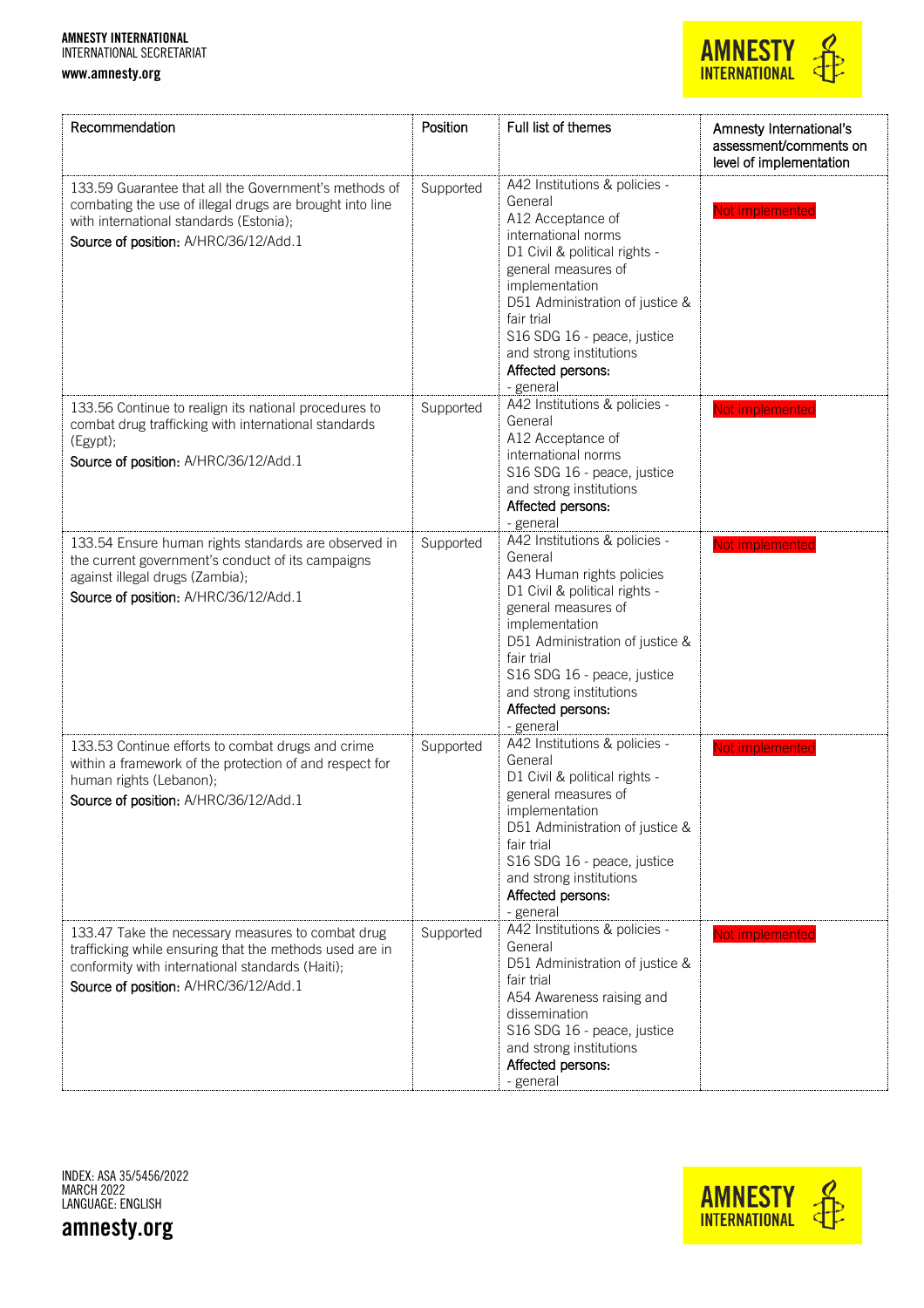www.amnesty.org

## **AMNESTY**<br>INTERNATIONAL

| Recommendation                                                                                                                                                                                                                                                   | Position  | Full list of themes                                                                                                                                                                                                                                                                                | Amnesty International's<br>assessment/comments on<br>level of implementation |
|------------------------------------------------------------------------------------------------------------------------------------------------------------------------------------------------------------------------------------------------------------------|-----------|----------------------------------------------------------------------------------------------------------------------------------------------------------------------------------------------------------------------------------------------------------------------------------------------------|------------------------------------------------------------------------------|
| 133.44 Ensure that the fight against crime strictly<br>respects international standards (Peru);<br>Source of position: A/HRC/36/12/Add.1                                                                                                                         | Supported | A42 Institutions & policies -<br>General<br>D51 Administration of justice &<br>fair trial<br>S16 SDG 16 - peace, justice<br>and strong institutions<br>Affected persons:<br>- general<br>- judges, lawyers and<br>prosecutors                                                                      | Not implemented                                                              |
| 133.46 Continue its efforts to protect its people from the<br>threat of drugs while upholding human rights values<br>(Myanmar);<br>Source of position: A/HRC/36/12/Add.1                                                                                         | Supported | A42 Institutions & policies -<br>General<br>D51 Administration of justice &<br>fair trial<br>S16 SDG 16 - peace, justice<br>and strong institutions<br>Affected persons:<br>- general                                                                                                              | Not implemented                                                              |
| 133.50 Continue the holistic approach of the Inter-<br>Agency Committee on Anti-Illegal Drugs focusing on law<br>enforcement operations, as well as on the rehabilitation<br>and reintegration of drug users (Romania);<br>Source of position: A/HRC/36/12/Add.1 | Supported | A42 Institutions & policies -<br>General<br>D51 Administration of justice &<br>fair trial<br>S16 SDG 16 - peace, justice<br>and strong institutions<br>Affected persons:<br>- general                                                                                                              | Not implemented                                                              |
| 133.52 Adopt comprehensive and human-centred<br>approaches to its anti-illegal drug policy, particularly the<br>provision of appropriate health measures (Thailand);<br>Source of position: A/HRC/36/12/Add.1                                                    | Supported | A42 Institutions & policies -<br>General<br>E41 Right to health - General<br>Affected persons:                                                                                                                                                                                                     | Not implemented                                                              |
| Theme: B8 Human rights & counter-terrorism                                                                                                                                                                                                                       |           |                                                                                                                                                                                                                                                                                                    |                                                                              |
| 133.75 Continue efforts to combat terrorism, the drug<br>trade and drug use, within the framework of the<br>Constitution, the law and international human rights<br>standards (Iraq);<br>Source of position: A/HRC/36/12/Add.1                                   | Supported | B8 Human rights & counter-<br>terrorism<br>A41 Constitutional and<br>legislative framework<br>A12 Acceptance of<br>international norms<br>Affected persons:<br>- general                                                                                                                           | Not implemented                                                              |
| 133.132 Strengthen criminal justice reform efforts in<br>order to ensure a speedy and fair trial for all accused<br>(United States of America);<br>Source of position: A/HRC/36/12/Add.1                                                                         | Supported | D51 Administration of justice &<br>fair trial<br>A42 Institutions & policies -<br>General<br>S16 SDG 16 - peace, justice<br>and strong institutions<br>B53 Support to victims and<br>witnesses<br>B51 Right to an effective<br>remedy<br>Affected persons:<br>- judges, lawyers and<br>prosecutors | Not implemented                                                              |

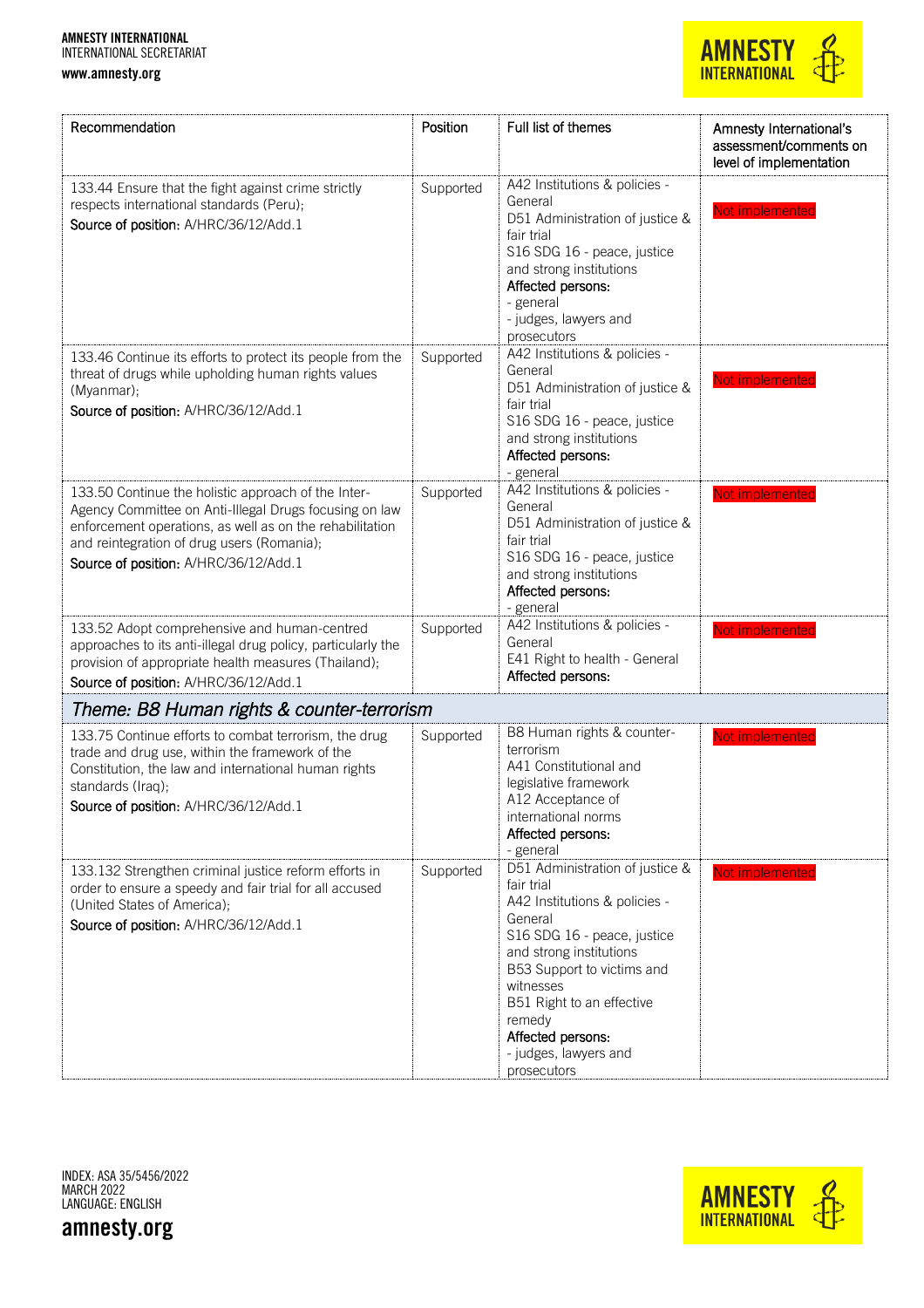www.amnesty.org



| Recommendation                                                                                                                                                                                                                                                       | Position     | Full list of themes                                                                                                                                                                                                    | Amnesty International's<br>assessment/comments on<br>level of implementation |
|----------------------------------------------------------------------------------------------------------------------------------------------------------------------------------------------------------------------------------------------------------------------|--------------|------------------------------------------------------------------------------------------------------------------------------------------------------------------------------------------------------------------------|------------------------------------------------------------------------------|
| 133.218 Further strengthen the community-based<br>rehabilitation programme for drug addicts, inpatients<br>and outpatients for their integration into society<br>(Pakistan);<br>Source of position: A/HRC/36/12/Add.1                                                | Supported    | E41 Right to health - General<br>S03 SDG 3 - health<br>Affected persons:<br>- general                                                                                                                                  | Not implemented                                                              |
| Theme: A12 Acceptance of international norms                                                                                                                                                                                                                         |              |                                                                                                                                                                                                                        |                                                                              |
| 133.1 Ratify all conventions to which the country is not<br>yet a party (Gabon);<br>Source of position: A/HRC/36/12/Add.1                                                                                                                                            | Noted        | A12 Acceptance of<br>international norms<br>Affected persons:<br>- general                                                                                                                                             | Not implemented                                                              |
| 133.2 Ratify and implement without delay the<br>International Convention for the Protection of All Persons<br>from Enforced Disappearance (France);<br>Source of position: A/HRC/36/12/Add.1                                                                         | Noted        | A12 Acceptance of<br>international norms<br>D32 Enforced disappearances<br>Affected persons:<br>- disappeared persons                                                                                                  | Not implemented                                                              |
| 133.3 Ratify the International Convention for the<br>Protection of All Persons from Enforced Disappearance<br>(Angola) (Iraq) (Japan) (Kenya) (Montenegro) (Sierra<br>Leone);<br>Source of position: A/HRC/36/12/Add.1                                               | Noted        | A12 Acceptance of<br>international norms<br>D32 Enforced disappearances<br>Affected persons:<br>- disappeared persons                                                                                                  | Not implemented                                                              |
| 133.4 Consider acceding to the International Convention<br>for the Protection of All Persons from Enforced<br>Disappearance, recognizing the competence of its<br>Committee (Uruguay);<br>Source of position: A/HRC/36/12/Add.1                                      | Noted        | A12 Acceptance of<br>international norms<br>D32 Enforced disappearances<br>Affected persons:<br>- disappeared persons                                                                                                  | Not implemented                                                              |
| 133.5 Ratify the International Convention on the<br>Protection of All Persons from Enforced Disappearance<br>and the Optional Protocol to the International Covenant<br>on Economic, Social and Cultural Rights (Portugal);<br>Source of position: A/HRC/36/12/Add.1 | Noted        | A12 Acceptance of<br>international norms<br>E1 Economic, social & cultural<br>rights - general measures of<br>implementation<br>D32 Enforced disappearances<br>Affected persons:<br>- general<br>- disappeared persons | Not implemented                                                              |
| Theme: A24 Cooperation with special procedures                                                                                                                                                                                                                       |              |                                                                                                                                                                                                                        |                                                                              |
| 133.10 Uphold the human rights mechanisms and the<br>special procedures (Sudan);<br>Source of position: A/HRC/36/12/Add.1                                                                                                                                            | Noted        | A24 Cooperation with special<br>procedures<br>Affected persons:<br>- general                                                                                                                                           | Not implemented                                                              |
| 133.11 Cooperate with special procedures by extending<br>a standing invitation to them (Peru);<br>Source of position: A/HRC/36/12/Add.1                                                                                                                              | Noted        | A24 Cooperation with special<br>procedures<br>Affected persons:<br>- general                                                                                                                                           | Not implemented                                                              |
| 133.12 Extend a standing invitation to all special<br>procedure mandate holders (Latvia);<br>Source of position: A/HRC/36/12/Add.1                                                                                                                                   | Noted        | A24 Cooperation with special<br>procedures<br>Affected persons:<br>- general                                                                                                                                           | Not implemented                                                              |
| 133.13 Accept without prior condition the request for a<br>visit by the Special Rapporteur on extrajudicial,<br>summary or arbitrary executions and cooperate with her<br>fully (France);<br>Source of position: A/HRC/36/12/Add.1                                   | <b>Noted</b> | A24 Cooperation with special<br>procedures<br>D22 Extrajudicial, summary or<br>arbitrary executions<br>Affected persons:<br>- general                                                                                  | Not implemented                                                              |

INDEX: ASA 35/5456/2022 MARCH 2022 LANGUAGE: ENGLISH

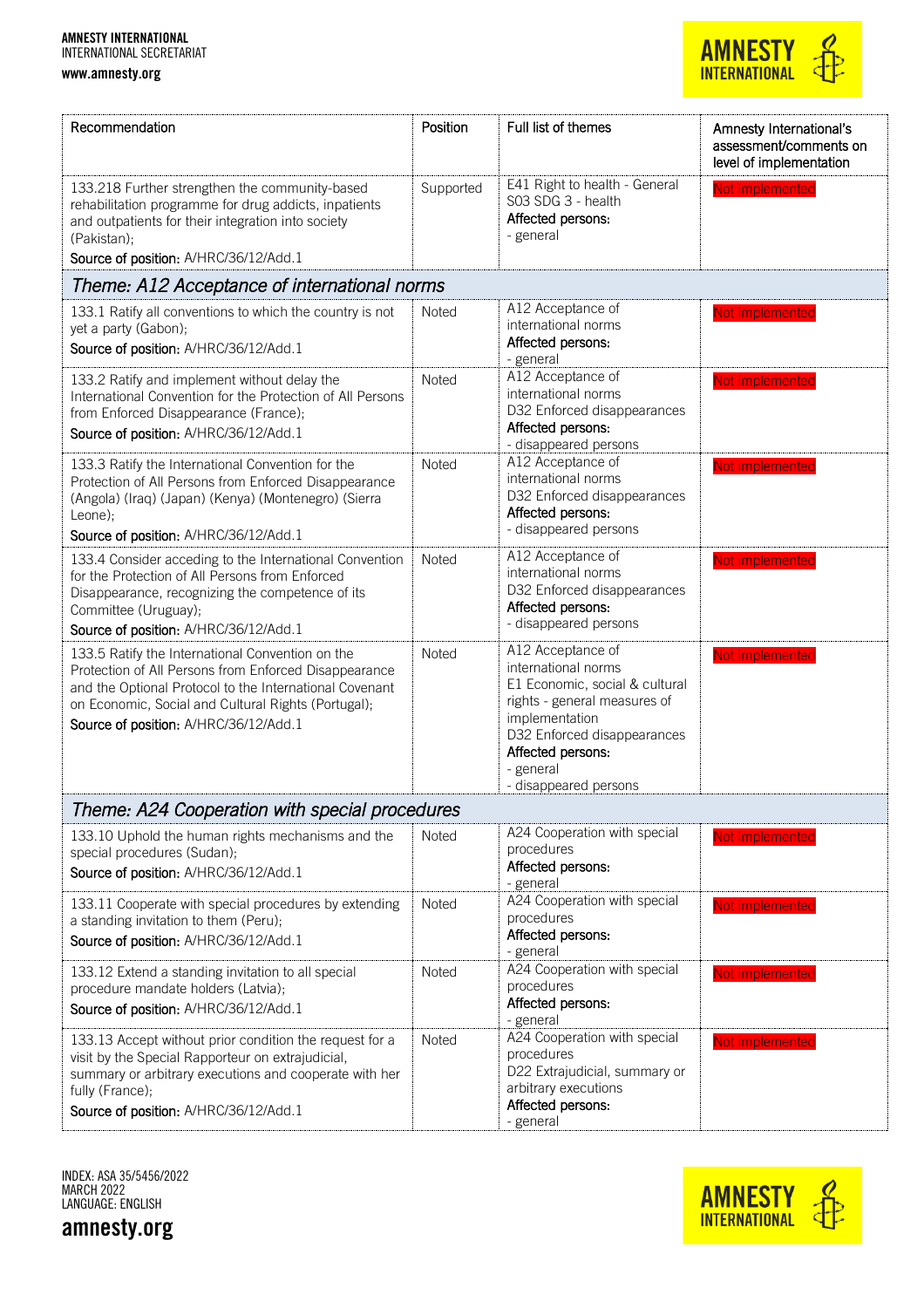

| Recommendation                                                                                                                                                                                                                                                                                                                                                                                           | Position     | Full list of themes                                                                                                                                                                     | Amnesty International's<br>assessment/comments on<br>level of implementation |
|----------------------------------------------------------------------------------------------------------------------------------------------------------------------------------------------------------------------------------------------------------------------------------------------------------------------------------------------------------------------------------------------------------|--------------|-----------------------------------------------------------------------------------------------------------------------------------------------------------------------------------------|------------------------------------------------------------------------------|
| 133.14 Extend an invitation to the Special Rapporteur<br>on extrajudicial, summary or arbitrary executions for an<br>official visit in line with United Nations terms of<br>reference without any further delay (Germany);<br>Source of position: A/HRC/36/12/Add.1                                                                                                                                      | Noted        | A24 Cooperation with special<br>procedures<br>D22 Extrajudicial, summary or<br>arbitrary executions<br>Affected persons:<br>- general                                                   | Not implemented                                                              |
| 133.15 Allow access to the Special Rapporteur on<br>extrajudicial, summary or arbitrary executions and<br>remove conditions on her proposed visit that could<br>compromise her impartiality (Ghana);<br>Source of position: A/HRC/36/12/Add.1                                                                                                                                                            | Noted        | A24 Cooperation with special<br>procedures<br>D22 Extrajudicial, summary or<br>arbitrary executions<br>Affected persons:<br>- general                                                   | Not implemented                                                              |
| 133.16 Permit the requested visit by the Special<br>Rapporteur on extrajudicial, summary or arbitrary<br>executions (Hungary);<br>Source of position: A/HRC/36/12/Add.1                                                                                                                                                                                                                                  | Noted        | A24 Cooperation with special<br>procedures<br>D22 Extrajudicial, summary or<br>arbitrary executions<br>Affected persons:<br>- general                                                   | Not implemented                                                              |
| 133.17 Respond positively and unconditionally to the<br>request of the Special Rapporteur on extrajudicial,<br>summary or arbitrary executions to visit the country<br>(Latvia);<br>Source of position: A/HRC/36/12/Add.1                                                                                                                                                                                | Noted        | A24 Cooperation with special<br>procedures<br>D22 Extrajudicial, summary or<br>arbitrary executions<br>Affected persons:<br>- general                                                   | Not implemented                                                              |
| 133.119 Take due measures to prevent extrajudicial<br>killings in the country and grant access to the Special<br>Rapporteurs on extrajudicial, summary or arbitrary<br>executions and on the right of everyone to the<br>enjoyment of the highest attainable standard of physical<br>and mental health for impartial and credible<br>investigations (Bulgaria);<br>Source of position: A/HRC/36/12/Add.1 | Noted        | A24 Cooperation with special<br>procedures<br>D22 Extrajudicial, summary or<br>arbitrary executions<br>E41 Right to health - General<br>Affected persons:<br>- general                  | Not implemented                                                              |
| Theme: A41 Constitutional and legislative framework                                                                                                                                                                                                                                                                                                                                                      |              |                                                                                                                                                                                         |                                                                              |
| 133.22 Ensure the precedence of provisions of<br>international human rights treaties over national laws in<br>cases of conflict (Slovakia);<br>Source of position: A/HRC/36/12/Add.1                                                                                                                                                                                                                     | Noted        | A41 Constitutional and<br>legislative framework<br>Affected persons:<br>- general                                                                                                       | Not implemented                                                              |
| 133.23 Ensure the incorporation of the principles and<br>norms of the international human rights law, especially<br>of those treaties to which the Philippines is party, into its<br>national legislation (Peru);<br>Source of position: A/HRC/36/12/Add.1                                                                                                                                               | Noted        | A41 Constitutional and<br>legislative framework<br>Affected persons:<br>- general                                                                                                       | Not implemented                                                              |
| 133.57 Enact effective legislation aligned with<br>international standards to combat the use of illegal<br>drugs (Maldives);<br>Source of position: A/HRC/36/12/Add.1                                                                                                                                                                                                                                    | <b>Noted</b> | A41 Constitutional and<br>legislative framework<br>A12 Acceptance of<br>international norms<br>S16 SDG 16 - peace, justice<br>and strong institutions<br>Affected persons:<br>- general | Not implemented                                                              |

INDEX: ASA 35/5456/2022 MARCH 2022 LANGUAGE: ENGLISH

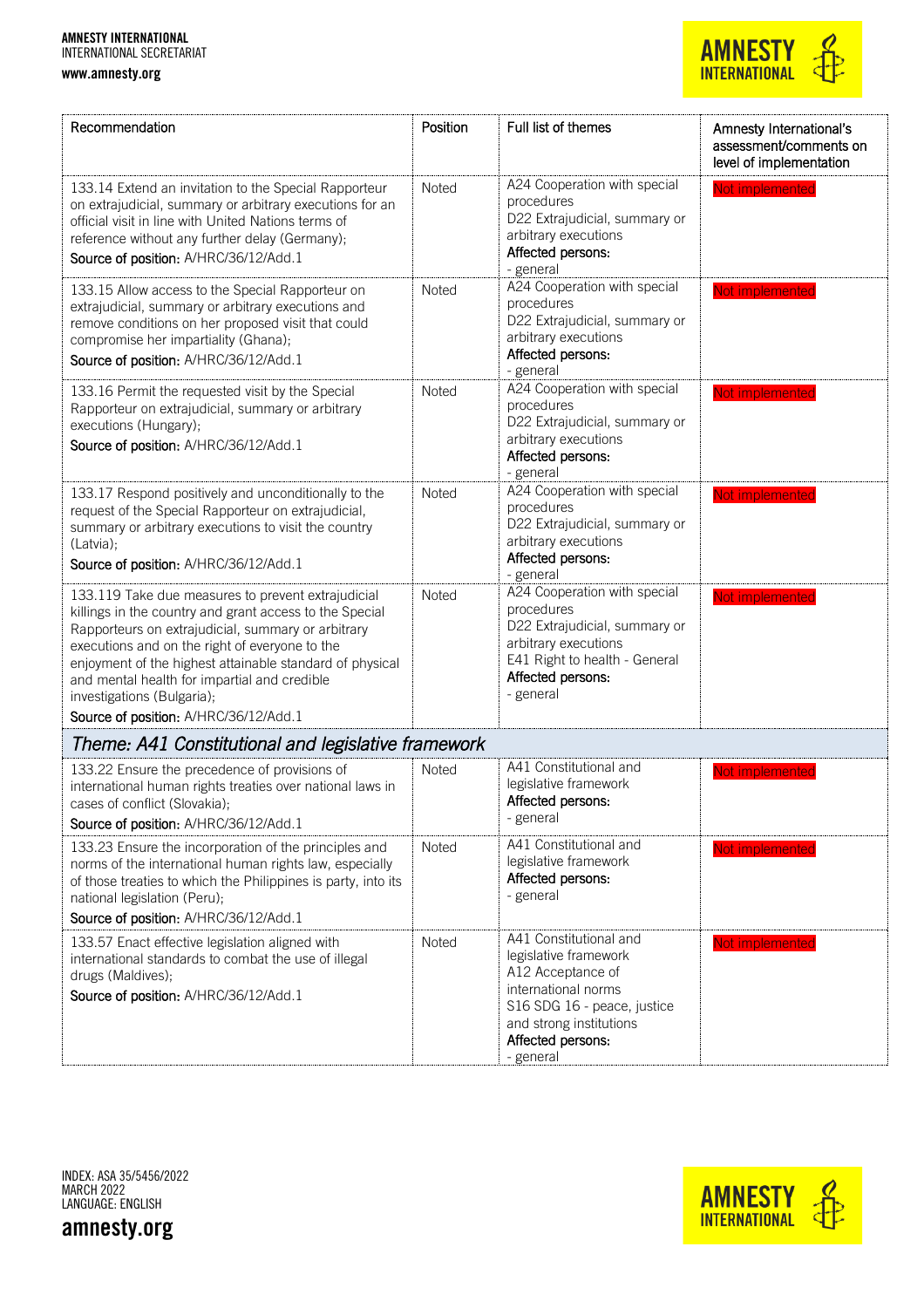

| Recommendation                                                                                                                                                                                                                                                                                     | Position     | Full list of themes                                                                                                                                                                                                                                                                                  | Amnesty International's<br>assessment/comments on<br>level of implementation |
|----------------------------------------------------------------------------------------------------------------------------------------------------------------------------------------------------------------------------------------------------------------------------------------------------|--------------|------------------------------------------------------------------------------------------------------------------------------------------------------------------------------------------------------------------------------------------------------------------------------------------------------|------------------------------------------------------------------------------|
| 133.120 Implement effectively the law against torture, in<br>particular in sentences for cruel, inhuman or degrading<br>treatment inflicted to drug traffickers (Angola);<br>Source of position: A/HRC/36/12/Add.1                                                                                 | Noted        | A41 Constitutional and<br>legislative framework<br>D25 Prohibition of torture and<br>cruel, inhuman or degrading<br>treatment<br>Affected persons:<br>- general                                                                                                                                      | Not implemented                                                              |
| 133.103 Establish necessary mechanisms to eradicate<br>extrajudicial, summary and arbitrary executions by<br>bringing perpetrators to justice and intensifying efforts to<br>eradicate the use of torture and inhuman and degrading<br>treatment (Spain);<br>Source of position: A/HRC/36/12/Add.1 | <b>Noted</b> | A42 Institutions & policies -<br>General<br>D22 Extrajudicial, summary or<br>arbitrary executions<br>D25 Prohibition of torture and<br>cruel, inhuman or degrading<br>treatment<br>S16 SDG 16 - peace, justice<br>and strong institutions<br>Affected persons:<br>- general<br>- disappeared persons | Not implemented                                                              |
| 133.27 Enact laws to establish a national preventive<br>mechanism in accordance with the Optional Protocol to<br>the Convention against Torture (Republic of Korea);<br>Source of position: A/HRC/36/12/Add.1                                                                                      | Noted        | A42 Institutions & policies -<br>General<br>D25 Prohibition of torture and<br>cruel, inhuman or degrading<br>treatment<br>S16 SDG 16 - peace, justice<br>and strong institutions<br>Affected persons:<br>- general                                                                                   | Not implemented                                                              |
| 133.28 Expedite the establishment of an effective<br>national preventive mechanism, as required under the<br>Optional Protocol to the Convention against Torture<br>(Slovenia);<br>Source of position: A/HRC/36/12/Add.1                                                                           | <b>Noted</b> | A42 Institutions & policies -<br>General<br>D25 Prohibition of torture and<br>cruel, inhuman or degrading<br>treatment<br>S16 SDG 16 - peace, justice<br>and strong institutions<br>Affected persons:<br>- general                                                                                   | Not implemented                                                              |
| 133.29 Establish and ensure the proper functioning of a<br>national preventive mechanism (Republic of Moldova);<br>Source of position: A/HRC/36/12/Add.1                                                                                                                                           | Noted        | A42 Institutions & policies<br>General<br>D25 Prohibition of torture and<br>cruel, inhuman or degrading<br>treatment<br>S16 SDG 16 - peace, justice<br>and strong institutions<br>Affected persons:<br>- general                                                                                     | Not implemented                                                              |
| 133.33 Promulgate as soon as possible a law to<br>establish an effective national preventive mechanism<br>against torture (Guatemala);<br>Source of position: A/HRC/36/12/Add.1                                                                                                                    | Noted        | A42 Institutions & policies -<br>General<br>D25 Prohibition of torture and<br>cruel, inhuman or degrading<br>treatment<br>S16 SDG 16 - peace, justice<br>and strong institutions<br>Affected persons:<br>- general                                                                                   | Not implemented                                                              |

INDEX: ASA 35/5456/2022 MARCH 2022 LANGUAGE: ENGLISH

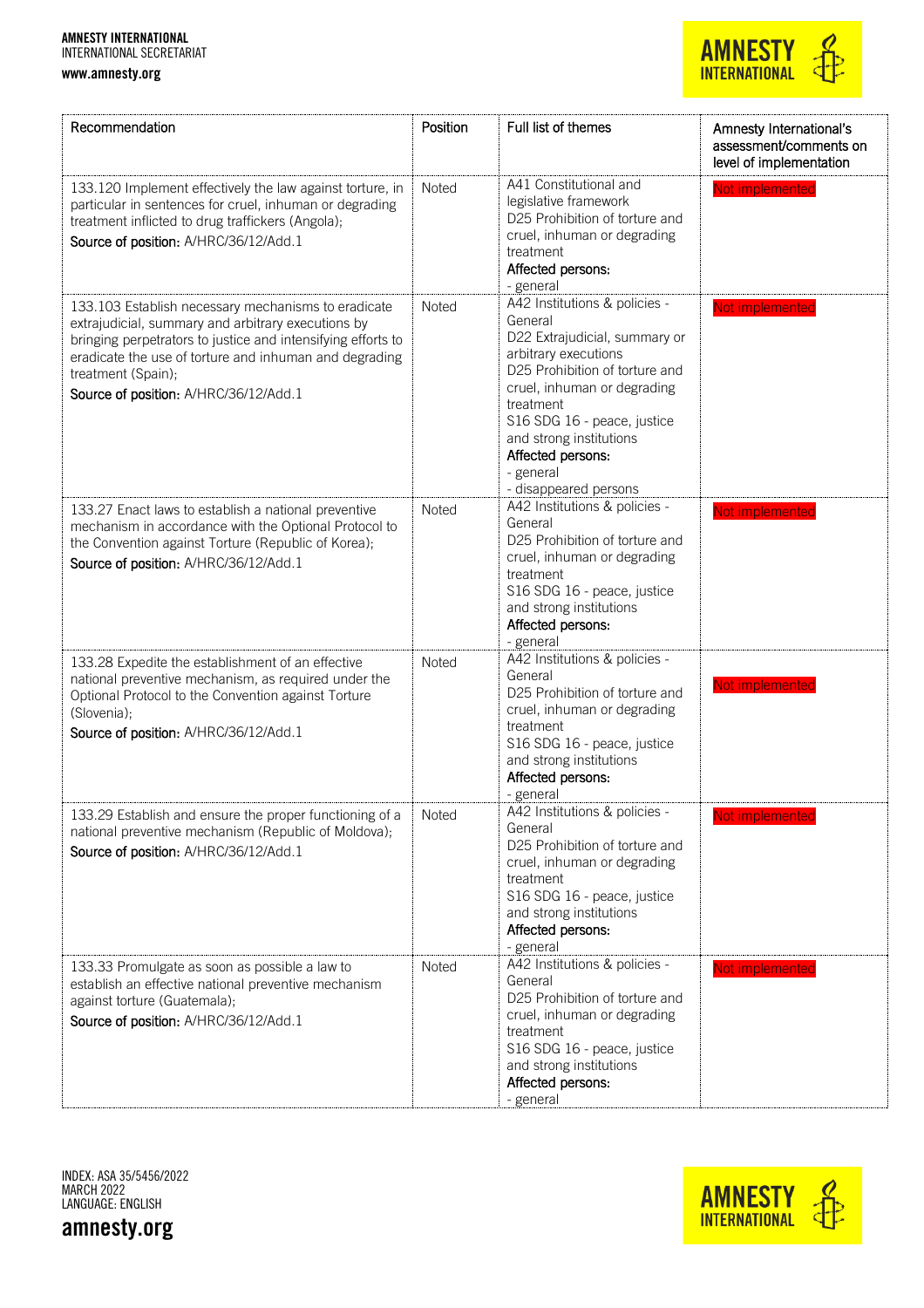

| Recommendation                                                                                                                                                                                                                                                                                                                                                                                                                                                                                                                                                                                                                                                                                                                                                                                           | Position              | Full list of themes                                                                                                                                                                                                                                                                                                                                                                                                                                                                                     | Amnesty International's<br>assessment/comments on<br>level of implementation |
|----------------------------------------------------------------------------------------------------------------------------------------------------------------------------------------------------------------------------------------------------------------------------------------------------------------------------------------------------------------------------------------------------------------------------------------------------------------------------------------------------------------------------------------------------------------------------------------------------------------------------------------------------------------------------------------------------------------------------------------------------------------------------------------------------------|-----------------------|---------------------------------------------------------------------------------------------------------------------------------------------------------------------------------------------------------------------------------------------------------------------------------------------------------------------------------------------------------------------------------------------------------------------------------------------------------------------------------------------------------|------------------------------------------------------------------------------|
| 133.49 Bring into line with international best practices<br>the methods of combating the use of illegal drugs in the<br>Philippines, namely in terms of prevention and<br>alternative sanctions (Portugal);<br>Source of position: A/HRC/36/12/Add.1                                                                                                                                                                                                                                                                                                                                                                                                                                                                                                                                                     | Noted                 | A42 Institutions & policies -<br>General<br>D51 Administration of justice &<br>fair trial<br>S16 SDG 16 - peace, justice<br>and strong institutions<br>Affected persons:<br>- general                                                                                                                                                                                                                                                                                                                   | Not implemented                                                              |
| Theme: A61 Cooperation with civil society                                                                                                                                                                                                                                                                                                                                                                                                                                                                                                                                                                                                                                                                                                                                                                |                       |                                                                                                                                                                                                                                                                                                                                                                                                                                                                                                         |                                                                              |
| 133.177 Take steps to create and maintain in law and in<br>practice a safe and enabling environment for civil<br>society and human rights defenders, including by<br>acknowledging publicly their important and legitimate<br>role in the promotion of human rights, democracy and<br>the rule of law, by simplifying the process for forming<br>associations and by applying the good practices set out<br>in Human Rights Council resolution 32/31, and to<br>request and accept technical assistance, including from<br>OHCHR, to fulfil these commitments (Ireland);<br>Source of position: A/HRC/36/12/Add.1<br>133.180 Protect more effectively human rights<br>defenders and journalists, especially through<br>cooperation with civil society (Poland);<br>Source of position: A/HRC/36/12/Add.1 | Noted<br><b>Noted</b> | A61 Cooperation with civil<br>society<br>H1 Human rights defenders<br>D51 Administration of justice &<br>fair trial<br>A42 Institutions & policies -<br>General<br>S16 SDG 16 - peace, justice<br>and strong institutions<br>Affected persons:<br>- human rights defenders<br>A61 Cooperation with civil<br>society<br>H1 Human rights defenders<br>D51 Administration of justice &<br>fair trial<br>A42 Institutions & policies -<br>General<br>S16 SDG 16 - peace, justice<br>and strong institutions | Not implemented<br>Not implemented                                           |
|                                                                                                                                                                                                                                                                                                                                                                                                                                                                                                                                                                                                                                                                                                                                                                                                          |                       | Affected persons:<br>- media                                                                                                                                                                                                                                                                                                                                                                                                                                                                            |                                                                              |
| Theme: B51 Right to an effective remedy                                                                                                                                                                                                                                                                                                                                                                                                                                                                                                                                                                                                                                                                                                                                                                  |                       | - human rights defenders                                                                                                                                                                                                                                                                                                                                                                                                                                                                                |                                                                              |
| 133.106 Take immediate steps to stop extrajudicial<br>killings and to conduct an independent and impartial<br>inquiry into all enforced disappearances and<br>extrajudicial killings so that the perpetrators of these<br>crimes are brought to justice (Netherlands);<br>Source of position: A/HRC/36/12/Add.1                                                                                                                                                                                                                                                                                                                                                                                                                                                                                          | Noted                 | B51 Right to an effective<br>remedy<br>B52 Impunity<br>D32 Enforced disappearances<br>D33 Arbitrary arrest and<br>detention<br>Affected persons:<br>- general<br>- disappeared persons                                                                                                                                                                                                                                                                                                                  | Not implemented                                                              |
| 133.122 Eliminate the obstacles that hinder the effective<br>implementation of the Anti-Torture Act and fully comply<br>with articles 18 and 19 of the Act, which foresee<br>compensation and rehabilitation of victims (Chile);<br>Source of position: A/HRC/36/12/Add.1                                                                                                                                                                                                                                                                                                                                                                                                                                                                                                                                | Noted                 | B51 Right to an effective<br>remedy<br>D25 Prohibition of torture and<br>cruel, inhuman or degrading<br>treatment<br>S16 SDG 16 - peace, justice<br>and strong institutions<br>Affected persons:<br>- general                                                                                                                                                                                                                                                                                           | Not implemented                                                              |

INDEX: ASA 35/5456/2022 MARCH 2022 LANGUAGE: ENGLISH

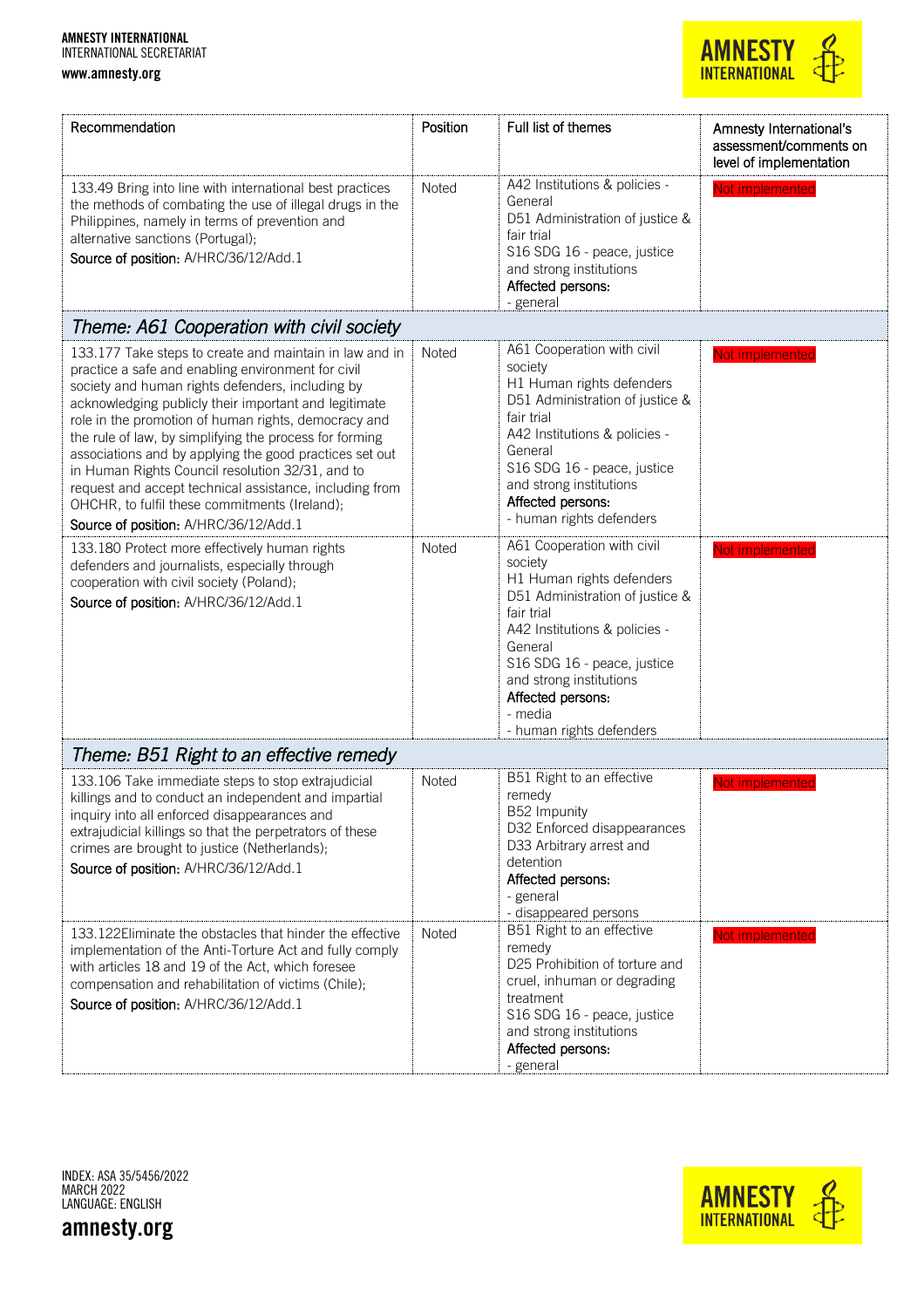www.amnesty.org

## **AMNESTY**<br>INTERNATIONAL

| Recommendation                                                                                                                                                                                                                              | Position     | Full list of themes                                                                                                                                                                                                                                                                                                                            | Amnesty International's<br>assessment/comments on<br>level of implementation |
|---------------------------------------------------------------------------------------------------------------------------------------------------------------------------------------------------------------------------------------------|--------------|------------------------------------------------------------------------------------------------------------------------------------------------------------------------------------------------------------------------------------------------------------------------------------------------------------------------------------------------|------------------------------------------------------------------------------|
| 133.114 Condemn and put an end to unresolved<br>homicides and enforced disappearances (Uruguay);<br>Source of position: A/HRC/36/12/Add.1                                                                                                   | Noted        | B51 Right to an effective<br>remedy<br>D32 Enforced disappearances<br>Affected persons:<br>- disappeared persons                                                                                                                                                                                                                               | Not implemented                                                              |
| 133.154 Conduct an independent and impartial inquiry<br>into all enforced disappearances and extrajudicial<br>killings so that the perpetrators of these crimes are<br>brought to justice (Ghana);<br>Source of position: A/HRC/36/12/Add.1 | <b>Noted</b> | B51 Right to an effective<br>remedy<br>D32 Enforced disappearances<br>D22 Extrajudicial, summary or<br>arbitrary executions<br>D51 Administration of justice &<br>fair trial<br>S16 SDG 16 - peace, justice<br>and strong institutions<br>Affected persons:<br>- judges, lawyers and<br>prosecutors<br>- law enforcement / police<br>officials | Not implemented                                                              |
| 133.113 Take all necessary steps to ensure prompt,<br>impartial and transparent investigations into alleged<br>unlawful killings and other abuses during anti-drug<br>operations (Hungary);<br>Source of position: A/HRC/36/12/Add.1        | <b>Noted</b> | B51 Right to an effective<br>remedy<br>D51 Administration of justice &<br>fair trial<br>S16 SDG 16 - peace, justice<br>and strong institutions<br>Affected persons:<br>- law enforcement / police<br>officials                                                                                                                                 | Not implemented                                                              |
| 133.152 Thoroughly investigate alleged extrajudicial<br>killings and ensure accountability (Australia);<br>Source of position: A/HRC/36/12/Add.1                                                                                            | Noted        | B51 Right to an effective<br>remedy<br>D51 Administration of justice &<br>fair trial<br>S16 SDG 16 - peace, justice<br>and strong institutions<br>Affected persons:<br>- judges, lawyers and<br>prosecutors<br>- law enforcement / police<br>officials                                                                                         | Not implemented                                                              |
| 133.155 Prosecute persons implicated in such unlawful<br>killings, including government officials and their affiliates<br>(Iceland);<br>Source of position: A/HRC/36/12/Add.1                                                               | Noted        | B51 Right to an effective<br>remedy<br>D51 Administration of justice &<br>fair trial<br>S16 SDG 16 - peace, justice<br>and strong institutions<br>Affected persons:<br>- judges, lawyers and<br>prosecutors<br>- law enforcement / police<br>officials                                                                                         | Not implemented                                                              |
| Theme: B52 Impunity                                                                                                                                                                                                                         |              |                                                                                                                                                                                                                                                                                                                                                |                                                                              |

INDEX: ASA 35/5456/2022 MARCH 2022 LANGUAGE: ENGLISH

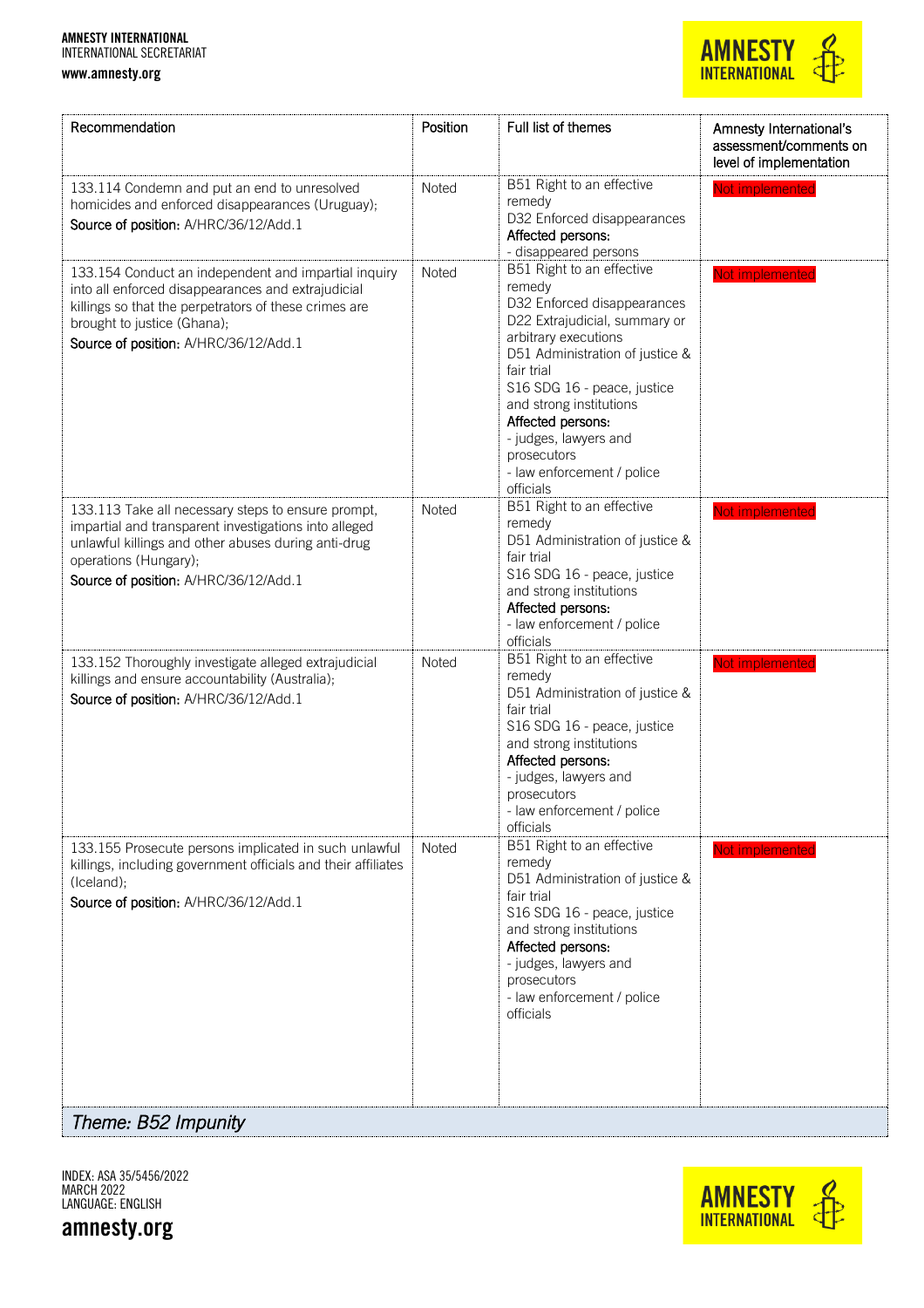#### www.amnesty.org



| Recommendation                                                                                                                                                                                                                                                                          | Position     | Full list of themes                                                                                                                                                                                                                                                                                                                                                    | Amnesty International's<br>assessment/comments on<br>level of implementation |
|-----------------------------------------------------------------------------------------------------------------------------------------------------------------------------------------------------------------------------------------------------------------------------------------|--------------|------------------------------------------------------------------------------------------------------------------------------------------------------------------------------------------------------------------------------------------------------------------------------------------------------------------------------------------------------------------------|------------------------------------------------------------------------------|
| 133.141 Put an end to impunity by ensuring impartial<br>investigations and bringing to justice those responsible<br>of extrajudicial executions and torture (Luxembourg);<br>Source of position: A/HRC/36/12/Add.1                                                                      | Noted        | B52 Impunity<br>D22 Extrajudicial, summary or<br>arbitrary executions<br>D25 Prohibition of torture and<br>cruel, inhuman or degrading<br>treatment<br>D51 Administration of justice &<br>fair trial<br>S16 SDG 16 - peace, justice<br>and strong institutions<br>Affected persons:<br>- judges, lawyers and<br>prosecutors<br>- law enforcement / police<br>officials | Not implemented                                                              |
| 133.148 Effectively fight impunity by investigating all<br>cases of extrajudicial killings and enforced<br>disappearances committed by the police, the armed<br>forces or non-State actors and bring all perpetrators to<br>justice (Austria);<br>Source of position: A/HRC/36/12/Add.1 | Noted        | B52 Impunity<br>D32 Enforced disappearances<br>D51 Administration of justice &<br>fair trial<br>S16 SDG 16 - peace, justice<br>and strong institutions<br>Affected persons:<br>- judges, lawyers and<br>prosecutors<br>- law enforcement / police<br>officials                                                                                                         | Not implemented                                                              |
| 133.137 Take further steps to eradicate impunity for<br>killings (Croatia);<br>Source of position: A/HRC/36/12/Add.1                                                                                                                                                                    | <b>Noted</b> | B52 Impunity<br>D51 Administration of justice &<br>fair trial<br>S16 SDG 16 - peace, justice<br>and strong institutions<br>B51 Right to an effective<br>remedy<br>Affected persons:<br>- general                                                                                                                                                                       | Not implemented                                                              |
| 133.153 Ensure a credible, independent investigation<br>with international involvement into unlawful killings<br>(Iceland);<br>Source of position: A/HRC/36/12/Add.1                                                                                                                    | Noted        | B52 Impunity<br>D51 Administration of justice &<br>fair trial<br>S16 SDG 16 - peace, justice<br>and strong institutions<br>B51 Right to an effective<br>remedy<br>Affected persons:<br>- judges, lawyers and<br>prosecutors<br>- law enforcement / police<br>officials                                                                                                 | Not implemented                                                              |
| Theme: B53 Support to victims and witnesses                                                                                                                                                                                                                                             |              |                                                                                                                                                                                                                                                                                                                                                                        |                                                                              |

INDEX: ASA 35/5456/2022 MARCH 2022 LANGUAGE: ENGLISH

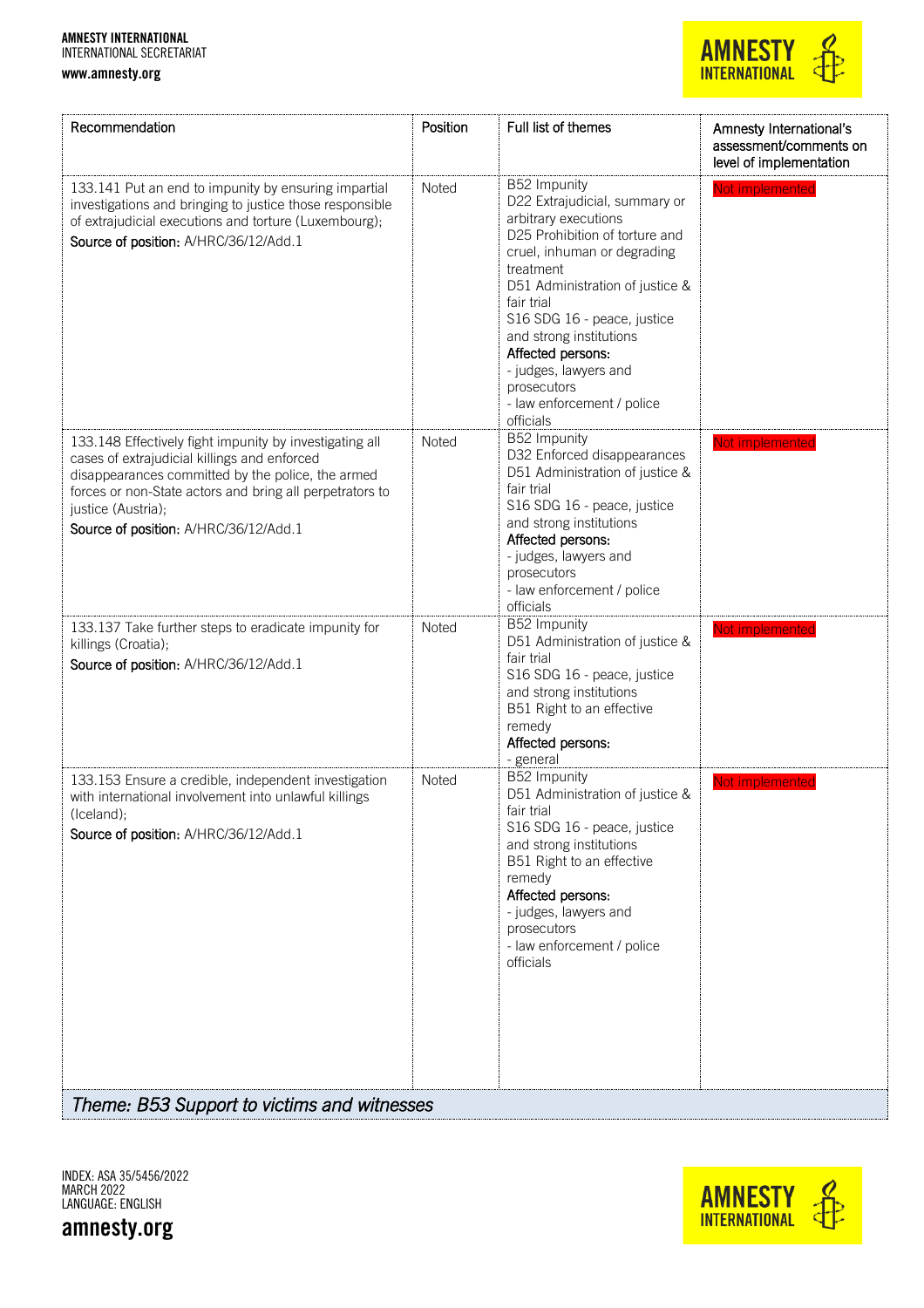

| Recommendation                                                                                                                                                                                                                                                                                                                             | Position | Full list of themes                                                                                                                                                                    | Amnesty International's<br>assessment/comments on<br>level of implementation   |
|--------------------------------------------------------------------------------------------------------------------------------------------------------------------------------------------------------------------------------------------------------------------------------------------------------------------------------------------|----------|----------------------------------------------------------------------------------------------------------------------------------------------------------------------------------------|--------------------------------------------------------------------------------|
| 133.135 Strengthen the witness protection programme<br>(Timor-Leste);<br>Source of position: A/HRC/36/12/Add.1                                                                                                                                                                                                                             | Noted    | B53 Support to victims and<br>witnesses<br>A42 Institutions & policies -<br>General<br>S16 SDG 16 - peace, justice<br>and strong institutions<br>Affected persons:<br>- general        | Not implemented                                                                |
| Theme: B8 Human rights & counter-terrorism                                                                                                                                                                                                                                                                                                 |          |                                                                                                                                                                                        |                                                                                |
| 133.74 Stop the implementation of counter-insurgency<br>programmes that target human rights defenders and<br>civilians (Slovakia);<br>Source of position: A/HRC/36/12/Add.1                                                                                                                                                                | Noted    | B8 Human rights & counter-<br>terrorism<br>A42 Institutions & policies -<br>General<br>Affected persons:<br>- general<br>- human rights defenders                                      | Not implemented                                                                |
| Theme: D21 Right to life                                                                                                                                                                                                                                                                                                                   |          |                                                                                                                                                                                        |                                                                                |
| 133.115 Immediately stop all unlawful killings and<br>incitement to carry out killings in the name of the anti-<br>drug campaign (Iceland);<br>Source of position: A/HRC/36/12/Add.1                                                                                                                                                       | Noted    | D21 Right to life<br>A42 Institutions & policies -<br>General<br>A43 Human rights policies<br>S16 SDG 16 - peace, justice<br>and strong institutions<br>Affected persons:<br>- general | Not implemented                                                                |
| 133.76 Respect the right to life and maintain the<br>abolition of the death penalty (Haiti);<br>Source of position: A/HRC/36/12/Add.1                                                                                                                                                                                                      | Noted    | D21 Right to life<br>D23 Death penalty<br>Affected persons:<br>- general                                                                                                               | Not implemented                                                                |
| 133.78 Abstain from reintroducing of the death penalty<br>(Luxembourg);<br>Source of position: A/HRC/36/12/Add.1                                                                                                                                                                                                                           | Noted    | D21 Right to life<br>D23 Death penalty<br>Affected persons:<br>- general                                                                                                               | Not implemented                                                                |
| 133.79 Reconsider any attempt to reimpose capital<br>punishment, with the aim of not reintroducing the death<br>penalty (Slovakia);<br>Source of position: A/HRC/36/12/Add.1                                                                                                                                                               | Noted    | D21 Right to life<br>D23 Death penalty<br>Affected persons:<br>- general                                                                                                               | Not implemented                                                                |
| 133.81 Respect its obligations under international law<br>and refrain from reintroducing capital punishment<br>(Republic of Moldova);<br>Source of position: A/HRC/36/12/Add.1                                                                                                                                                             | Noted    | D21 Right to life<br>D23 Death penalty<br>Affected persons:<br>- general                                                                                                               | Not implemented                                                                |
| 133.82 Refrain from reintroducing the death penalty, in<br>accordance with its international obligations, in<br>particular those under the Second Optional Protocol to<br>the International Covenant on Civil and Political Rights,<br>aimed at the abolition of the death penalty (Switzerland);<br>Source of position: A/HRC/36/12/Add.1 | Noted    | D21 Right to life<br>D23 Death penalty<br>A12 Acceptance of<br>international norms<br>Affected persons:<br>- general                                                                   | Not implemented<br>Bills to reintroduce the<br>death penalty remain<br>pending |
| 133.83 Continue to uphold the implementation<br>commitments as a State party to the Second Optional<br>Protocol to the International Covenant on Civil and<br>Political Rights, aiming at the abolition of the death<br>penalty (Romania);<br>Source of position: A/HRC/36/12/Add.1                                                        | Noted    | D21 Right to life<br>D23 Death penalty<br>A12 Acceptance of<br>international norms<br>Affected persons:<br>- general                                                                   | Not implemented                                                                |

INDEX: ASA 35/5456/2022 MARCH 2022 LANGUAGE: ENGLISH



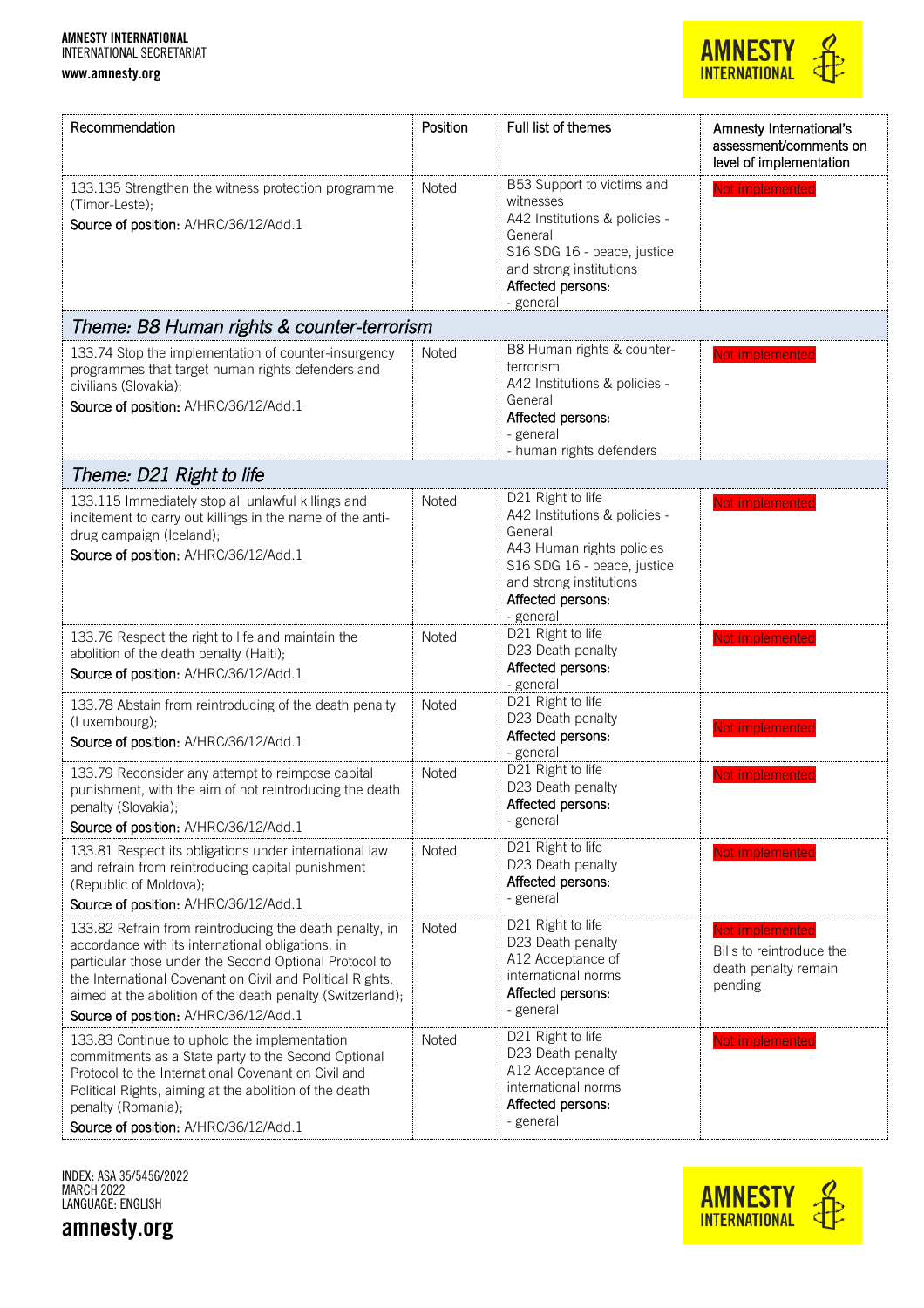www.amnesty.org

## **AMNESTY**<br>INTERNATIONAL

| Recommendation                                                                                                                                                                                                                                                                                                                                                                                                                                                                                                                                                                                                                                                                                                                                                                         | Position     | Full list of themes                                                                                                                                                                                                                                                                                                                                                               | Amnesty International's<br>assessment/comments on<br>level of implementation |
|----------------------------------------------------------------------------------------------------------------------------------------------------------------------------------------------------------------------------------------------------------------------------------------------------------------------------------------------------------------------------------------------------------------------------------------------------------------------------------------------------------------------------------------------------------------------------------------------------------------------------------------------------------------------------------------------------------------------------------------------------------------------------------------|--------------|-----------------------------------------------------------------------------------------------------------------------------------------------------------------------------------------------------------------------------------------------------------------------------------------------------------------------------------------------------------------------------------|------------------------------------------------------------------------------|
| 133.84 Respect its obligations under the Second<br>Optional Protocol to the International Covenant on Civil<br>and Political Rights and refrain from the plans to<br>reimpose the death penalty (Norway);<br>Source of position: A/HRC/36/12/Add.1                                                                                                                                                                                                                                                                                                                                                                                                                                                                                                                                     | Noted        | D21 Right to life<br>D23 Death penalty<br>A12 Acceptance of<br>international norms<br>Affected persons:<br>- general                                                                                                                                                                                                                                                              | Not implemented                                                              |
| 133.85 Uphold its international obligations and not<br>reinstate the capital punishment (Portugal);<br>Source of position: A/HRC/36/12/Add.1                                                                                                                                                                                                                                                                                                                                                                                                                                                                                                                                                                                                                                           | Noted        | D21 Right to life<br>D23 Death penalty<br>A12 Acceptance of<br>international norms<br>Affected persons:<br>- general                                                                                                                                                                                                                                                              | Not implemented                                                              |
| 133.87 Respect its obligations under international law<br>as a State party to the Second Optional Protocol to the<br>International Covenant on Civil and Political Rights,<br>aiming at the abolition of the death penalty (Belgium);<br>Source of position: A/HRC/36/12/Add.1                                                                                                                                                                                                                                                                                                                                                                                                                                                                                                         | Noted        | D21 Right to life<br>D23 Death penalty<br>A12 Acceptance of<br>international norms<br>Affected persons:<br>- general                                                                                                                                                                                                                                                              | Not implemented                                                              |
| 133.89 Continue its support for the Second Optional<br>Protocol to the International Covenant on Civil and<br>Political Rights (New Zealand);<br>Source of position: A/HRC/36/12/Add.1                                                                                                                                                                                                                                                                                                                                                                                                                                                                                                                                                                                                 | <b>Noted</b> | D21 Right to life<br>D23 Death penalty<br>A12 Acceptance of<br>international norms<br>A23 Follow-up to treaty bodies<br>Affected persons:<br>- general                                                                                                                                                                                                                            | Not implemented                                                              |
| 133.86 Cease all steps to reintroduce the death penalty,<br>which would be contrary to its obligations under the<br>Optional Protocol to the International Covenant on Civil<br>and Political Rights; urgently accept a visit from the<br>Special Rapporteur on extrajudicial, summary or<br>arbitrary executions, without preconditions or limitations;<br>fully investigate and prosecute all cases of extrajudicial<br>killings and enforced disappearances; take immediate<br>steps to combat torture in the criminal justice system,<br>including torture in police stations to extract<br>confessions; and fully respect international human rights<br>law in its efforts to combat the trade in and use of illegal<br>drugs (Ireland);<br>Source of position: A/HRC/36/12/Add.1 | Noted        | D21 Right to life<br>D23 Death penalty<br>A12 Acceptance of<br>international norms<br>A24 Cooperation with special<br>procedures<br>D22 Extrajudicial, summary or<br>arbitrary executions<br>D25 Prohibition of torture and<br>cruel, inhuman or degrading<br>treatment<br>D32 Enforced disappearances<br>D33 Arbitrary arrest and<br>detention<br>Affected persons:<br>- general | Not implemented                                                              |
| 133.88 Continue the implementation of the provisions of<br>the Second Optional Protocol to the International<br>Covenant on Civil and Political Rights, aiming at the<br>abolition of the death penalty, and abandon plans to<br>restore the death penalty as a legal punishment<br>(Lithuania);<br>Source of position: A/HRC/36/12/Add.1                                                                                                                                                                                                                                                                                                                                                                                                                                              | Noted        | D21 Right to life<br>D23 Death penalty<br>A23 Follow-up to treaty bodies<br>Affected persons:<br>- general                                                                                                                                                                                                                                                                        | Not implemented                                                              |
| 133.77 Consider not reinstating the death penalty, as<br>per the bill introduced before the Seventeenth Congress<br>(Mozambique);<br>Source of position: A/HRC/36/12/Add.1                                                                                                                                                                                                                                                                                                                                                                                                                                                                                                                                                                                                             | Noted        | D21 Right to life<br>D23 Death penalty<br>A41 Constitutional and<br>legislative framework<br>Affected persons:<br>- general                                                                                                                                                                                                                                                       | Not implemented                                                              |

INDEX: ASA 35/5456/2022 MARCH 2022 LANGUAGE: ENGLISH

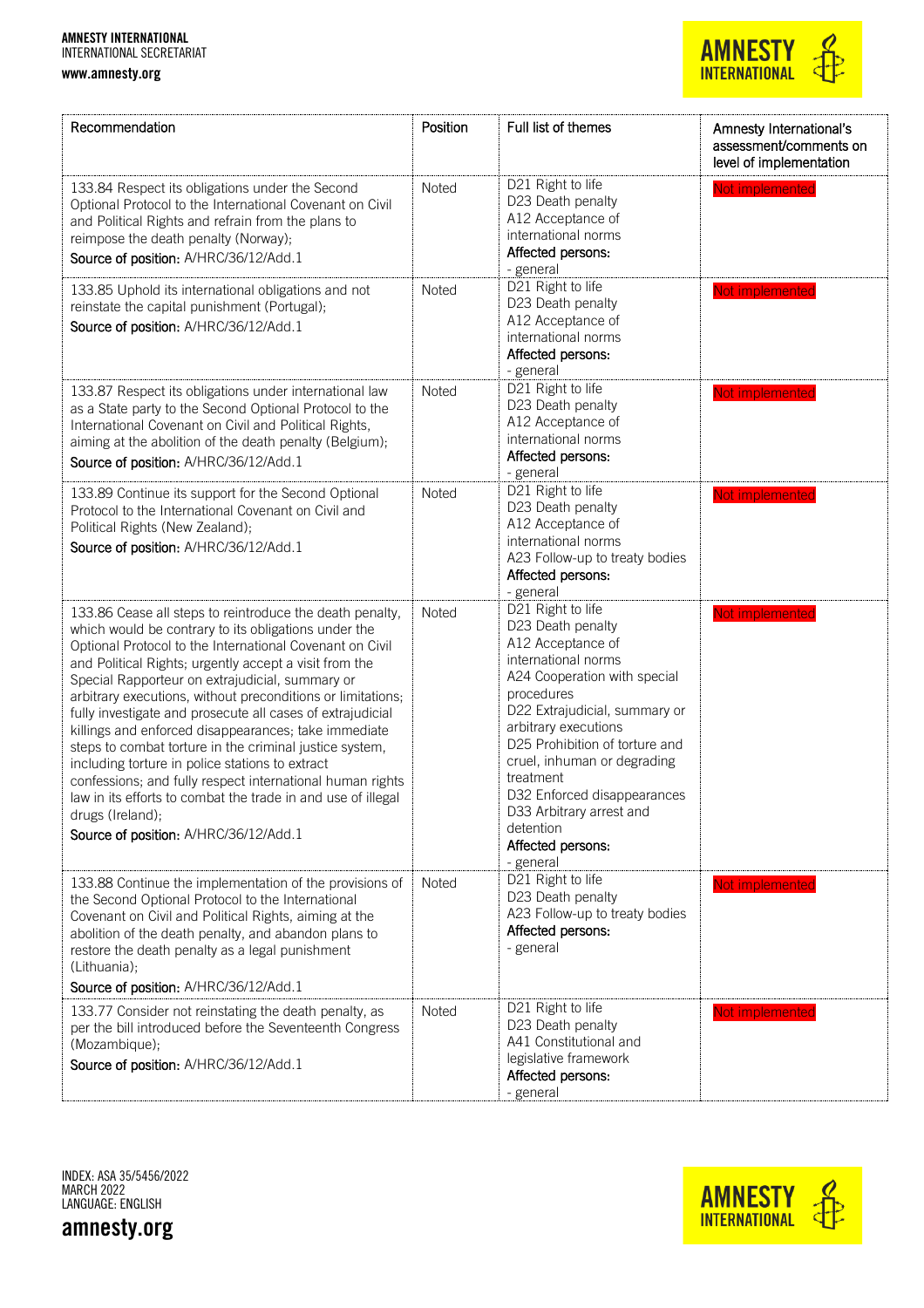

| Recommendation                                                                                                                                                                                                                                                                             | Position | Full list of themes                                                                                                                                                                                                        | Amnesty International's<br>assessment/comments on<br>level of implementation |
|--------------------------------------------------------------------------------------------------------------------------------------------------------------------------------------------------------------------------------------------------------------------------------------------|----------|----------------------------------------------------------------------------------------------------------------------------------------------------------------------------------------------------------------------------|------------------------------------------------------------------------------|
| 133.80 Preserve the right to life and do not bring back<br>the use of the death penalty as proposed in the death<br>penalty bill (Liechtenstein);<br>Source of position: A/HRC/36/12/Add.1                                                                                                 | Noted    | D21 Right to life<br>D23 Death penalty<br>A41 Constitutional and<br>legislative framework<br>Affected persons:<br>- general                                                                                                | Not implemented                                                              |
| 133.112 Protect and guarantee the right to life and to a<br>fair trial also in the context of the campaign against drug<br>trafficking, and take all necessary steps to guarantee a<br>proportionate use of force by the security forces (Italy);<br>Source of position: A/HRC/36/12/Add.1 | Noted    | D21 Right to life<br>D51 Administration of justice &<br>fair trial<br>S16 SDG 16 - peace, justice<br>and strong institutions<br>Affected persons:<br>- general<br>- law enforcement / police<br>officials                  | Not implemented                                                              |
| Theme: D22 Extrajudicial, summary or arbitrary executions                                                                                                                                                                                                                                  |          |                                                                                                                                                                                                                            |                                                                              |
| 133.107 Take concrete measures to stop extrajudicial<br>killings and invite the Special Rapporteur on<br>extrajudicial, summary or arbitrary executions to visit the<br>country without conditions (Lithuania);<br>Source of position: A/HRC/36/12/Add.1                                   | Noted    | D22 Extrajudicial, summary or<br>arbitrary executions<br>A24 Cooperation with special<br>procedures<br>S16 SDG 16 - peace, justice<br>and strong institutions<br>Affected persons:<br>- general                            | Not implemented                                                              |
| 133.118 Publicly denounce extrajudicial killings and<br>other abuses in the anti-drug campaign (Iceland);<br>Source of position: A/HRC/36/12/Add.1                                                                                                                                         | Noted    | D22 Extrajudicial, summary or<br>arbitrary executions<br>A42 Institutions & policies -<br>General<br>A43 Human rights policies<br>S16 SDG 16 - peace, justice<br>and strong institutions<br>Affected persons:<br>- general | Not implemented                                                              |
| 133.43 Provide adequate resourcing to the Commission<br>on Human Rights and allow it to investigate alleged<br>extrajudicial killings (Australia);<br>Source of position: A/HRC/36/12/Add.1                                                                                                | Noted    | D22 Extrajudicial, summary or<br>arbitrary executions<br>A45 National Human Rights<br>Institution (NHRI)<br>S16 SDG 16 - peace, justice<br>and strong institutions<br>Affected persons:<br>- general                       | Not implemented                                                              |
| 133.111 Immediately end the campaign of extrajudicial<br>killings, which may amount to crimes against humanity<br>under international law (Ghana);<br>Source of position: A/HRC/36/12/Add.1                                                                                                | Noted    | D22 Extrajudicial, summary or<br>arbitrary executions<br>B12 Crimes against humanity<br>S16 SDG 16 - peace, justice<br>and strong institutions<br>Affected persons:<br>- general                                           | Not implemented                                                              |

INDEX: ASA 35/5456/2022 MARCH 2022 LANGUAGE: ENGLISH

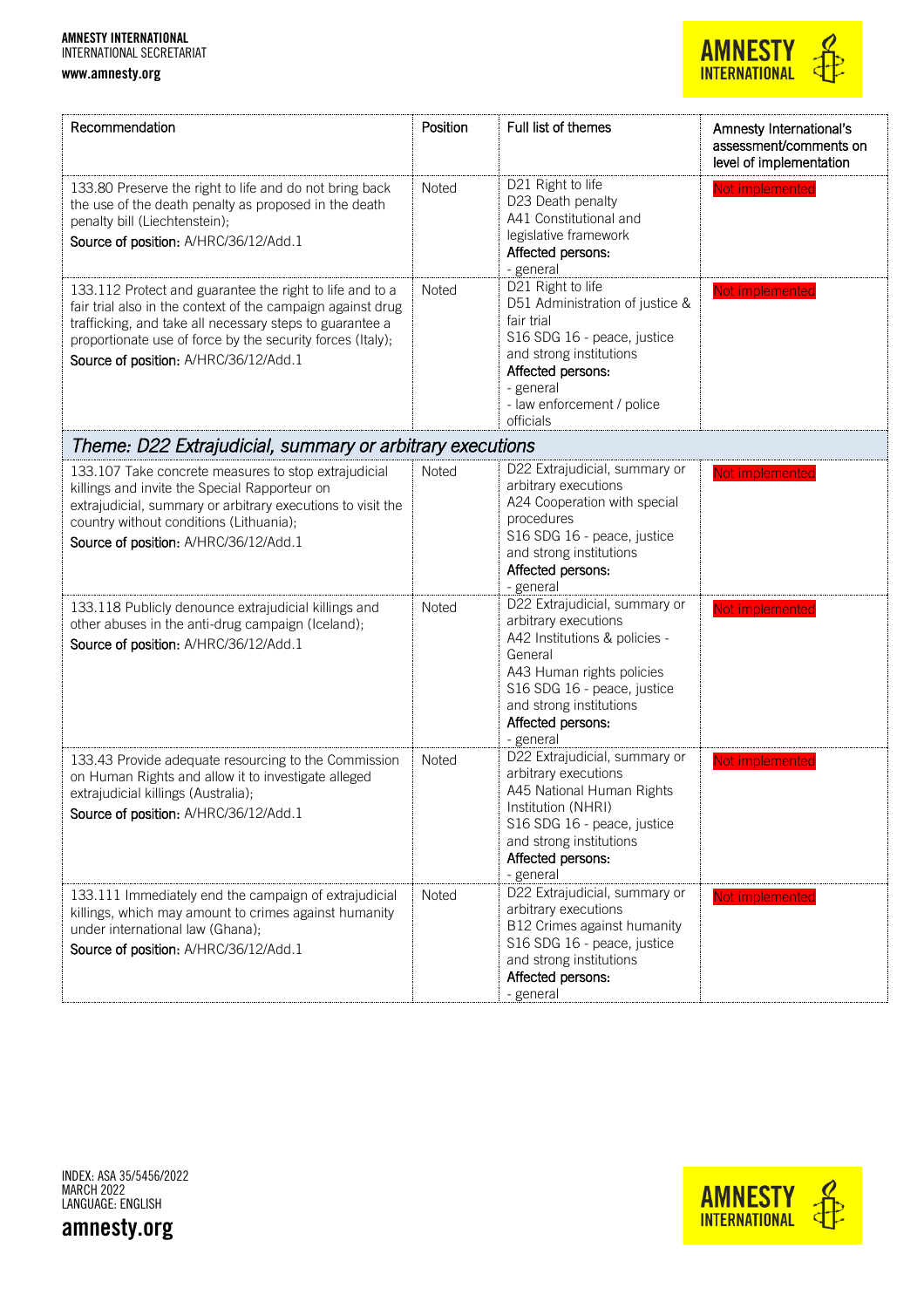www.amnesty.org



| Recommendation                                                                                                                                                                                                                                                                                                                                                              | Position | Full list of themes                                                                                                                                                                                                                                                                                                                                                                                                                                            | Amnesty International's<br>assessment/comments on<br>level of implementation |
|-----------------------------------------------------------------------------------------------------------------------------------------------------------------------------------------------------------------------------------------------------------------------------------------------------------------------------------------------------------------------------|----------|----------------------------------------------------------------------------------------------------------------------------------------------------------------------------------------------------------------------------------------------------------------------------------------------------------------------------------------------------------------------------------------------------------------------------------------------------------------|------------------------------------------------------------------------------|
| 133.109 Take all necessary measures to prevent<br>extrajudicial killings and enforced disappearances and<br>carry out impartial investigations to hold perpetrators<br>accountable (Germany);<br>Source of position: A/HRC/36/12/Add.1                                                                                                                                      | Noted    | D22 Extrajudicial, summary or<br>arbitrary executions<br>B51 Right to an effective<br>remedy<br>D32 Enforced disappearances<br>D33 Arbitrary arrest and<br>detention<br>S16 SDG 16 - peace, justice<br>and strong institutions<br>Affected persons:<br>- general<br>- disappeared persons                                                                                                                                                                      | Not implemented                                                              |
| 133.116 Put an end to extrajudicial executions and<br>torture, in particular in the context of the fight against<br>drugs (Luxembourg);<br>Source of position: A/HRC/36/12/Add.1                                                                                                                                                                                            | Noted    | D22 Extrajudicial, summary or<br>arbitrary executions<br>D25 Prohibition of torture and<br>cruel, inhuman or degrading<br>treatment<br>A42 Institutions & policies -<br>General<br>A43 Human rights policies<br>S16 SDG 16 - peace, justice<br>and strong institutions<br>Affected persons:<br>- general                                                                                                                                                       | Not implemented                                                              |
| 133.100 Take steps to put an end to extrajudicial<br>executions, enforced disappearances, illegal arrests and<br>acts of torture perpetrated by the police corps, and<br>private security or paramilitary groups, and to investigate<br>actions of the police dismantling all groups created in<br>the margin of law (Costa Rica);<br>Source of position: A/HRC/36/12/Add.1 | Noted    | D22 Extrajudicial, summary or<br>arbitrary executions<br>D25 Prohibition of torture and<br>cruel, inhuman or degrading<br>treatment<br>D32 Enforced disappearances<br>D33 Arbitrary arrest and<br>detention<br>B51 Right to an effective<br>remedy<br>D51 Administration of justice &<br>fair trial<br>B52 Impunity<br>S16 SDG 16 - peace, justice<br>and strong institutions<br>Affected persons:<br>- general<br>- disappeared persons<br>- private security | Not implemented                                                              |
| 133.110 Immediately end extrajudicial executions and<br>carry out an independent and impartial investigation into<br>all enforced disappearances and extrajudicial executions<br>in order to bring the authors of these crimes to justice<br>(Chile);<br>Source of position: A/HRC/36/12/Add.1                                                                              | Noted    | D22 Extrajudicial, summary or<br>arbitrary executions<br>D32 Enforced disappearances<br>D33 Arbitrary arrest and<br>detention<br>D51 Administration of justice &<br>fair trial<br>B51 Right to an effective<br>remedy<br>Affected persons:<br>- general<br>- disappeared persons                                                                                                                                                                               | Not implemented                                                              |

INDEX: ASA 35/5456/2022 MARCH 2022 LANGUAGE: ENGLISH



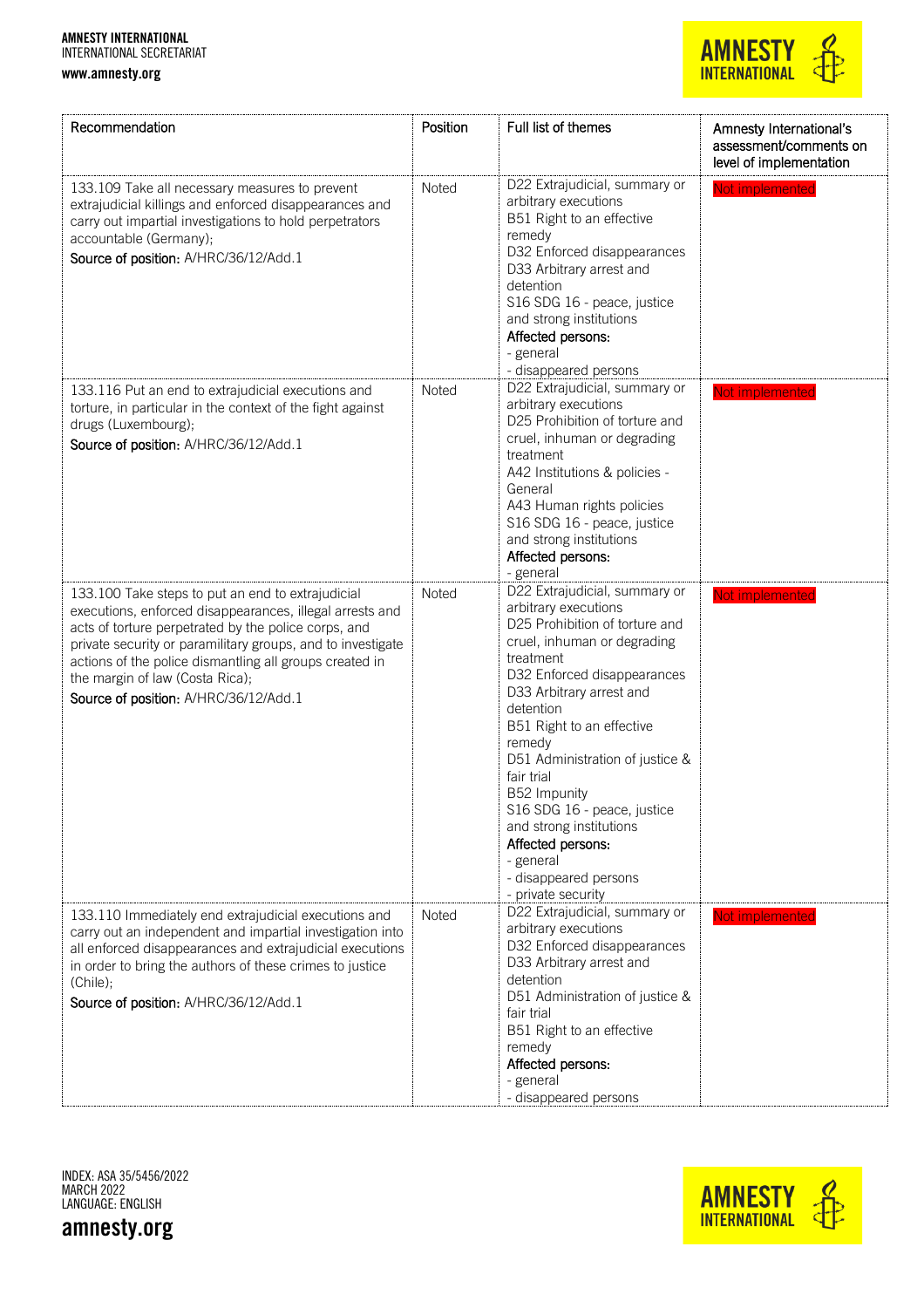www.amnesty.org



| Recommendation                                                                                                                                                                                                                                                                                                                          | Position | Full list of themes                                                                                                                                                                                                                                                                                                                   | Amnesty International's<br>assessment/comments on<br>level of implementation   |
|-----------------------------------------------------------------------------------------------------------------------------------------------------------------------------------------------------------------------------------------------------------------------------------------------------------------------------------------|----------|---------------------------------------------------------------------------------------------------------------------------------------------------------------------------------------------------------------------------------------------------------------------------------------------------------------------------------------|--------------------------------------------------------------------------------|
| 133.149 Conduct impartial, immediate and effective<br>investigations into all presumed cases of extrajudicial or<br>summary execution, including appropriate<br>documentation of each alleged offence, preservation of<br>evidence and compliance with procedural safeguards<br>(Switzerland);<br>Source of position: A/HRC/36/12/Add.1 | Noted    | D22 Extrajudicial, summary or<br>arbitrary executions<br>D51 Administration of justice &<br>fair trial<br>B51 Right to an effective<br>remedy<br>B52 Impunity<br>S16 SDG 16 - peace, justice<br>and strong institutions<br>Affected persons:<br>- judges, lawyers and<br>prosecutors<br>- law enforcement / police<br>officials       | Not implemented                                                                |
| 133.150 Thoroughly investigate killings by private<br>armies and vigilantes responsible for unsanctioned<br>activities during the Government's anti-drug campaign<br>and prosecute those responsible (Sierra Leone);<br>Source of position: A/HRC/36/12/Add.1                                                                           | Noted    | D22 Extrajudicial, summary or<br>arbitrary executions<br>D51 Administration of justice &<br>fair trial<br>B51 Right to an effective<br>remedy<br>S16 SDG 16 - peace, justice<br>and strong institutions<br>Affected persons.<br>- judges, lawyers and<br>prosecutors<br>- law enforcement / police<br>officials<br>- private security | Not implemented                                                                |
| 133.102 Without delay, take measures to put an end to<br>extrajudicial, summary or arbitrary executions and<br>prosecute the perpetrators of these acts (France);<br>Source of position: A/HRC/36/12/Add.1                                                                                                                              | Noted    | D22 Extrajudicial, summary or<br>arbitrary executions<br>D51 Administration of justice &<br>fair trial<br>B52 Impunity<br>S16 SDG 16 - peace, justice<br>and strong institutions<br>Affected persons:<br>- general                                                                                                                    | Not implemented                                                                |
| Theme: D23 Death penalty                                                                                                                                                                                                                                                                                                                |          |                                                                                                                                                                                                                                                                                                                                       |                                                                                |
| 133.97 Refrain from reintroducing the death penalty<br>(Canada);<br>Source of position: A/HRC/36/12/Add.1                                                                                                                                                                                                                               | Noted    | D23 Death penalty<br>D21 Right to life<br>Affected persons:<br>- general                                                                                                                                                                                                                                                              | Not implemented<br>Bills to reintroduce the<br>death penalty remain<br>pending |
| 133.93 Abide by its obligations under the Second<br>Optional Protocol to the International Covenant on Civil<br>and Political Rights (Ukraine);<br>Source of position: A/HRC/36/12/Add.1                                                                                                                                                | Noted    | D23 Death penalty<br>D21 Right to life<br>A12 Acceptance of<br>international norms<br>Affected persons:<br>- general                                                                                                                                                                                                                  | Not implemented                                                                |

INDEX: ASA 35/5456/2022 MARCH 2022 LANGUAGE: ENGLISH

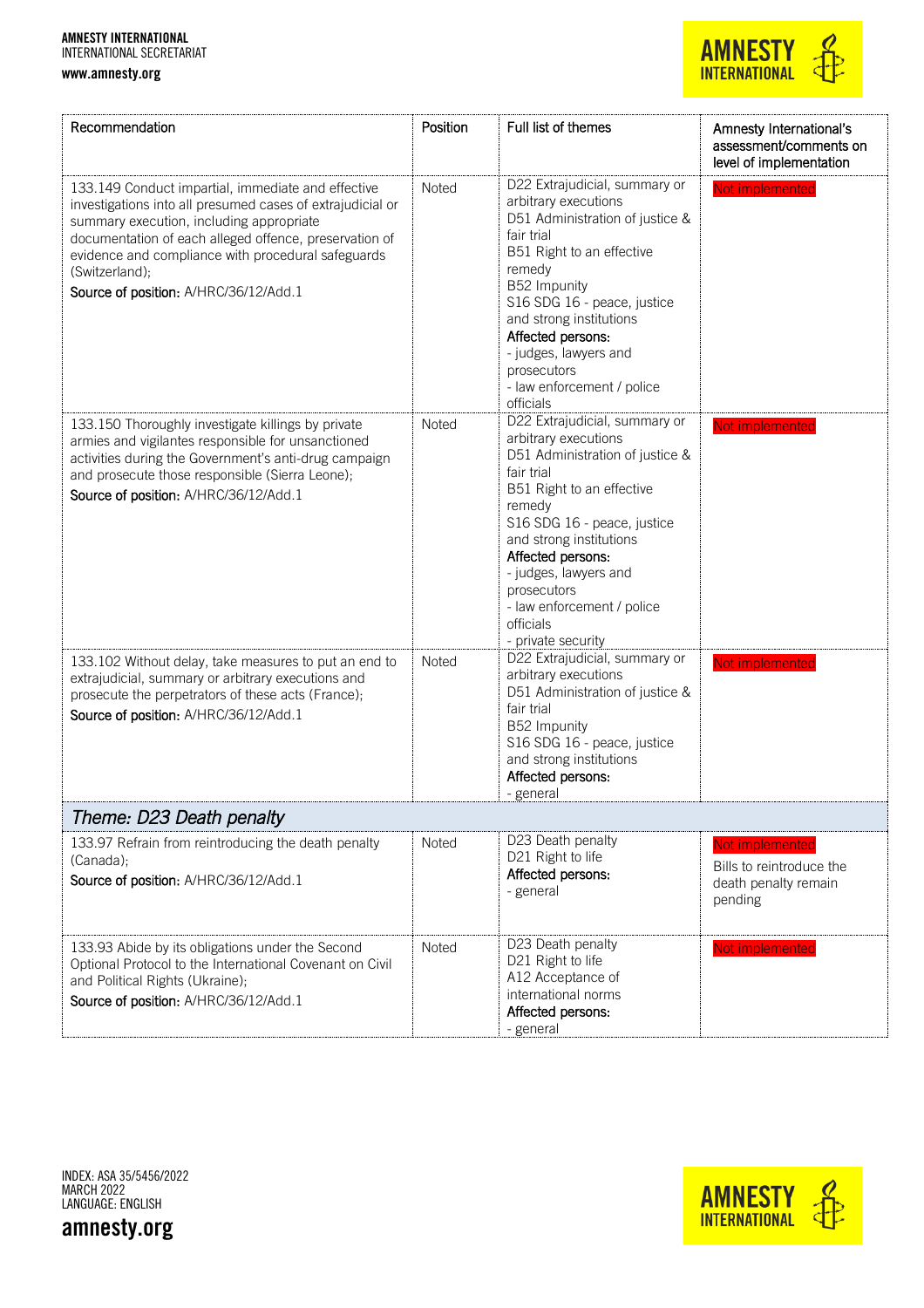www.amnesty.org

## **AMNESTY INTERNATIONAL**

| Recommendation                                                                                                                                                                                                                                                                                                              | Position | Full list of themes                                                                                                                                                                                                                                  | Amnesty International's<br>assessment/comments on<br>level of implementation |
|-----------------------------------------------------------------------------------------------------------------------------------------------------------------------------------------------------------------------------------------------------------------------------------------------------------------------------|----------|------------------------------------------------------------------------------------------------------------------------------------------------------------------------------------------------------------------------------------------------------|------------------------------------------------------------------------------|
| 133.90 Maintain the abolition of death penalty in line<br>with its obligations under the Second Optional Protocol<br>to the International Covenant on Civil and Political Rights<br>(Czechia);<br>Source of position: A/HRC/36/12/Add.1                                                                                     | Noted    | D23 Death penalty<br>D21 Right to life<br>A12 Acceptance of<br>international norms<br>A23 Follow-up to treaty bodies<br>Affected persons:<br>- general                                                                                               | Not implemented                                                              |
| 133.91 Fulfil the obligations assumed as a State party to<br>the Second Optional Protocol to the International<br>Covenant on Civil and Political Rights, aimed at the<br>abolition of the death penalty, and oppose any attempt<br>to reinstate capital punishment (Uruguay);<br>Source of position: A/HRC/36/12/Add.1     | Noted    | D23 Death penalty<br>D21 Right to life<br>A12 Acceptance of<br>international norms<br>A23 Follow-up to treaty bodies<br>Affected persons:<br>- general                                                                                               | Not implemented                                                              |
| 133.96 Do not reintroduce the death penalty, consistent<br>with the Philippines' obligations as a State party to the<br>Second Optional Protocol to the International Covenant<br>on Civil and Political Rights (Australia);<br>Source of position: A/HRC/36/12/Add.1                                                       | Noted    | D23 Death penalty<br>D21 Right to life<br>A12 Acceptance of<br>international norms<br>A23 Follow-up to treaty bodies<br>Affected persons:<br>- general                                                                                               | Not implemented                                                              |
| 133.94 Abandon the plan to reintroduce the death<br>penalty, which would be against the international<br>commitments of the country (France);<br>Source of position: A/HRC/36/12/Add.1                                                                                                                                      | Noted    | D23 Death penalty<br>D21 Right to life<br>A12 Acceptance of<br>international norms<br>A41 Constitutional and<br>legislative framework<br>Affected persons:<br>- general                                                                              | Not implemented                                                              |
| 133.95 Refrain from introducing the death penalty in<br>the national legal system, also in respect of international<br>obligations (Italy);<br>Source of position: A/HRC/36/12/Add.1                                                                                                                                        | Noted    | D23 Death penalty<br>D21 Right to life<br>A12 Acceptance of<br>international norms<br>A41 Constitutional and<br>legislative framework<br>Affected persons:<br>- general                                                                              | Not implemented                                                              |
| 133.92 Maintain its binding commitment to the Second<br>Optional Protocol to the International Covenant on Civil<br>and Political Rights, aiming at the abolition of the death<br>penalty, thereby repealing legal propositions aiming at<br>restoring the death penalty (Brazil);<br>Source of position: A/HRC/36/12/Add.1 | Noted    | D23 Death penalty<br>D21 Right to life<br>A41 Constitutional and<br>legislative framework<br>Affected persons:<br>- general                                                                                                                          | Not implemented                                                              |
| 133.98 Refrain from reintroducing the death penalty<br>and from lowering the minimum age of criminal<br>responsibility (Bulgaria);<br>Source of position: A/HRC/36/12/Add.1                                                                                                                                                 | Noted    | D23 Death penalty<br>D21 Right to life<br>A41 Constitutional and<br>legislative framework<br>D51 Administration of justice &<br>fair trial<br>S16 SDG 16 - peace, justice<br>and strong institutions<br>Affected persons:<br>- general<br>- children | Not implemented                                                              |

*Theme: D25 Prohibition of torture and cruel, inhuman or degrading treatment* 

INDEX: ASA 35/5456/2022 MARCH 2022 LANGUAGE: ENGLISH

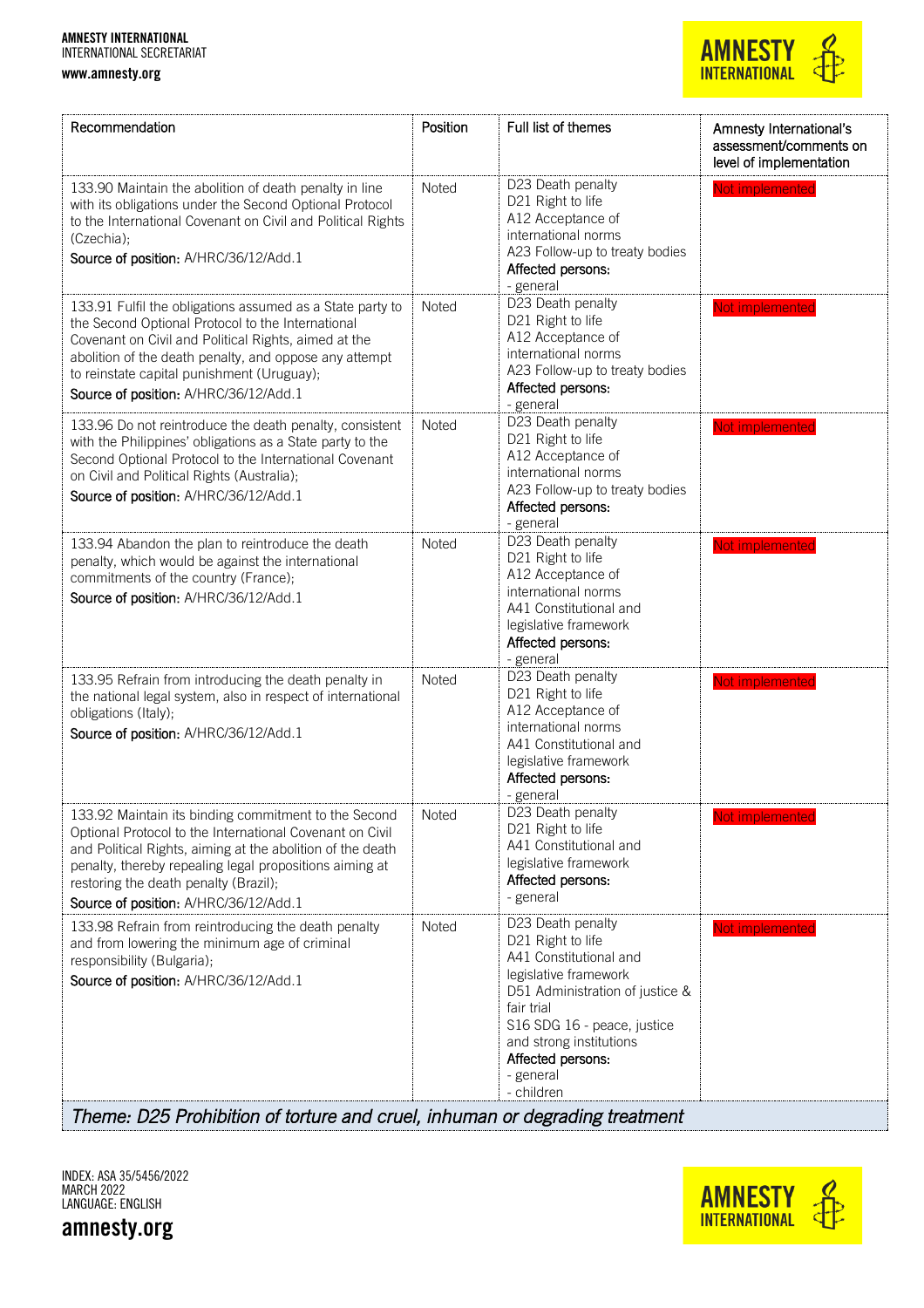www.amnesty.org



| Recommendation                                                                                                                                                                                                                                                                                                                                                                                  | Position | Full list of themes                                                                                                                                                                                                                                                                                                                     | Amnesty International's<br>assessment/comments on<br>level of implementation |
|-------------------------------------------------------------------------------------------------------------------------------------------------------------------------------------------------------------------------------------------------------------------------------------------------------------------------------------------------------------------------------------------------|----------|-----------------------------------------------------------------------------------------------------------------------------------------------------------------------------------------------------------------------------------------------------------------------------------------------------------------------------------------|------------------------------------------------------------------------------|
| 133.156 Investigate and fairly prosecute those<br>implicated in torture or other forms of mistreatment<br>(Hungary);<br>Source of position: A/HRC/36/12/Add.1                                                                                                                                                                                                                                   | Noted    | D25 Prohibition of torture and<br>cruel, inhuman or degrading<br>treatment<br>B51 Right to an effective<br>remedy<br>D51 Administration of justice &<br>fair trial<br>S16 SDG 16 - peace, justice<br>and strong institutions<br>Affected persons:<br>- general                                                                          | Not implemented                                                              |
| 133.105 Put an end to extrajudicial killings, including<br>those related to the war on drugs, enforced<br>disappearances, illegal arrests and detention, torture,<br>harassment and other human rights violations<br>(Slovakia);<br>Source of position: A/HRC/36/12/Add.1                                                                                                                       | Noted    | D25 Prohibition of torture and<br>cruel, inhuman or degrading<br>treatment<br>D26 Conditions of detention<br>D32 Enforced disappearances<br>D33 Arbitrary arrest and<br>detention<br>Affected persons:<br>- general<br>- disappeared persons                                                                                            | Not implemented                                                              |
| 133.108 End extrajudicial killings, enforced<br>disappearances, illegal arrests and detention, torture<br>and harassment, including by effectively implementing<br>criminal prohibitions against extrajudicial killings<br>(Canada);<br>Source of position: A/HRC/36/12/Add.1                                                                                                                   | Noted    | D25 Prohibition of torture and<br>cruel, inhuman or degrading<br>treatment<br>D26 Conditions of detention<br>D32 Enforced disappearances<br>D33 Arbitrary arrest and<br>detention<br>S16 SDG 16 - peace, justice<br>and strong institutions<br>Affected persons:<br>- general<br>- disappeared persons                                  | Not implemented                                                              |
| 133.123 Take all necessary measures to prevent torture<br>and other cruel, inhuman or degrading treatment in<br>detention facilities, including through the provision of<br>legal safeguards for detainees and ensure effective<br>investigations into allegations of torture, as well as the<br>prosecution and sentencing of perpetrators (Austria);<br>Source of position: A/HRC/36/12/Add.1 | Noted    | D25 Prohibition of torture and<br>cruel, inhuman or degrading<br>treatment<br>D26 Conditions of detention<br>D51 Administration of justice &<br>fair trial<br>B51 Right to an effective<br>remedy<br>S16 SDG 16 - peace, justice<br>and strong institutions<br>Affected persons:<br>- general<br>- persons deprived of their<br>liberty | Not implemented                                                              |
| 133.121 Further strengthen measures to fully eliminate<br>torture and all forms of ill-treatment at every level,<br>including by establishing a national preventive<br>mechanism (Georgia);<br>Source of position: A/HRC/36/12/Add.1                                                                                                                                                            | Noted    | D25 Prohibition of torture and<br>cruel, inhuman or degrading<br>treatment<br>S16 SDG 16 - peace, justice<br>and strong institutions<br>Affected persons:<br>- persons deprived of their<br>liberty                                                                                                                                     | Not implemented                                                              |

*Theme: D26 Conditions of detention* 

INDEX: ASA 35/5456/2022 MARCH 2022 LANGUAGE: ENGLISH

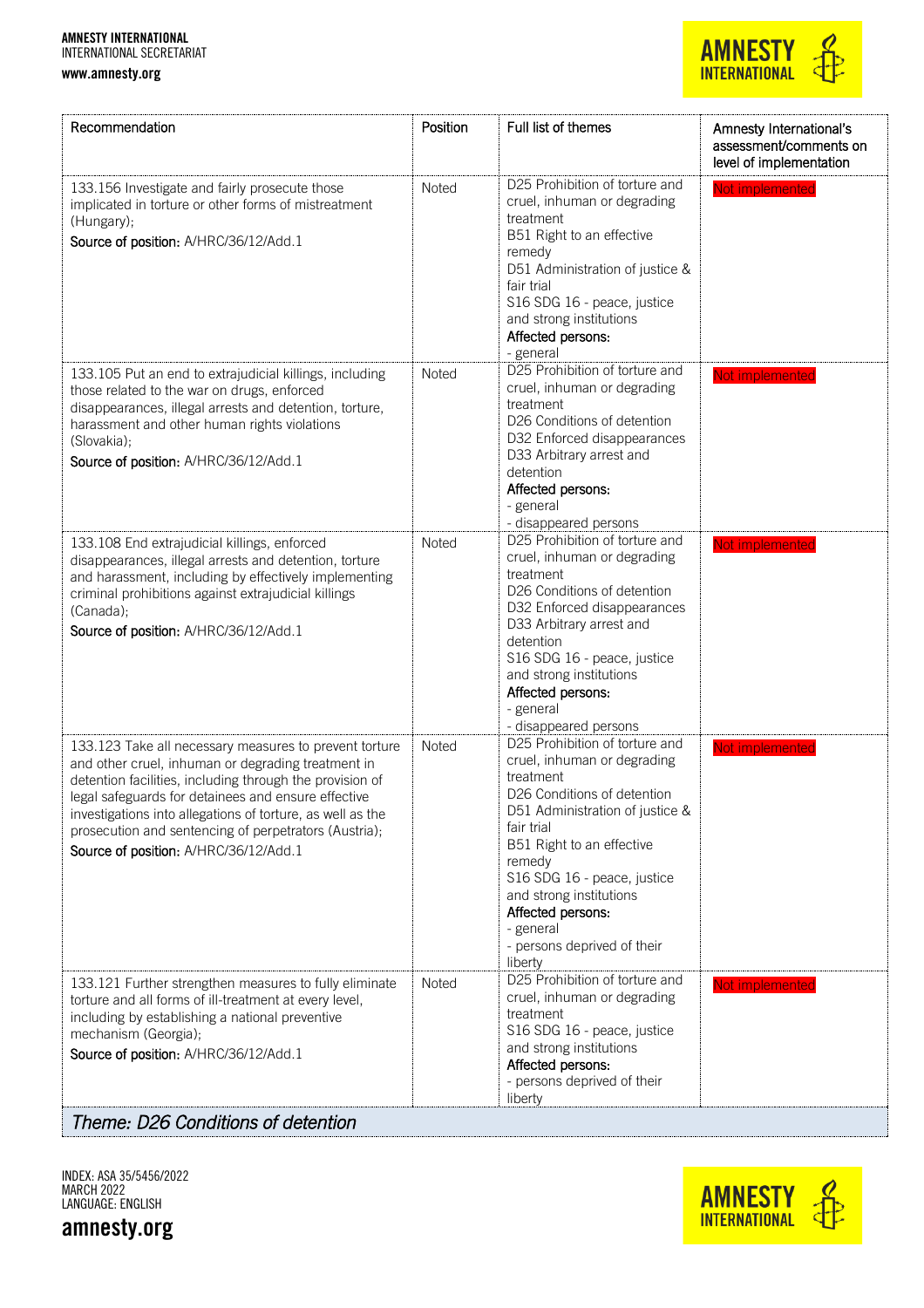www.amnesty.org



| Recommendation                                                                                                                                                                                                 | Position | Full list of themes                                                                                                                                                                                                                                                               | Amnesty International's<br>assessment/comments on<br>level of implementation |
|----------------------------------------------------------------------------------------------------------------------------------------------------------------------------------------------------------------|----------|-----------------------------------------------------------------------------------------------------------------------------------------------------------------------------------------------------------------------------------------------------------------------------------|------------------------------------------------------------------------------|
| 133.128 Improve detention facilities, in particular to<br>address overcrowding and sanitation problems<br>(Republic of Korea);<br>Source of position: A/HRC/36/12/Add.1                                        | Noted    | D26 Conditions of detention<br>E26 Human Rights & drinking<br>water and sanitation<br>S16 SDG 16 - peace, justice<br>and strong institutions<br>Affected persons:<br>- persons deprived of their<br>liberty                                                                       | Not implemented                                                              |
| 133.129 Take action to reduce overcrowding in<br>detention facilities and provide separate detention<br>facilities for child offenders (Uganda);<br>Source of position: A/HRC/36/12/Add.1                      | Noted    | D26 Conditions of detention<br>F31 Children: definition;<br>general principles; protection<br>S16 SDG 16 - peace, justice<br>and strong institutions<br>F34 Children: Juvenile justice<br>Affected persons:<br>- children<br>- persons deprived of their<br>liberty               | Not implemented                                                              |
| 133.127 Take steps to meet the minimum standards for<br>the treatment of prisoners (New Zealand);<br>Source of position: A/HRC/36/12/Add.1                                                                     | Noted    | D26 Conditions of detention<br>S16 SDG 16 - peace, justice<br>and strong institutions<br>Affected persons:<br>- persons deprived of their<br>liberty                                                                                                                              | Not implemented                                                              |
| Theme: D32 Enforced disappearances                                                                                                                                                                             |          |                                                                                                                                                                                                                                                                                   |                                                                              |
| 133.104 Strengthen efforts to stop extrajudicial killings<br>and enforced disappearances in the country (Poland);<br>Source of position: A/HRC/36/12/Add.1                                                     | Noted    | D32 Enforced disappearances<br>D33 Arbitrary arrest and<br>detention<br>A42 Institutions & policies -<br>General<br>S16 SDG 16 - peace, justice<br>and strong institutions<br>Affected persons:<br>- general<br>- disappeared persons                                             | Not implemented                                                              |
| 133.117 Make efforts to eliminate extrajudicial killings<br>and enforced disappearances, and intensify efforts to<br>carry out prosecutions for such crimes (Norway);<br>Source of position: A/HRC/36/12/Add.1 | Noted    | D32 Enforced disappearances<br>D33 Arbitrary arrest and<br>detention<br>B51 Right to an effective<br>remedy<br>D51 Administration of justice &<br>fair trial<br>S16 SDG 16 - peace, justice<br>and strong institutions<br>Affected persons:<br>- general<br>- disappeared persons | Not implemented                                                              |
| 133.101 Guarantee the protection of all people against<br>enforced disappearances and guarantee the rights of<br>persons with disabilities (Sudan);<br>Source of position: A/HRC/36/12/Add.1                   | Noted    | D32 Enforced disappearances<br>F4 Persons with disabilities<br>Affected persons:<br>- general<br>- persons with disabilities<br>- disappeared persons                                                                                                                             | Not implemented                                                              |

INDEX: ASA 35/5456/2022 MARCH 2022 LANGUAGE: ENGLISH

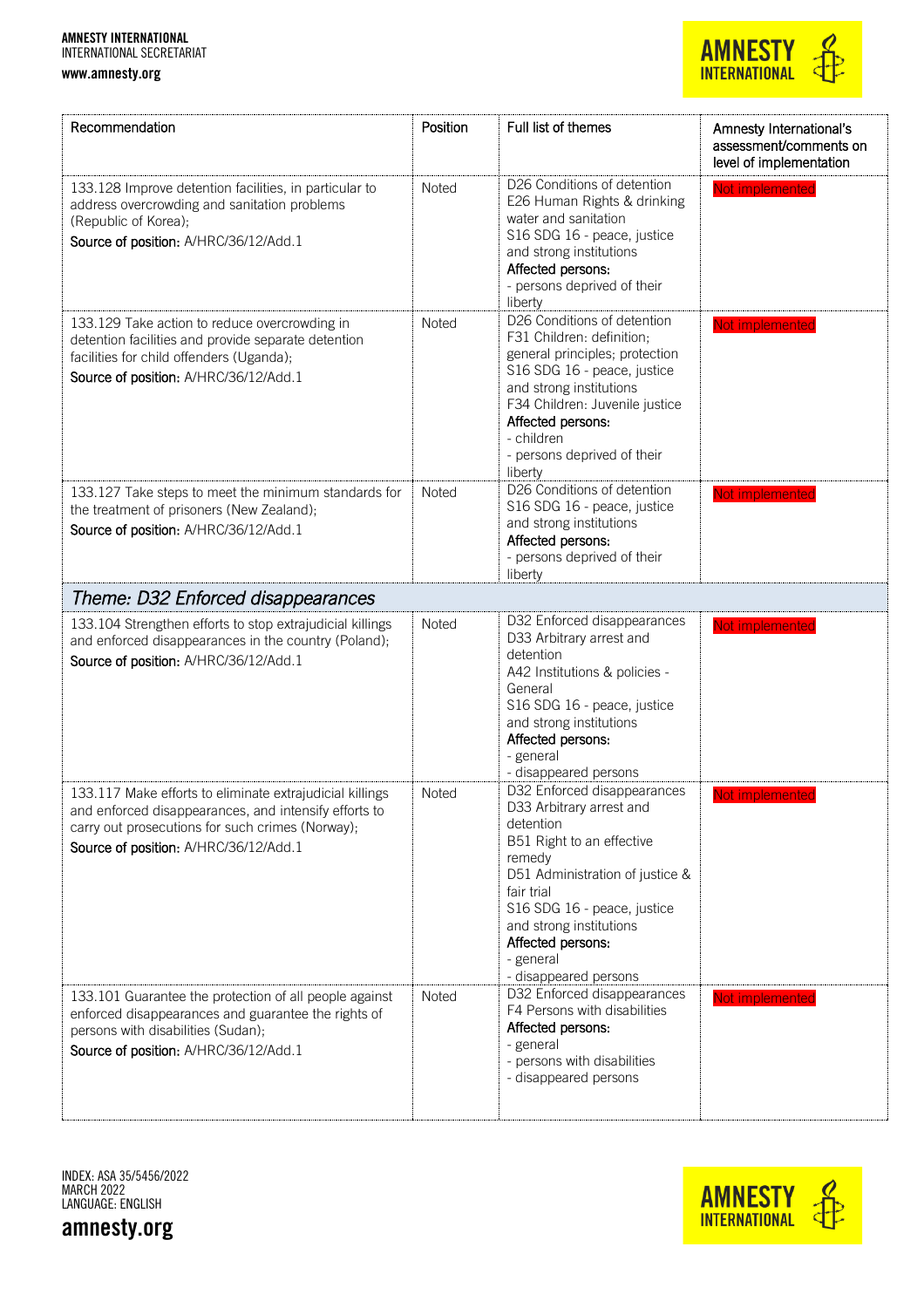

| Recommendation                                                                                                                                                                                                                                             | Position     | Full list of themes                                                                                                                                                                                                                                                                   | Amnesty International's<br>assessment/comments on<br>level of implementation |
|------------------------------------------------------------------------------------------------------------------------------------------------------------------------------------------------------------------------------------------------------------|--------------|---------------------------------------------------------------------------------------------------------------------------------------------------------------------------------------------------------------------------------------------------------------------------------------|------------------------------------------------------------------------------|
| Theme: D42 Freedom of thought, conscience and religion                                                                                                                                                                                                     |              |                                                                                                                                                                                                                                                                                       |                                                                              |
| 133.170 Take all necessary measures to promote the<br>enjoyment of freedom of expression, religion and civil<br>liberties (Botswana);<br>Source of position: A/HRC/36/12/Add.1                                                                             | Noted        | D42 Freedom of thought,<br>conscience and religion<br>D43 Freedom of opinion and<br>expression<br>Affected persons:<br>- general<br>- media                                                                                                                                           | Not implemented                                                              |
| 133.171 Redouble efforts to protect freedom of opinion<br>and belief and to promote media freedom and the rights<br>of journalists (Lebanon);<br>Source of position: A/HRC/36/12/Add.1                                                                     | <b>Noted</b> | D42 Freedom of thought,<br>conscience and religion<br>D43 Freedom of opinion and<br>expression<br>E31 Right to work<br>E32 Right to just and<br>favourable conditions of work<br>S08 SDG 8 - economic growth,<br>employment, decent work<br>Affected persons:<br>- general<br>- media | Not implemented                                                              |
| Theme: D43 Freedom of opinion and expression                                                                                                                                                                                                               |              |                                                                                                                                                                                                                                                                                       |                                                                              |
| 133.173 Take all necessary measures to provide<br>adequate protection to journalists and human rights<br>defenders, in particular regarding enforced<br>disappearances and extrajudicial killings (Estonia);<br>Source of position: A/HRC/36/12/Add.1      | <b>Noted</b> | D43 Freedom of opinion and<br>expression<br>D32 Enforced disappearances<br>D33 Arbitrary arrest and<br>detention<br>H1 Human rights defenders<br>SO8 SDG 8 - economic growth,<br>employment, decent work<br>Affected persons:<br>- media<br>- human rights defenders                  | Not implemented                                                              |
| 133.178 Establish an effective protection system for<br>human rights defenders and journalists and ensure the<br>free exercise of their rights to freedom of opinion,<br>expression and association (Luxembourg);<br>Source of position: A/HRC/36/12/Add.1 | <b>Noted</b> | D43 Freedom of opinion and<br>expression<br>D45 Freedom of association<br>H1 Human rights defenders<br>A61 Cooperation with civil<br>society<br>S16 SDG 16 - peace, justice<br>and strong institutions<br>Affected persons:<br>- media<br>- human rights defenders                    | Not implemented                                                              |
| 133.172 Create a safer working environment for<br>journalists (Lithuania);<br>Source of position: A/HRC/36/12/Add.1                                                                                                                                        | Noted        | D43 Freedom of opinion and<br>expression<br>E31 Right to work<br>E32 Right to just and<br>favourable conditions of work<br>S08 SDG 8 - economic growth,<br>employment, decent work<br>Affected persons:<br>- media                                                                    | Not implemented                                                              |

INDEX: ASA 35/5456/2022 MARCH 2022 LANGUAGE: ENGLISH

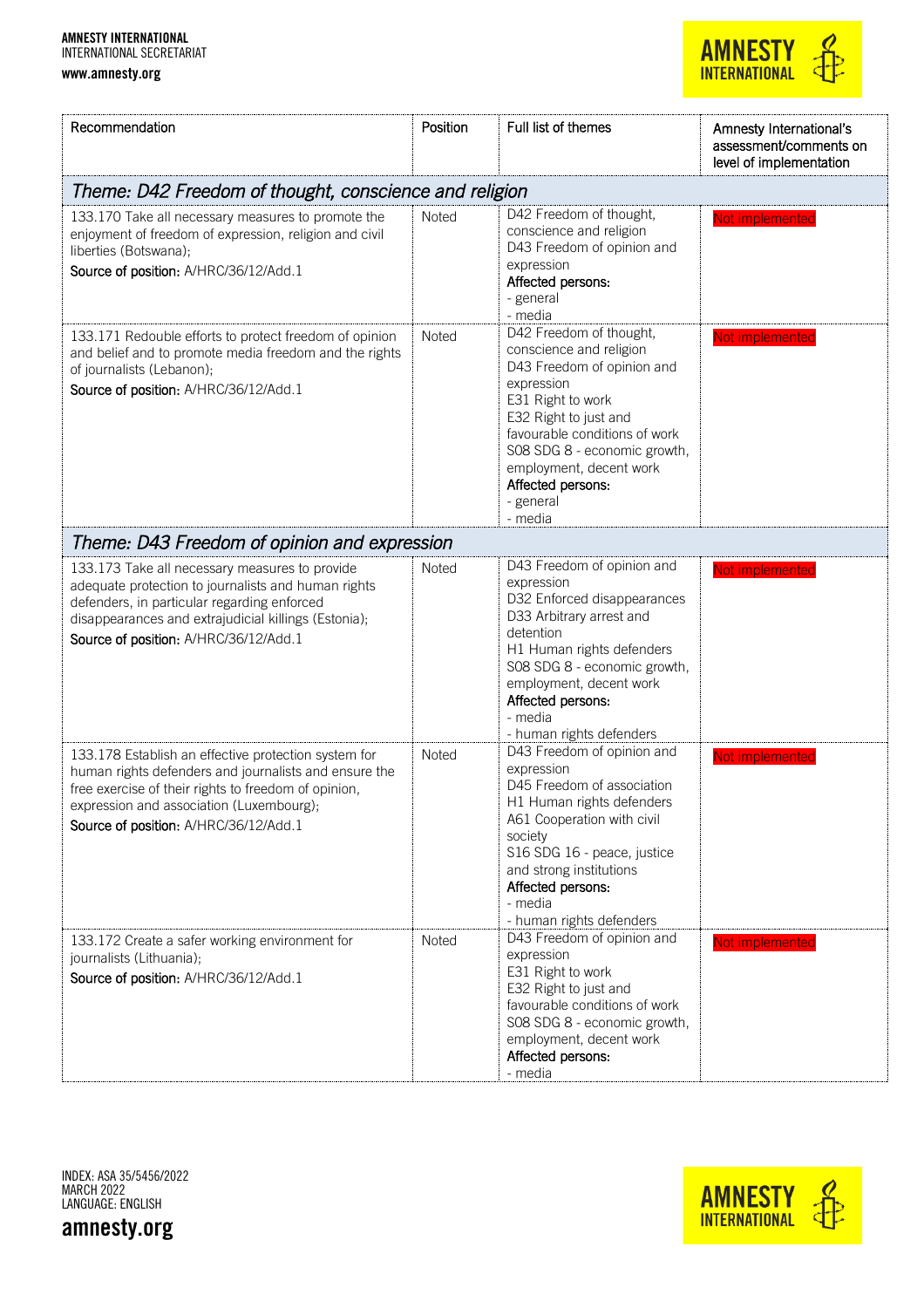

| Recommendation                                                                                                                                                                                                                          | Position     | Full list of themes                                                                                                                                                                                                                                                                                                                                                       | Amnesty International's<br>assessment/comments on<br>level of implementation |
|-----------------------------------------------------------------------------------------------------------------------------------------------------------------------------------------------------------------------------------------|--------------|---------------------------------------------------------------------------------------------------------------------------------------------------------------------------------------------------------------------------------------------------------------------------------------------------------------------------------------------------------------------------|------------------------------------------------------------------------------|
| 133.174 Take all necessary measures to protect the life<br>of human rights defenders, journalists and other<br>threatened persons (Germany);<br>Source of position: A/HRC/36/12/Add.1                                                   | Noted        | D43 Freedom of opinion and<br>expression<br>H1 Human rights defenders<br>E31 Right to work<br>E32 Right to just and<br>favourable conditions of work<br>SO8 SDG 8 - economic growth,<br>employment, decent work<br>Affected persons:<br>- media<br>- human rights defenders                                                                                               | Not implemented                                                              |
| 133.175 Investigate all cases of threats, intimidation and<br>attacks against media personnel and ensure that those<br>responsible are held accountable (Latvia);<br>Source of position: A/HRC/36/12/Add.1                              | <b>Noted</b> | D43 Freedom of opinion and<br>expression<br>SO8 SDG 8 - economic growth,<br>employment, decent work<br>E31 Right to work<br>E32 Right to just and<br>favourable conditions of work<br>D51 Administration of justice &<br>fair trial<br>B51 Right to an effective<br>remedy<br>Affected persons:<br>- media                                                                | Not implemented                                                              |
| Theme: D51 Administration of justice & fair trial                                                                                                                                                                                       |              |                                                                                                                                                                                                                                                                                                                                                                           |                                                                              |
| 133.133 Adopt measures to strengthen the<br>administration of justice and the national human rights<br>commission, to enforce the action of the State against<br>organized crime (Costa Rica);<br>Source of position: A/HRC/36/12/Add.1 | <b>Noted</b> | D51 Administration of justice &<br>fair trial<br>A42 Institutions & policies -<br>General<br>A45 National Human Rights<br>Institution (NHRI)<br>B52 Impunity<br>B53 Support to victims and<br>witnesses<br>S16 SDG 16 - peace, justice<br>and strong institutions<br>Affected persons:<br>- judges, lawyers and<br>prosecutors<br>- law enforcement / police<br>officials | Not implemented                                                              |
| 133.124 Reject any incitement to violence in the context<br>of the State-sponsored campaign against illegal drugs<br>and hold perpetrators of such incitement accountable<br>(Czechia);<br>Source of position: A/HRC/36/12/Add.1        | <b>Noted</b> | D51 Administration of justice &<br>fair trial<br>B51 Right to an effective<br>remedy<br>Affected persons:<br>- general                                                                                                                                                                                                                                                    | Not implemented                                                              |

INDEX: ASA 35/5456/2022 MARCH 2022 LANGUAGE: ENGLISH



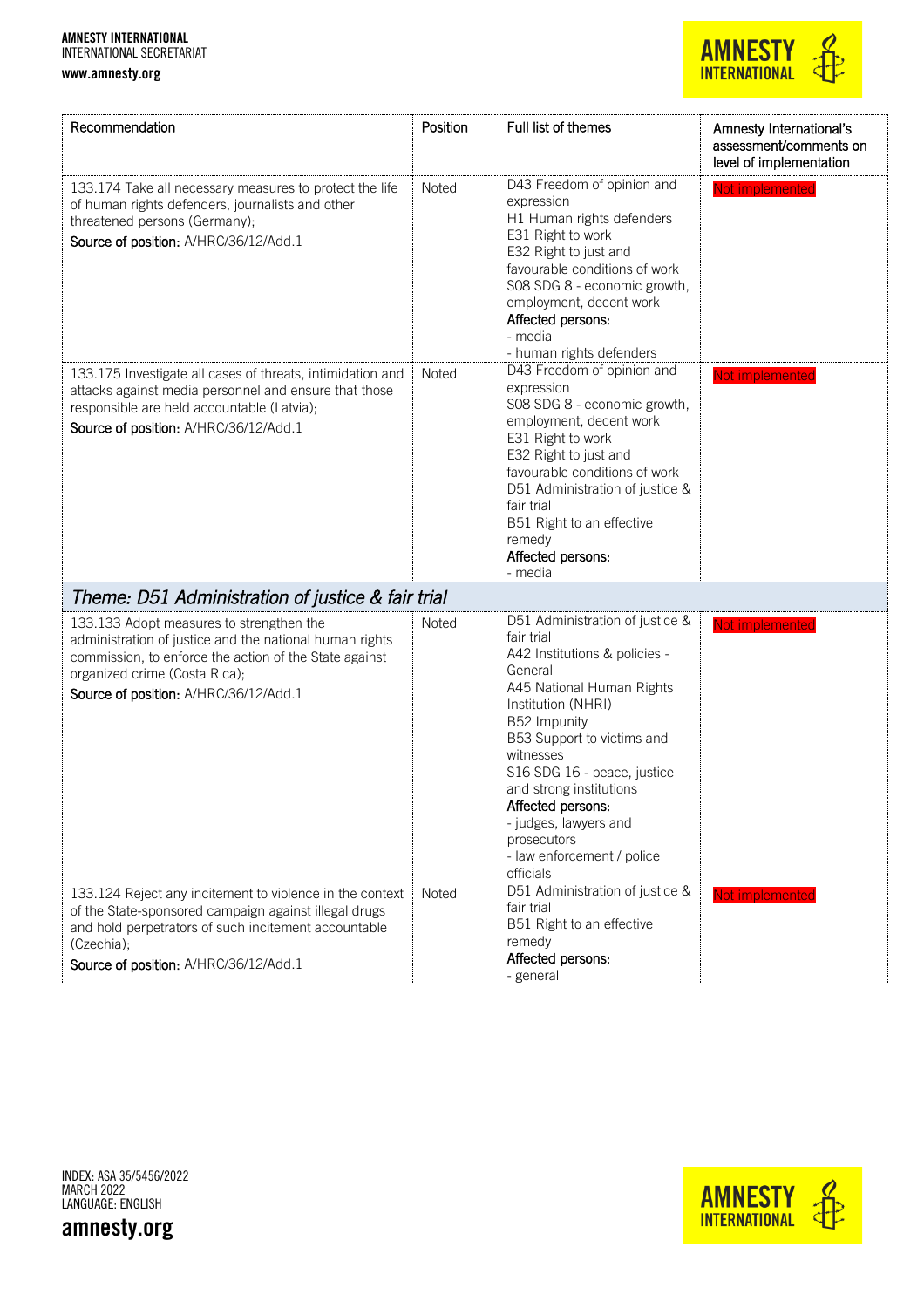

| Recommendation                                                                                                                                                                                                                                                                                                            | Position     | Full list of themes                                                                                                                                                                                                                                                                                                                                               | Amnesty International's<br>assessment/comments on<br>level of implementation |
|---------------------------------------------------------------------------------------------------------------------------------------------------------------------------------------------------------------------------------------------------------------------------------------------------------------------------|--------------|-------------------------------------------------------------------------------------------------------------------------------------------------------------------------------------------------------------------------------------------------------------------------------------------------------------------------------------------------------------------|------------------------------------------------------------------------------|
| 133.139 Deepen the measures taken to ensure the fight<br>against impunity and guarantee to all victims of human<br>rights violations compensation and the establishment of<br>all adequate mechanisms for rehabilitation (Argentina);<br>Source of position: A/HRC/36/12/Add.1                                            | Noted        | D51 Administration of justice &<br>fair trial<br>B51 Right to an effective<br>remedy<br>B52 Impunity<br>A42 Institutions & policies -<br>General<br>S16 SDG 16 - peace, justice<br>and strong institutions<br>Affected persons:<br>- judges, lawyers and<br>prosecutors<br>- law enforcement / police<br>officials                                                | Not implemented                                                              |
| 133.146 Undertake a prompt and independent<br>investigation into the extrajudicial killings related to the<br>fight against illegal drugs and ensure accountability for<br>perpetrators, as well as justice, remedy and reparations<br>for victims and their families (Czechia);<br>Source of position: A/HRC/36/12/Add.1 | <b>Noted</b> | D51 Administration of justice &<br>fair trial<br>B51 Right to an effective<br>remedy<br>B52 Impunity<br>D22 Extrajudicial, summary or<br>arbitrary executions<br>S16 SDG 16 - peace, justice<br>and strong institutions<br>Affected persons:<br>- judges, lawyers and<br>prosecutors<br>- law enforcement / police<br>officials                                   | Not implemented                                                              |
| 133.142 End impunity and hold the perpetrators of<br>enforced disappearance, extrajudicial killings and<br>torture to account and facilitate access to justice for the<br>victims of such violations (Slovenia);<br>Source of position: A/HRC/36/12/Add.1                                                                 | <b>Noted</b> | D51 Administration of justice &<br>fair trial<br>B51 Right to an effective<br>remedy<br>B52 Impunity<br>D25 Prohibition of torture and<br>cruel, inhuman or degrading<br>treatment<br>D32 Enforced disappearances<br>S16 SDG 16 - peace, justice<br>and strong institutions<br>Affected persons:<br>- judges, lawyers and<br>prosecutors<br>- disappeared persons | Not implemented                                                              |
| 133.143 Ensure thorough and independent<br>investigations into violent deaths and commit to bringing<br>to justice those involved in abuses, including security<br>forces (United Kingdom of Great Britain and Northern<br>Ireland);<br>Source of position: A/HRC/36/12/Add.1                                             | Noted        | D51 Administration of justice &<br>fair trial<br>B51 Right to an effective<br>remedy<br>B52 Impunity<br>S16 SDG 16 - peace, justice<br>and strong institutions<br>Affected persons:<br>- judges, lawyers and<br>prosecutors<br>- law enforcement / police<br>officials                                                                                            | Not implemented                                                              |

INDEX: ASA 35/5456/2022 MARCH 2022 LANGUAGE: ENGLISH



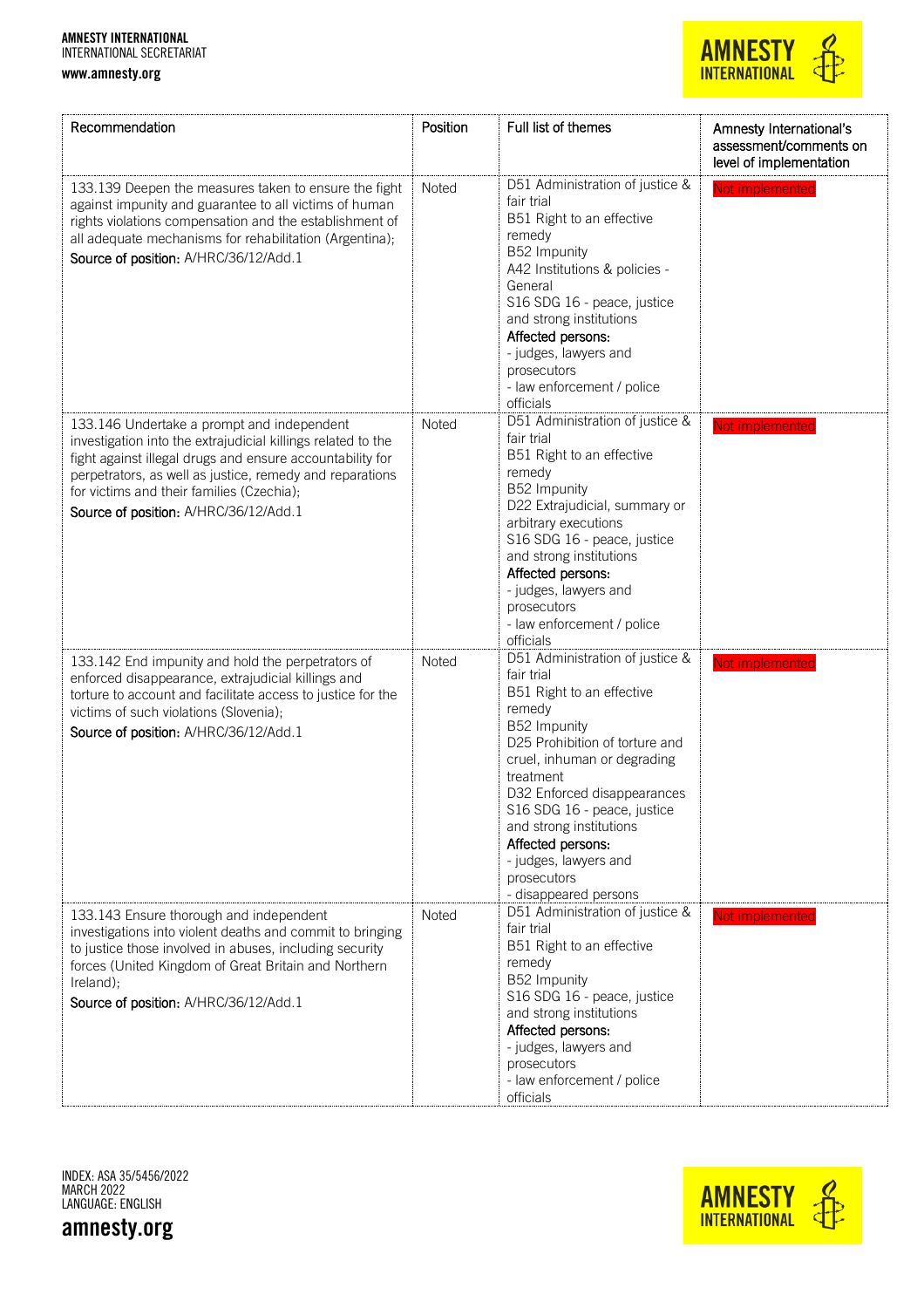#### www.amnesty.org



| Recommendation                                                                                                                                                                                                                            | Position | Full list of themes                                                                                                                                                                                                                                                      | Amnesty International's<br>assessment/comments on<br>level of implementation |
|-------------------------------------------------------------------------------------------------------------------------------------------------------------------------------------------------------------------------------------------|----------|--------------------------------------------------------------------------------------------------------------------------------------------------------------------------------------------------------------------------------------------------------------------------|------------------------------------------------------------------------------|
| 133.147 Appropriately investigate deaths which have<br>occurred in the course of police operations associated<br>with the war on drugs (New Zealand);<br>Source of position: A/HRC/36/12/Add.1                                            | Noted    | D51 Administration of justice &<br>fair trial<br>B51 Right to an effective<br>remedy<br>B52 Impunity<br>S16 SDG 16 - peace, justice<br>and strong institutions<br>Affected persons:<br>- judges, lawyers and<br>prosecutors<br>- law enforcement / police<br>officials   | Not implemented                                                              |
| 133.136 Ensure that all pretrial detainees are brought<br>before a judge without delay and expedite the cases of<br>persons held under the Comprehensive Dangerous<br>Drugs Act (Liechtenstein);<br>Source of position: A/HRC/36/12/Add.1 | Noted    | D51 Administration of justice &<br>fair trial<br>B51 Right to an effective<br>remedy<br>S16 SDG 16 - peace, justice<br>and strong institutions<br>Affected persons:<br>- general<br>- persons deprived of their<br>liberty                                               | Not implemented                                                              |
| 133.151 Investigate thoroughly all deaths, both those<br>involving State security forces allegedly killing suspects<br>in self-defence and those perpetrated by unknown<br>assassins (Zambia);<br>Source of position: A/HRC/36/12/Add.1   | Noted    | D51 Administration of justice &<br>fair trial<br>B51 Right to an effective<br>remedy<br>S16 SDG 16 - peace, justice<br>and strong institutions<br>Affected persons:<br>- judges, lawyers and<br>prosecutors<br>- law enforcement / police<br>officials                   | Not implemented                                                              |
| 133.144 Investigate thoroughly all extrajudicial killings<br>(Portugal);<br>Source of position: A/HRC/36/12/Add.1                                                                                                                         | Noted    | D51 Administration of justice &<br>fair trial<br>B52 Impunity<br>B51 Right to an effective<br>remedy<br>S16 SDG 16 - peace, justice<br>and strong institutions<br>Affected persons:<br>- judges, lawyers and<br>prosecutors<br>- law enforcement / police<br>officials   | Not implemented                                                              |
| 133.145 Ensure that extrajudicial killings are properly<br>investigated and that the persons responsible are held to<br>account in accordance with due process and the rule of<br>law (Sweden);<br>Source of position: A/HRC/36/12/Add.1  | Noted    | D51 Administration of justice &<br>fair trial<br>D22 Extrajudicial, summary or<br>arbitrary executions<br>S16 SDG 16 - peace, justice<br>and strong institutions<br>Affected persons:<br>- judges, lawyers and<br>prosecutors<br>- law enforcement / police<br>officials | Not implemented                                                              |

INDEX: ASA 35/5456/2022 MARCH 2022 LANGUAGE: ENGLISH

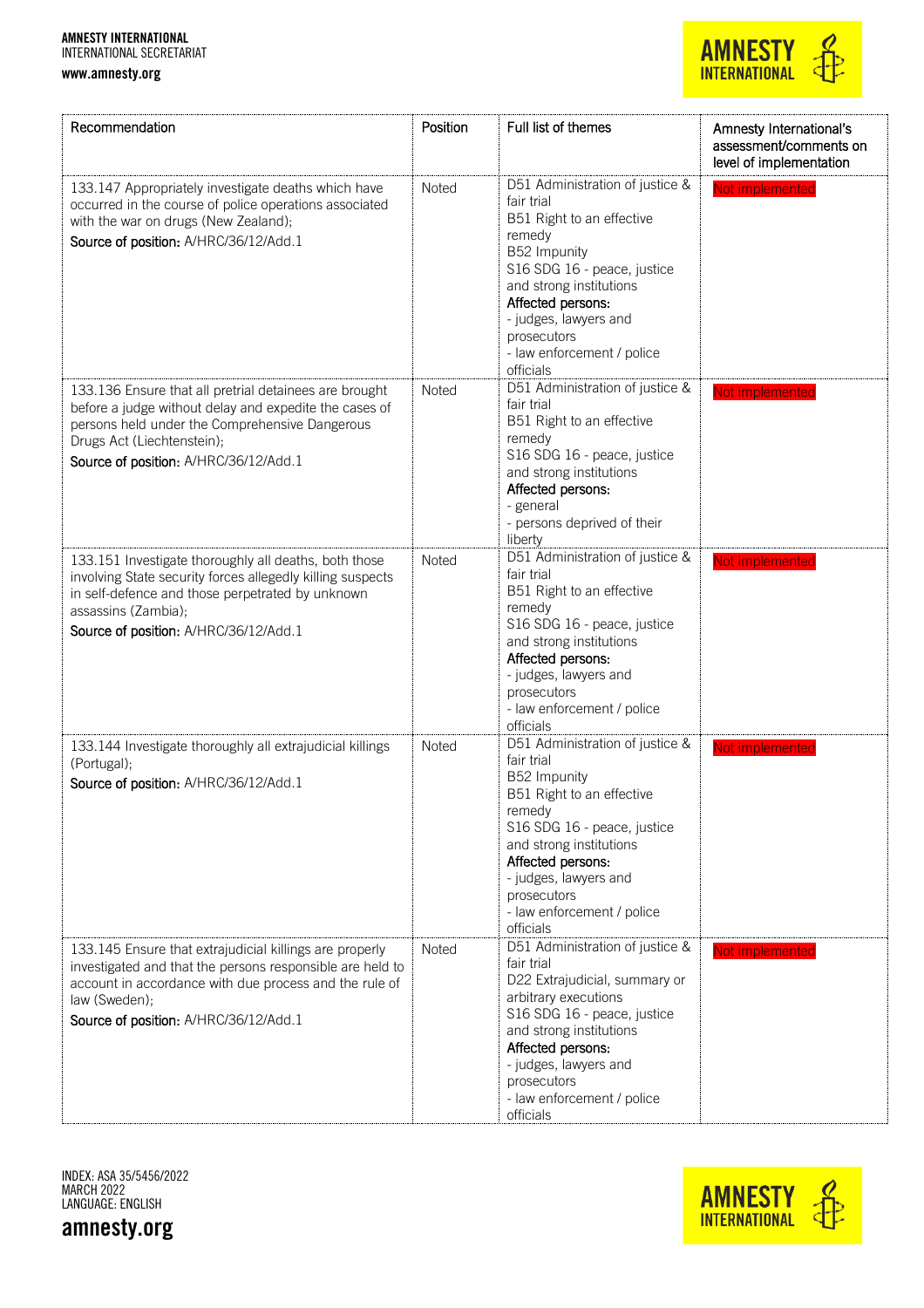

| Recommendation                                                                                                                                                                                                                                                                                  | Position | Full list of themes                                                                                                                                                                                                                                                     | Amnesty International's<br>assessment/comments on<br>level of implementation |
|-------------------------------------------------------------------------------------------------------------------------------------------------------------------------------------------------------------------------------------------------------------------------------------------------|----------|-------------------------------------------------------------------------------------------------------------------------------------------------------------------------------------------------------------------------------------------------------------------------|------------------------------------------------------------------------------|
| 133.140 Strengthen investigative and prosecutorial<br>bodies to ensure thorough investigations into all killings,<br>as well as the appropriate prosecution of perpetrators<br>(United States of America);<br>Source of position: A/HRC/36/12/Add.1                                             | Noted    | D51 Administration of justice &<br>fair trial<br>S16 SDG 16 - peace, justice<br>and strong institutions<br>Affected persons:<br>- judges, lawyers and<br>prosecutors<br>- law enforcement / police<br>officials                                                         | Not implemented                                                              |
| Theme: H1 Human rights defenders                                                                                                                                                                                                                                                                |          |                                                                                                                                                                                                                                                                         |                                                                              |
| 133.176 Guarantee the establishment of a safe and<br>enabling environment for the work of human rights<br>defenders, specifically through the adoption of a law for<br>the protection and recognition of human rights<br>defenders (Hungary);<br>Source of position: A/HRC/36/12/Add.1          | Noted    | H1 Human rights defenders<br>A41 Constitutional and<br>legislative framework<br>E31 Right to work<br>E32 Right to just and<br>favourable conditions of work<br>SO8 SDG 8 - economic growth,<br>employment, decent work<br>Affected persons:<br>- human rights defenders | Not implemented                                                              |
| 133.182 Promote a safe, enabling environment for the<br>work of human rights defenders through the adoption of<br>a charter for the protection and recognition of human<br>rights defenders (United Kingdom of Great Britain and<br>Northern Ireland);<br>Source of position: A/HRC/36/12/Add.1 | Noted    | H1 Human rights defenders<br>A42 Institutions & policies -<br>General<br>S16 SDG 16 - peace, justice<br>and strong institutions<br>Affected persons:<br>- human rights defenders                                                                                        | Not implemented                                                              |
| 133.158 Combat crimes committed against human<br>rights defenders through prompt, impartial and<br>transparent investigations (Denmark);<br>Source of position: A/HRC/36/12/Add.1                                                                                                               | Noted    | H1 Human rights defenders<br>B51 Right to an effective<br>remedy<br>D51 Administration of justice &<br>fair trial<br>S16 SDG 16 - peace, justice<br>and strong institutions<br>Affected persons:<br>- human rights defenders                                            | Not implemented                                                              |
| 133.179 Take necessary measures to provide adequate<br>protection to journalists and human rights defenders<br>(Norway);<br>Source of position: A/HRC/36/12/Add.1                                                                                                                               | Noted    | H1 Human rights defenders<br>D43 Freedom of opinion and<br>expression<br>A42 Institutions & policies -<br>General<br>S16 SDG 16 - peace, justice<br>and strong institutions<br>Affected persons:<br>- media<br>- human rights defenders                                 | Not implemente                                                               |

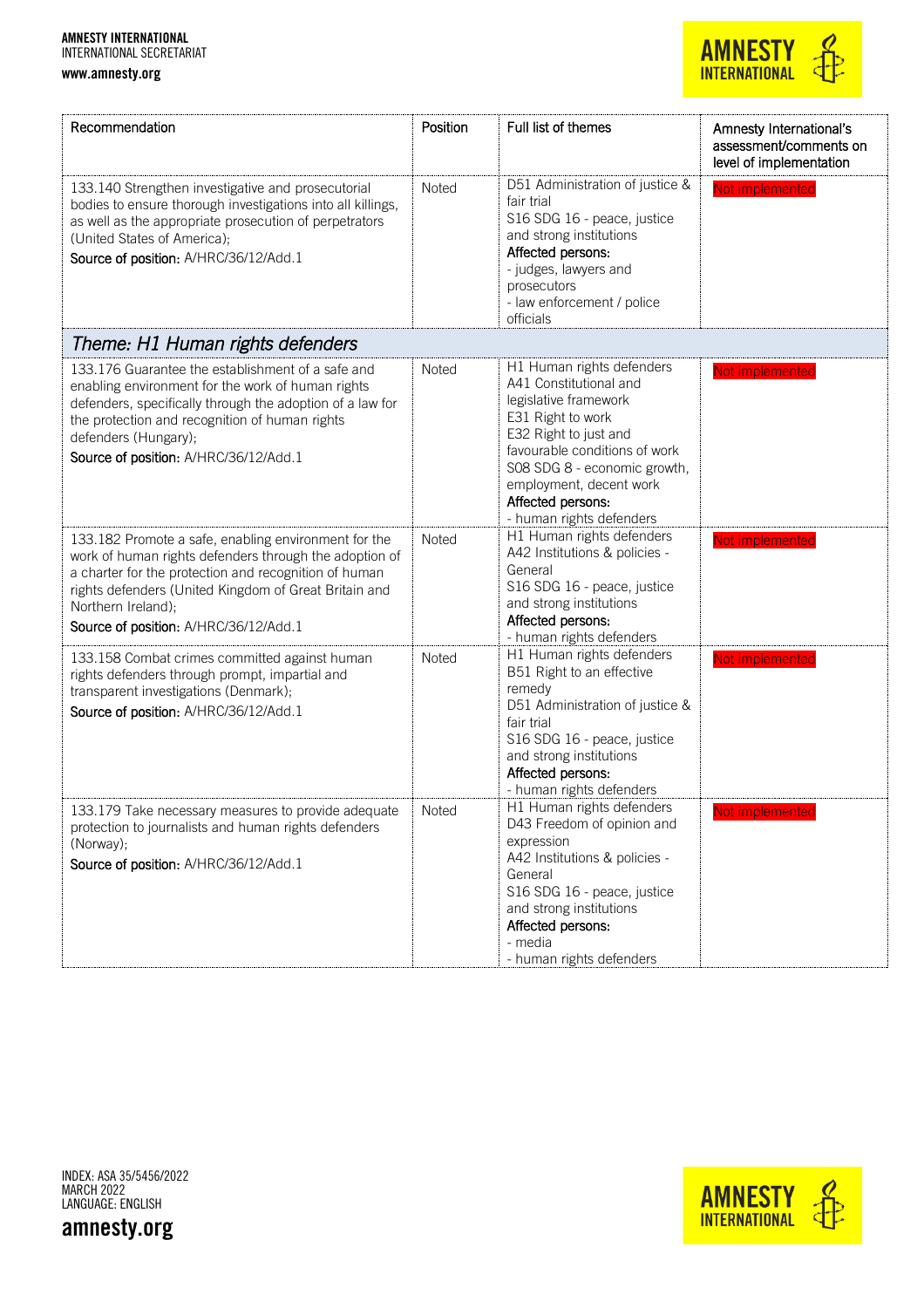#### www.amnesty.org



| Recommendation                                                                                                                                                          | Position     | Full list of themes                                                                                                                                                                                                                                                                                         | Amnesty International's<br>assessment/comments on<br>level of implementation |
|-------------------------------------------------------------------------------------------------------------------------------------------------------------------------|--------------|-------------------------------------------------------------------------------------------------------------------------------------------------------------------------------------------------------------------------------------------------------------------------------------------------------------|------------------------------------------------------------------------------|
| 133.181 Ensure the protection of the rights of<br>defenders, journalists and members of the political<br>opposition (Ukraine);<br>Source of position: A/HRC/36/12/Add.1 | <b>Noted</b> | H1 Human rights defenders<br>D43 Freedom of opinion and<br>expression<br>D7 Right to participation in<br>public affairs and right to vote<br>A42 Institutions & policies -<br>General<br>S16 SDG 16 - peace, justice<br>and strong institutions<br>Affected persons:<br>- media<br>- human rights defenders | Not implemented                                                              |

<sup>1</sup> Report of the Working Group on the Universal Periodic Review, Philippines, A/HRC/36/12/Add.1, recommendations 133.100, 133.103, 133.105, 133.106, 133.107, 133.109, 113.110, 133.111, 133.114, 133.116, 133.154, 133.113, 133.152, 133.155, 133.141, 133.148, 133.137, 133.153, 133.115, 133.112, 133. 118, 133.43, 133.149, 133.150, 133.102, 133.119, 133.124, 133.146, 133.142, 133.143, 133.147, 133.151, 133.144, 133.145, 133.140, 133.86, 133.43, 133.108, 133.138, 133.104, 133.117 , 133.173 (Costa Rica, Spain, Slovakia, Netherlands, Lithuania, Germany, Chile, Ghana, Uruguay, Luxembourg, Ghana, Hungary, Australia, Iceland, Luxembourg, Austria, Croatia, Iceland, Italy, Iceland, Australia, Switzerland, Sierra Leone, France, Bulgaria, Czechia, Slovenia, United Kingdom, New Zealand, Zambia, Portugal, Sweden, United States of America, Netherlands, Canada, Botswana, Poland, Norway, Estonia) <sup>2</sup> Report of the Working Group on the Universal Periodic Review, Philippines, A/HRC/36/12/Add.1, recommendations 133.59, 133.56, 133.54, 133.53, 133.47, 133.44 (Estonia, Egypt, Zambia, Lebanon, Haiti, Peru) <sup>3</sup> Report of the Working Group on the Universal Periodic Review, Philippines, A/HRC/36/12/Add.1, recommendations 133.97, 133.93, 133.90, 133.91, 133.96, 133.94, 133.95, 133.92, 133.98, 133.76, 133.78, 133.79, 133.81, 133.82, 133.83, 133.84, 133.85, 133.87, 133.89,133.86, 133.88,133.77, 133.80, 133.162, 133.168, 133.163, 133.164, 133.165, 133.166, 133.167, 133.169 (Canada, Ukraine, Czechia, Uruguay, Australia, France, Italy, Brazil, Bulgaria, Austria, Germany , Canada, Belgium, Sweden, Czechia, France, Kenya) <sup>4</sup> Amnesty International, *Philippines: "Fears of torture for abducted activist: Steve Abua"*, 16 November 2021 <sup>5</sup> Amnesty International Philippine[s, Philippines Senate should act swiftly, pass human rights defenders bill to protect human rights,](https://www.amnesty.org.ph/2022/01/ph-senate-should-act-swiftly-pass-hrdp-bill-to-protect-human-rights/) 18 January 2022 <sup>6</sup> South China Morning Post[, Philippine lawmakers restore human rights commission budget to US\\$12.2 million after shock cut,](https://www.scmp.com/news/asia/southeast-asia/article/2112213/philippine-lawmakers-restore-human-rights-commission-budget) 21 September 2017 <sup>7</sup> Government of the Philippines: [Philippines News Agency, "Security issues prevent cops from sharing files to CHR"](https://www.pna.gov.ph/articles/1142138), 1 June 2021 8 Amnesty International, Philippines: ["If you are Poor, You are Killed",](file:///C:/Users/rachel.chhoahoward/AppData/Local/Microsoft/Windows/INetCache/Content.Outlook/MKSCDLXZ/) January 2017 9 Amnesty International, Philippines: 'They just kill'. Ongoing extrajudicial executions and other violations in the Philippines' 'war on [drugs',](https://www.amnesty.org/en/documents/asa35/0578/2019/en/) 8 July 2019 <sup>10</sup> Amnesty International[, Philippines: Presidential candidates must commit to freeing senator unjustly detained for 5 years,](https://www.amnesty.org/en/latest/news/2022/02/philippines-detained-senator-de-lima/) 21 February 2022 <sup>11</sup> Amnesty International, [Philippines: "My Job is to Kill" Ongoing Human Rights Violations and Impunity in the Philippines,](https://www.amnesty.org/en/documents/asa35/3085/2020/en/) 25 September 2020 <sup>12</sup> Amnesty International, Philippines: 'They just kill'. Ongoing extrajudicial executions and other violations in the Philippines' 'war on [drugs'](https://www.amnesty.org/en/documents/asa35/0578/2019/en/) , 8 July 2019 13 Amnesty International, Philippines: "My Job is to Kill" Ongoing Hum[an Rights Violations and Impunity in the Philippines,](https://www.amnesty.org/en/documents/asa35/3085/2020/en/) 25 September 2020 <sup>14</sup> Amnesty International, Philippines: Landma[rk ICC investigation into Duterte's murderous "war on drugs"](https://www.amnesty.org/en/latest/news/2021/06/philippines-landmark-icc-investigation-into-duterte-murderous-war-on-drugs/) , 14 June 2021 <sup>15</sup> Amnesty International, *[Philippines: "End deadly practice of red](https://www.amnesty.org/en/documents/asa35/3293/2020/en/)-tagging"*, 2 November 2020 16 Amnesty International, [Philippines: "My Job is to Kill" Ongoing Human Rights Violations and Impunity in the Philippines](https://www.amnesty.org/en/documents/asa35/3085/2020/en/), 25 September 2020 <sup>17</sup> Amnesty International Philippines[, Brutal government crackdown against activists must end now,](https://www.amnesty.org.ph/2021/03/brutal-government-crackdown-against-activists-must-end-now/) 8 March 2021 <sup>18</sup> Amnesty International Philippines[, Anti-Terror Act remains dangerous and fundamentally flawed](https://www.amnesty.org.ph/2021/12/anti-terror-act-remains-dangerous-and-fundamentally-flawed/) , 9 December 2021 19 Amnesty International, Philippines: ["End persecution of media as journalists collect 'momentous' Nobel Peace Prize"](https://www.amnesty.org/en/latest/news/2021/12/end-persecution-of-media-as-journalists-collect-momentous-nobel-peace-prize/), 10 December 2021 <sup>20</sup> Amnesty International, Philippines: "[Quash conviction of Rappler journalists Maria Ressa and Rey Santos](https://www.amnesty.org/en/latest/news/2020/06/philippines-quash-conviction-of-rappler-ressa-santos/)", 15 June 2020

INDEX: ASA 35/5456/2022 MARCH 2022 LANGUAGE: ENGLISH